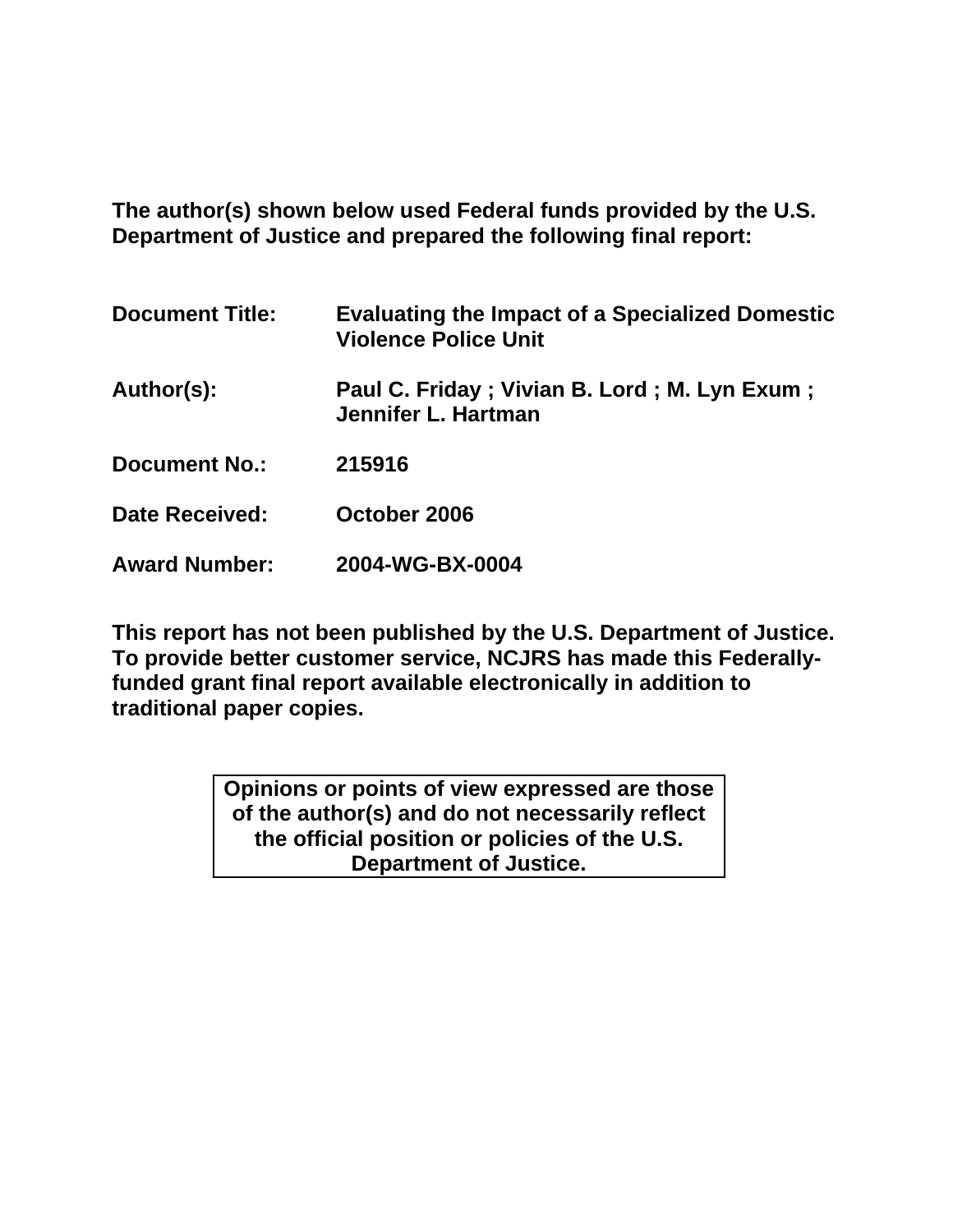## EVALUATING THE IMPACT OF A SPECIALIZED DOMESTIC VIOLENCE POLICE UNIT

### FINAL REPORT

Award # 2004-WG-BX-0004

Paul C. Friday, Ph.D. Vivian B. Lord, Ph.D. M. Lyn Exum, Ph.D. Jennifer L. Hartman, Ph.D.

Department of Criminal Justice University of North Carolina – Charlotte

May 25, 2006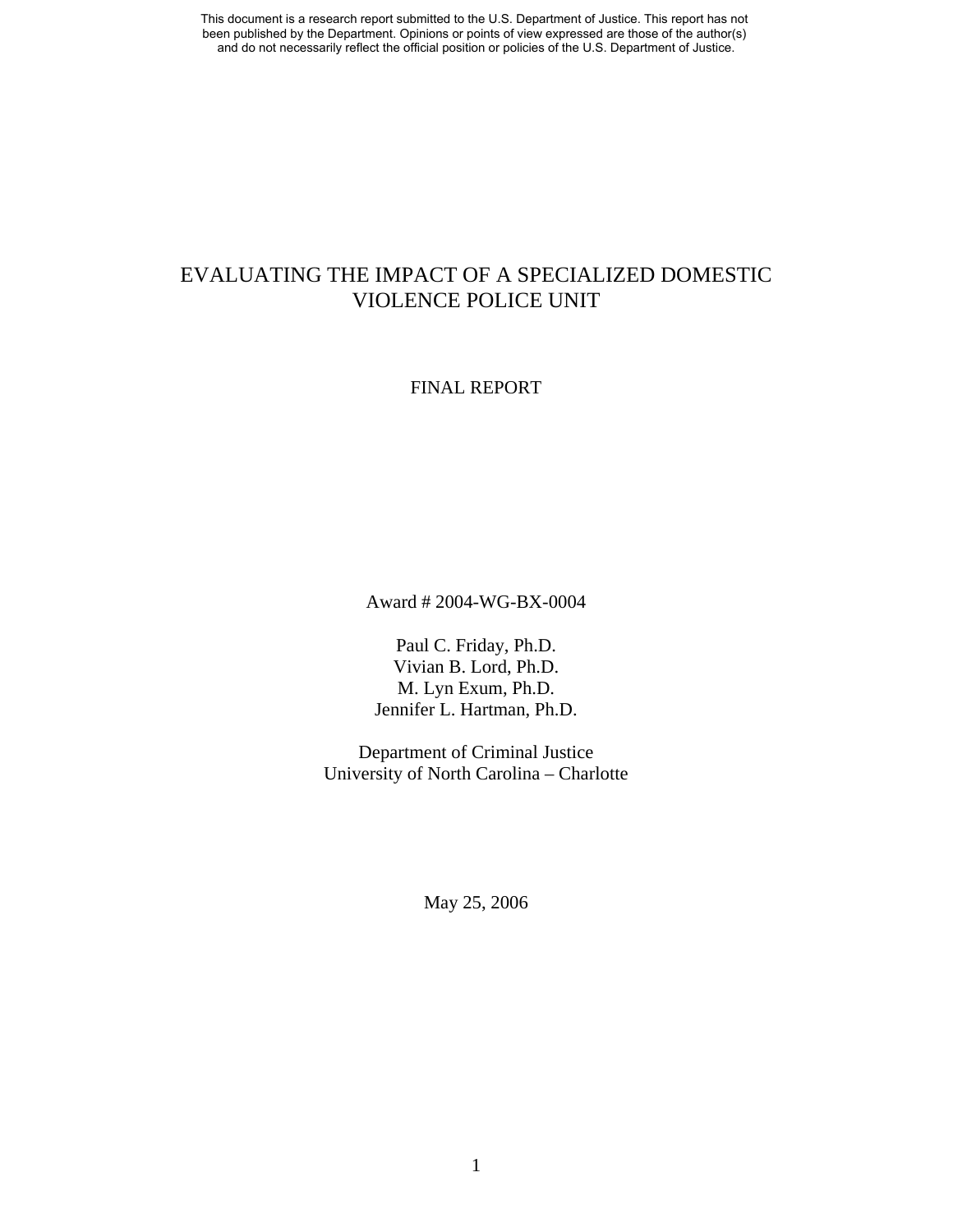This document is a research report submitted to the U.S. Department of Justice. This report has not been published by the Department. Opinions or points of view expressed are those of the author(s) and do not necessarily r

## TABLE OF CONTENTS

| Criminal Justice System Handling of DV cases as Inefficient/Ineffective 10 |  |
|----------------------------------------------------------------------------|--|
|                                                                            |  |
|                                                                            |  |
|                                                                            |  |
|                                                                            |  |
| Organization and Structure of the Charlotte Domestic Violence Response  13 |  |
|                                                                            |  |
|                                                                            |  |
|                                                                            |  |
|                                                                            |  |
|                                                                            |  |
|                                                                            |  |
|                                                                            |  |
|                                                                            |  |
|                                                                            |  |
|                                                                            |  |
|                                                                            |  |
|                                                                            |  |
|                                                                            |  |
|                                                                            |  |
|                                                                            |  |
|                                                                            |  |
|                                                                            |  |
|                                                                            |  |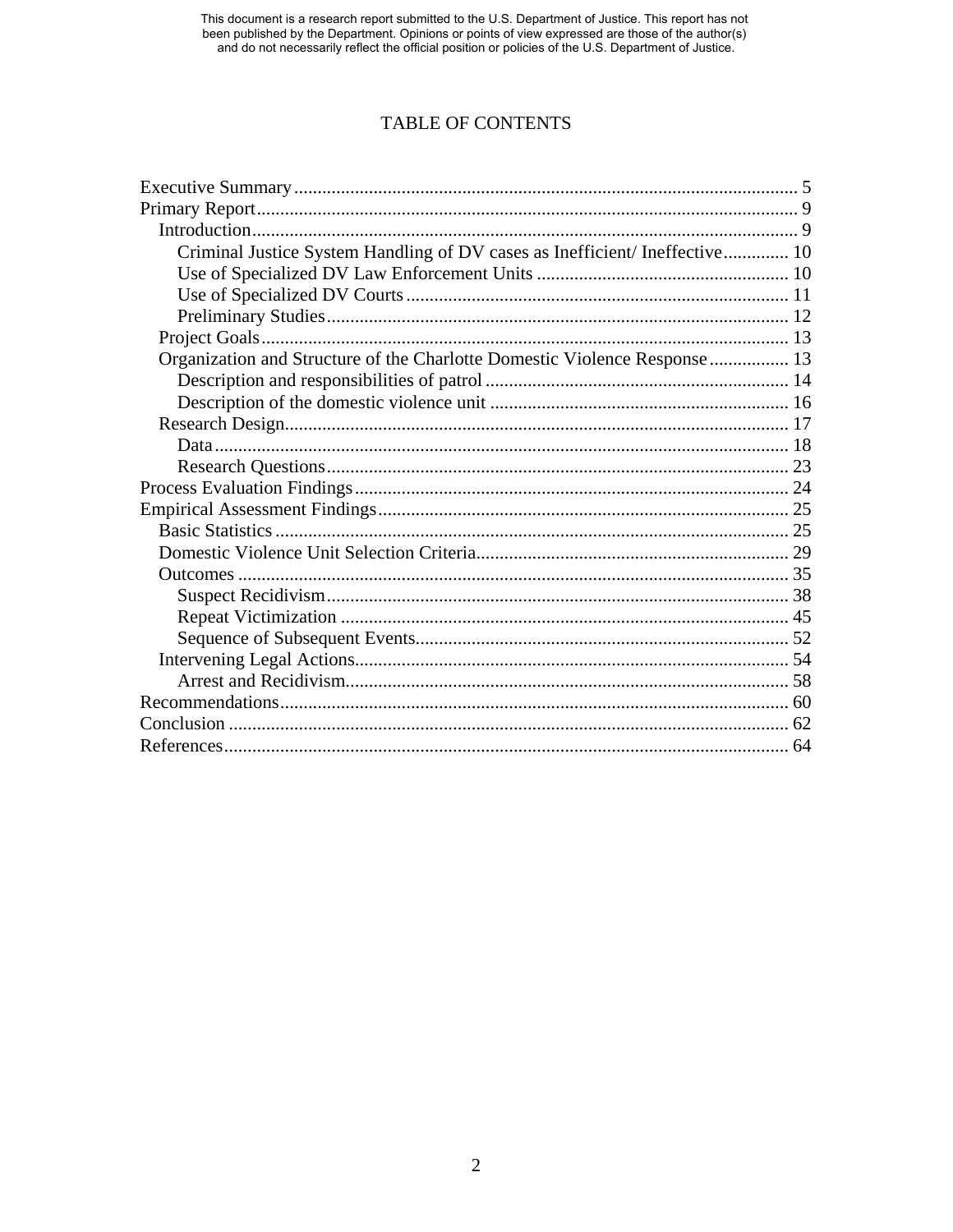## List of Tables

| Table 7 Weapon Use by Unit                                                            |     |
|---------------------------------------------------------------------------------------|-----|
|                                                                                       |     |
|                                                                                       |     |
|                                                                                       |     |
|                                                                                       |     |
| Table 12 Logistic Regression Predicting Assignment to DV Unit using Case Severity     |     |
|                                                                                       | 37  |
| Table 13 Logistic Regression Predicting Prevalence of (i.e., Any Future) Domestic     |     |
|                                                                                       |     |
| Table 14 Ordinal Regression Predicting Frequency of Future Domestic Violence          |     |
|                                                                                       |     |
| Table 15 OLS Regression Predicting Average Personal Harm Severity of Future           |     |
| Domestic                                                                              | 42  |
| Table 16 OLS Regression Predicting Average Non-Personal Harm Severity of Future       |     |
| Domestic                                                                              | 43  |
| Table 17 Recidivism Data (Suspect) among Non-DV Unit Cases, by Police District  45    |     |
| Table 18 Recidivism Data (Suspect) among Non-DV Unit Cases, by Aggregated Police      |     |
| District                                                                              |     |
| Table 19 Logistic Regression Predicting Prevalence of (i.e., Any Future) Domestic     |     |
|                                                                                       | 46  |
| Table 20 Ordinal Regression Predicting Frequency of Future Domestic Violence Assaults |     |
| on.                                                                                   | 47  |
| Table 21 OLS Regression Predicting Average Personal Harm Severity of Future           |     |
| Domestic Violence Assaults on All Victims and on Only Those Who Were Subsequently     |     |
| Assaulted.                                                                            | 49  |
| Table 22 OLS Regression Predicting Average Non-Personal Harm Severity of Future       |     |
| Domestic                                                                              | .50 |
|                                                                                       |     |
| Table 24 Victim Known to Police and Subsequent Record of a Domestic Violence          |     |
|                                                                                       |     |
| Table 25 Suspect Known to the Police and Subsequent Record of a Domestic Violence     |     |
|                                                                                       |     |
|                                                                                       |     |
|                                                                                       |     |
| Table 28 Prosecution Decision to Decline Prosecution, by Unit and Evidence  55        |     |
|                                                                                       |     |
|                                                                                       |     |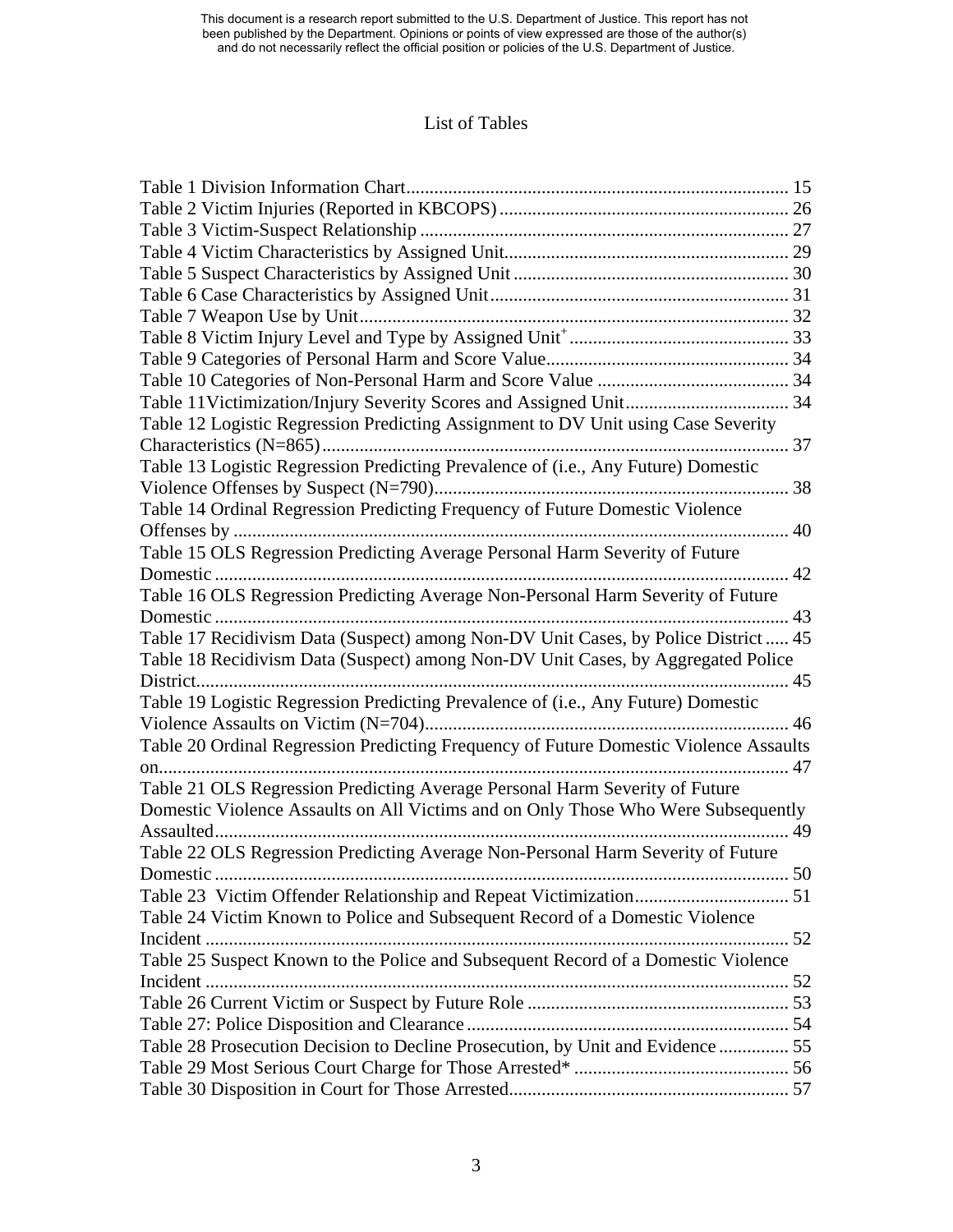| Table 32 Logistic Regression Predicting Prevalence of (i.e., Any Future) Domestic |  |
|-----------------------------------------------------------------------------------|--|
|                                                                                   |  |

# List of Figures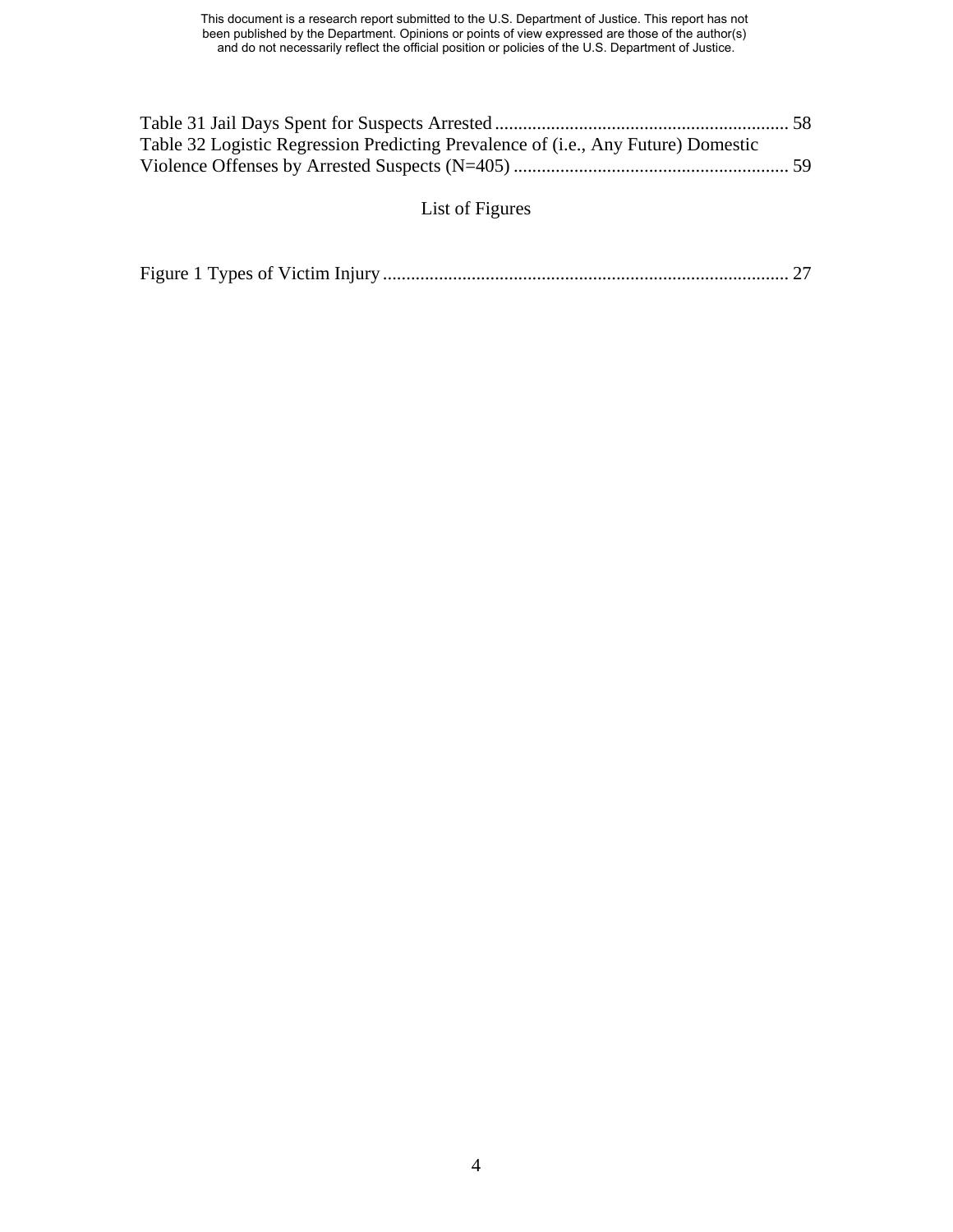## Executive Summary

Domestic violence cases place a substantial burden on the criminal justice system. In Charlotte, North Carolina the police respond to around 30,000 calls a year and the District Attorney handles at least 5,000 cases. Twelve of the 66 homicides in 2003 were domestic violence related (18%). In an effort to reduce the number of repeat calls, break the cycle of violence, and reduce future harm, Charlotte established a specialized Domestic Violence Unit. The goals of the unit are to decrease the chances of repeat victimization and, if future incidences occur, reduce the number and severity of harm perpetrated.

The specialized unit is designed to handle the most serious cases, defined in terms of event lethality, while all other cases are returned to the patrol units for routine handling. Cases in the DV Unit are assigned to specially trained detectives and some victims are assigned counselors. This study reports on the effectiveness of such a specialized unit.

A process evaluation was completed on the Domestic Violence Unit and an empirical assessment of a randomized, stratified sample (stratified by month) of both unit and patrol cases was conducted. Only cases involving a single suspect and single victim were included. 891 incidents were analyzed, 25% from the DV Unit. 83.7% of the victims were female. Of these, 97.4% were victimized by males. Both suspects and victims were traced through official records for previous and subsequent domestic violence incidents.

Comparing the Domestic Violence Unit cases with cases handled by routine patrol:

- The DV Unit is selecting the most serious and severe cases as designed.
- The DV Unit significantly impacts whether suspects have new domestic violence incidents as reported to the police. Despite being a greater risk for recidivism because of the seriousness of the initial incident and prior domestic violence charges, DV Unit suspects had lower offending prevalence in the future. 29% versus 37%. There were no differences by patrol units despite the variance in the use of liaison officers.
- Suspects processed through the DV Unit have fewer future incidents than suspects processed through regular patrol procedures.
	- o However, if a DV Unit suspect recidivates, being processed by the unit has no impact on incidence or severity.

The Domestic Violence Unit's impact on victims shows a somewhat different pattern.

- There is no significant difference in the prevalence or incidence of future domestic violence incidents for victims processed by the unit or assigned counselors by the unit and victims processed by patrol.
	- o Re-victimization is significantly related to the severity of the case victims kidnapped or held hostage are *less likely* to be involved in a future reported incident.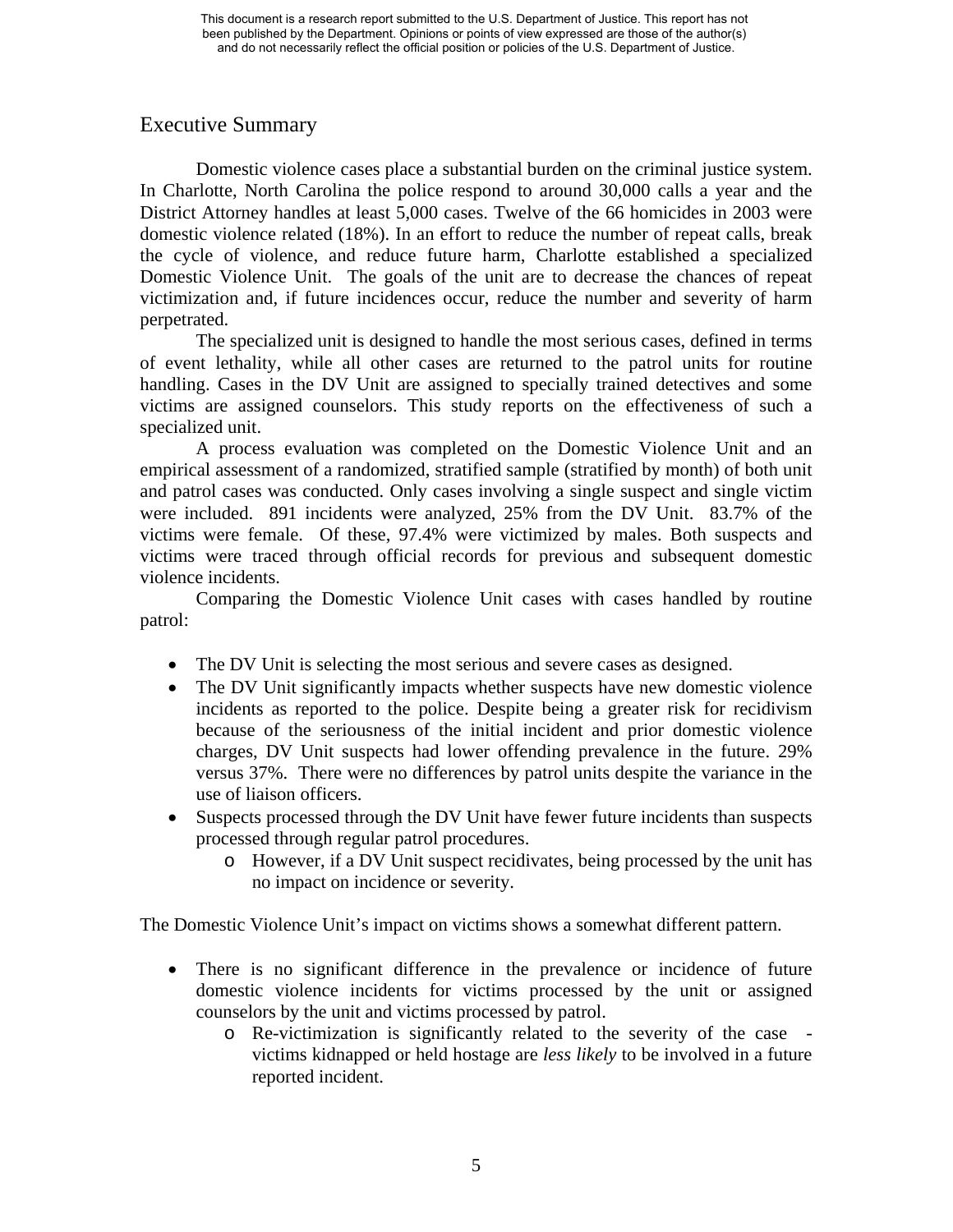- o Victims who are female and who have more prior involvement with the police and who have been domestic violence victims in the past are *more likely* to be victimized in the future.
- o If re-victimization occurs, DV Unit victims, compared with patrol case victims, report more future victimizations. Those with counselors assigned report fewer.
- Assignment to the DV Unit significantly reduces the level of personal harm in future domestic violence incidents for all victims; there is no significant difference for non-personal harm, e.g. property damage etc.

The data revealed that there were a number of situations where the suspect in the study became the victim in a future domestic violence incident and some victims became suspects. This phenomenon of role reversal was found for about 20 percent of the cases.

• Male victims were more likely than female victims to reverse roles and become suspects in future incidents.

The follow-up window was two years from the incident selected for study. Some serious criminal justice system issues arose:

- Only 85% of the cases had actually been cleared and only 60% of them by arrest. Most of them, however, were cases assigned to patrol. The DV Unit has a higher rate of clearance.
- The DV Unit had, however, twice the rate of cases declined for prosecution by the District Attorney. (More serious cases require higher levels of evidence)
	- Of cases adjudicated, approximately 60% were dismissed by the DA's office; there was no difference by unit or patrol.
- Suspects from the DV Unit spent nearly four times as many days in jail as suspects from patrol units but regardless, about 1/3 of each had future incidents.

In short, of all factors considered, we found that the best predictor of future domestic violence prevalence and incidence is a prior record of domestic violence.

These research findings suggest that the presence of a Domestic Violence Unit can and does affect suspect prevalence but not incidence if he/she repeats the offense. It also shows that a DV Unit reduces the severity of future incidents for victims but not the prevalence or incidence. The significance of this is that victims assigned to the DV Unit are taught how to develop safety plans, which call for the recognition of early-warning signs and early calls to the police. Suspects in those cases are also referred to resources for batterers.

The role of the rest of the criminal justice system – prosecution and courts – appears to undermine or counter-act the effects or potential positive effects of the police unit. This requires a separate study to determine why the unit's cases have a lower rate of prosecution and why the DA voluntarily dismisses most cases.

Domestic violence is a community problem that requires a community solution. The police domestic violence unit makes a contribution to reducing prevalence and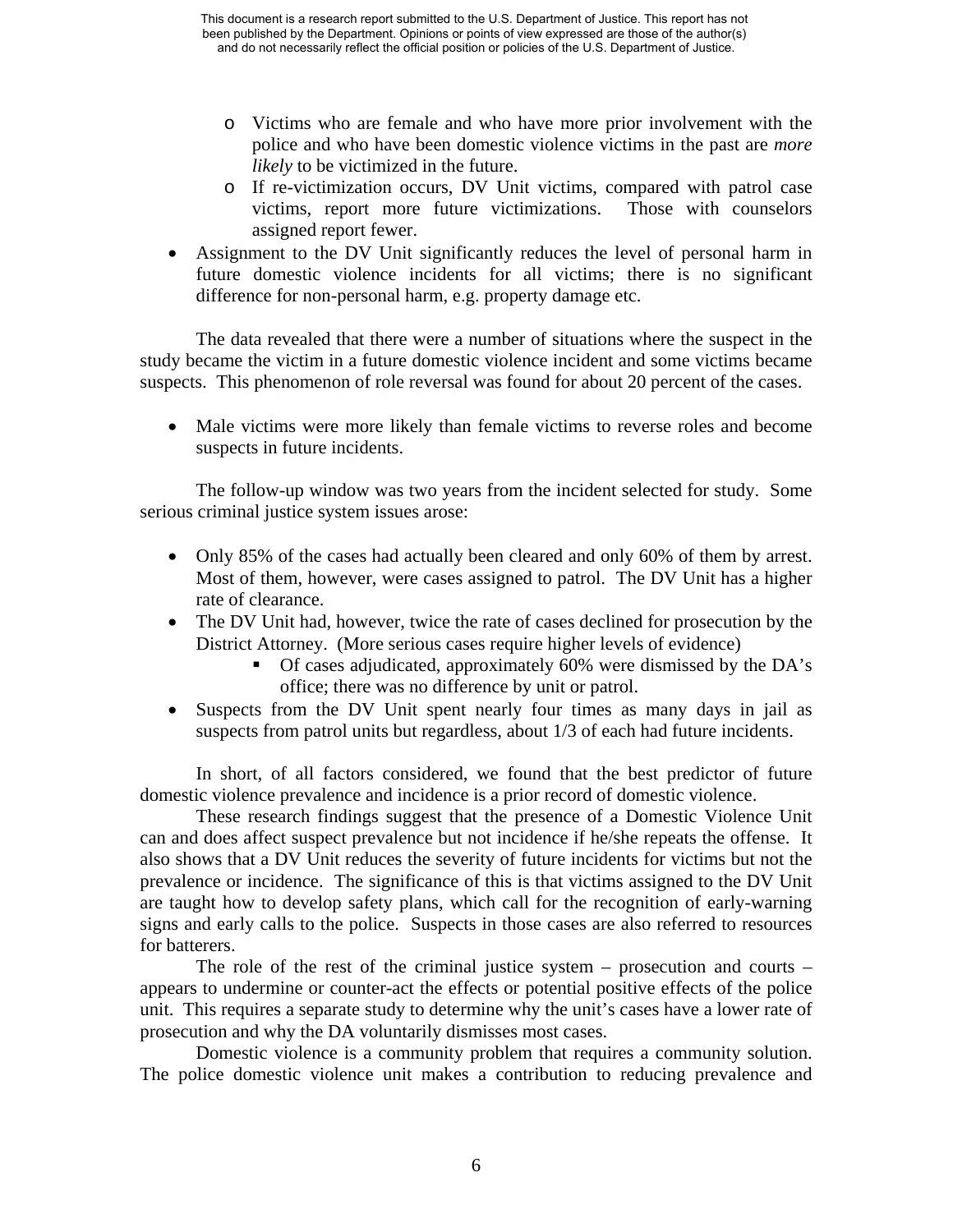severity but a number of policy issues need to be addressed if such units are to be significantly effective.

- The services provided by the unit detective and counselor need to be provided earlier in the cycle of violence rather than wait until a given level of lethality is reached.
- Patrol officers need to be trained and motivated to provide more detailed and accurate reports, and taught a clearer understanding of what constitutes domestic violence and criteria of lethality. They need to fully complete the domestic violence section of the field report so that the DV detectives and counselors have a more complete picture of the crime and the state of the victim.
- Each patrol division needs officers who are dedicated to working domestic violence cases. These officers would respond initially and be extensively trained to conduct thorough preliminary investigations and then would be responsible for follow-up of those cases that remain in their division.
- While the current revised policies have included pertinent and thorough information, to assist officers to determine the lethality of the suspect's behavior, it needs to also include indications of kidnapping, which this study found to be a significant predictor of future violence.
- Criteria for assignment to the specialized unit should include:
	- 1. Serious assaults requiring long-term medical treatment,
		- 2. Domestic violence rapes,
		- 3. Kidnappings,
		- 4. Stalking,
		- 5. Repeat violations of restraining orders,
		- 6. Officer-involved cases and
	- 7. Other cases that are complex in nature
- The safety plan approach within the DV Unit should be made more available to other domestic violence victims
- Domestic Violence Unit detectives and counselors need to be made aware of cases that reflect role reversal and to deal effectively with the dynamics of such situations. This means that prior record information and the roles played by each party need to be made available.
- Better coordination and communication needs to occur between the District Attorney's Office and the police so that the evidence required for successful prosecution is routinely collected and provided. The number of warrants issued and the number of prosecutions would be improved if:
	- o The current inclusion of mandatory notification of a supervisor if the officer believes dual arrests are required is retained
	- o Supplemental reports detailing circumstances in which an officer does not arrest a suspect on the scene when probable cause exists need to be filed
	- o Criteria for personally requesting a warrant from the Magistrate need to be clarified
- Investigation is needed into the significantly large number of voluntary dismissals by the DA's Office to determine ways the police can assist in decreasing this number or ways the court system and process needs to be altered to make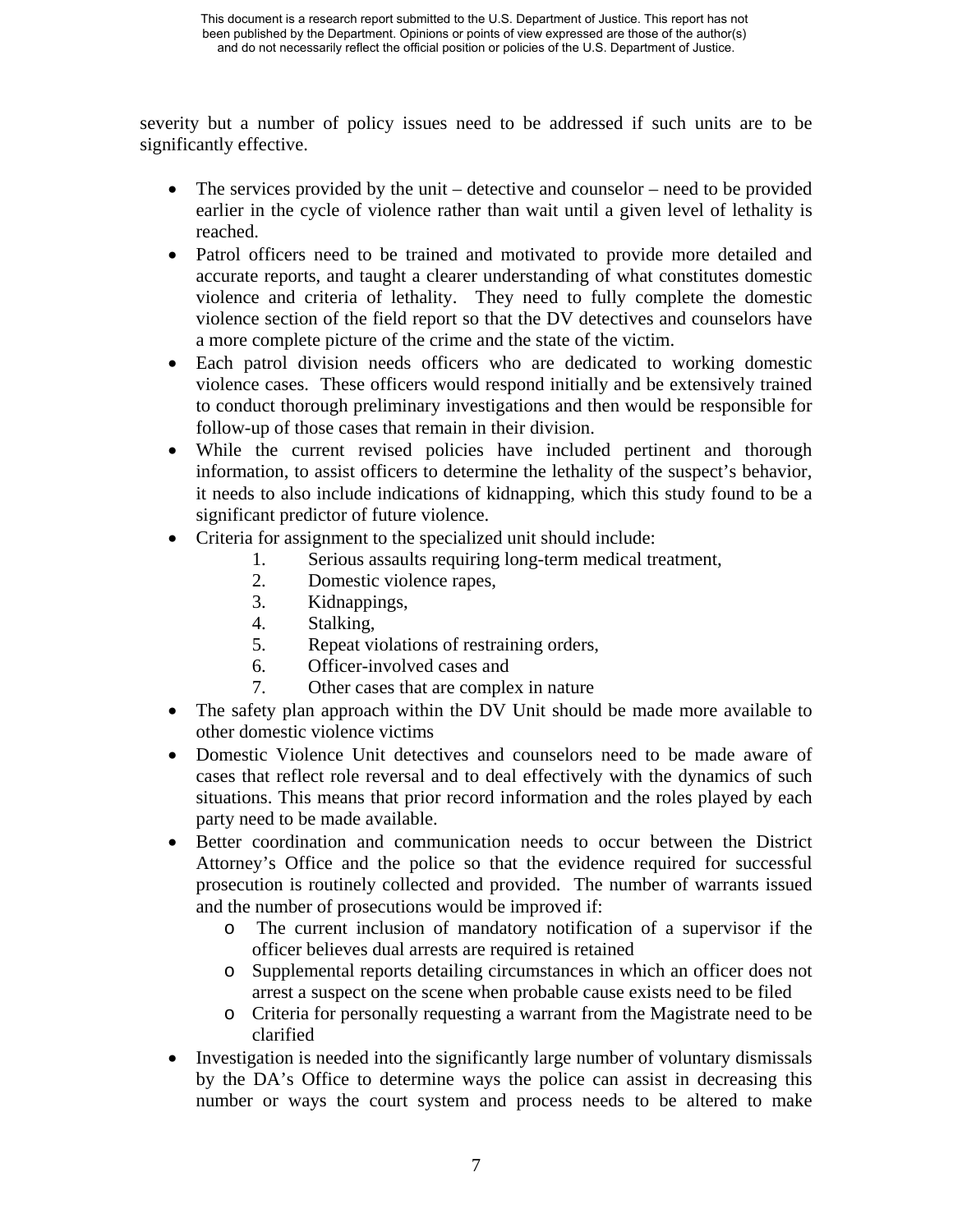defendants accountable. Officers need either more training in or increased sensitivity to evidence-based prosecution standards. The physical evidence required for post-incident arrests with a warrant is too often lacking and warrants are not being issued.

• **Reporting Data**: The continuous problem that was revealed during both the process and outcome evaluation was the need for more information. The number of cases lacking documented evidence for both units was very high and this clearly plays a role in the ability of the DV Unit to get warrants. The DV unit staff needs more information to assess the lethality of situation, the characteristics of the offender, and the victim/offender relationship. There is too much missing data in the official files.

This study was designed to review the relative effectiveness of a specialized domestic violence unit. It is evident from our data that the unit is functioning in Charlotte as it was designed to function but the results are not as significant as one might have expected. The research is limited in that it did not include any qualitative data that might better reflect the experiences of the police, prosecution, victims, and suspects.

What appears to be an important intervening variable is the impact and followthrough of other parts of the system, prosecution and court. A police unit in and of itself cannot break the cycle of violence; it needs to be able to work in union with the rest of the criminal justice system to have its greatest impact.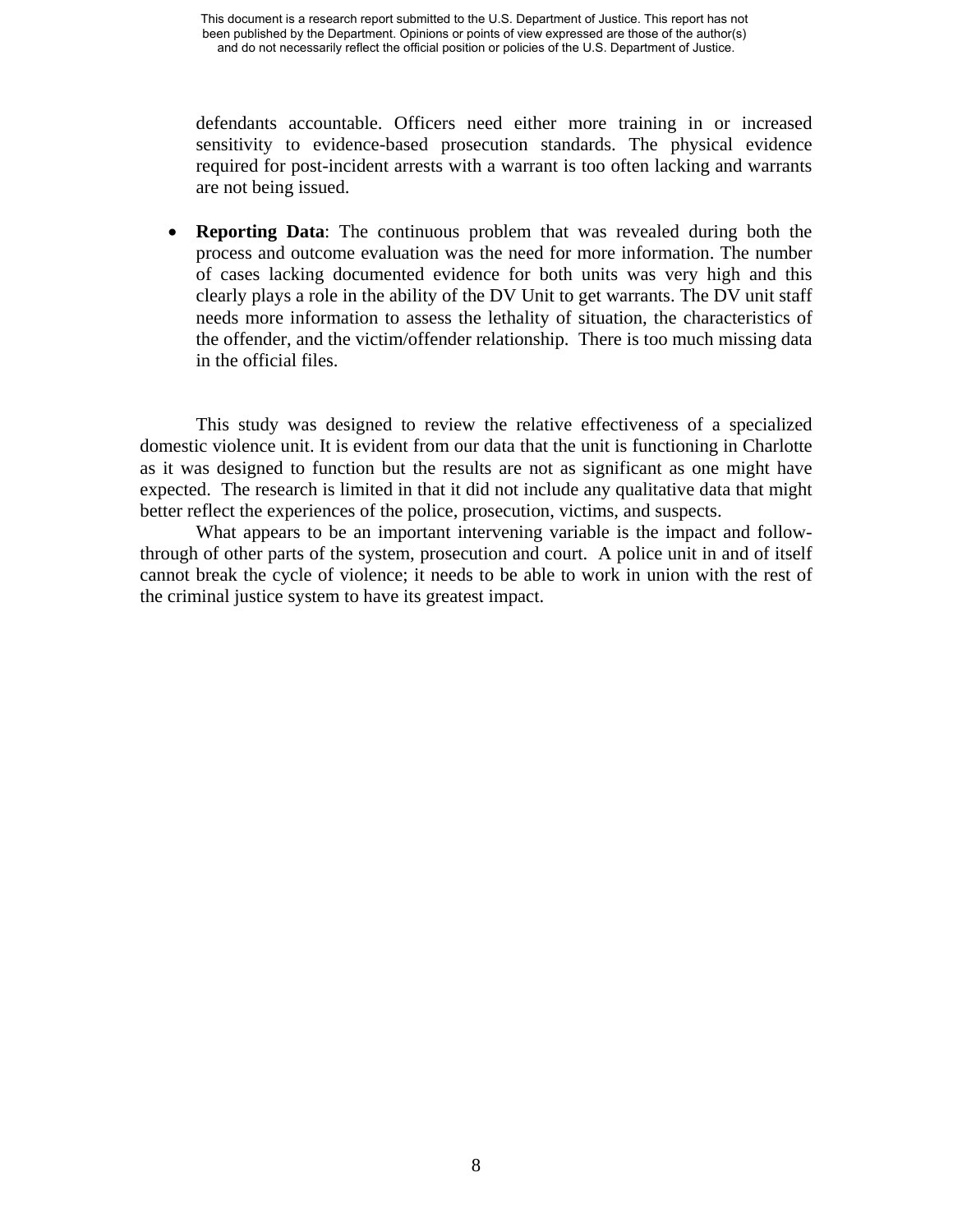## Primary Report

## *Introduction*

 $\overline{a}$ 

After decades of neglect, it is now generally accepted that domestic violence has become a prominent research and policy issue (Chalk and King 1998). The Violence Against Women Office reports that federal funds for domestic violence programs have dramatically increased to \$1.6 billion in the 5 years since the passage of the VAWA (Clark, Biddle and Martin 2002). Moreover, national surveys have consistently estimated that domestic violence is the leading cause of injuries in women aged 15 to 44 (Bachman & Saltzman 1995; Tjaden & Thoennes 2000). Research has repeatedly reported that men tend to batter women in approximately 95 percent of the battering incidents<sup>1</sup> (Bachman 1994; Belknap 1996; Dobash, Dobash, Wilson & Daly 1992). Specifically, according to The National Crime Victimization Survey (NCVS), women are 10 times more likely than men to be victims of violence inflicted by their intimate partners (Zawitz 1994).

While the pervasiveness of domestic assault as well as the seriousness of individual acts warrant attention from scholars and policy makers, crimes of violence among intimates, more than other forms of violent instances, are under-reported and underestimated (Gelles & Cornell 1985; Lagan & Innes 1986). Indeed, Bachman (1994) estimates that almost half of all incidents of violence against women by intimates are never reported to the police. Further, the National Coalition Against Domestic Violence claims that only one in one hundred incidents of domestic violence is reported (Welch 1994). Even with a majority of the abuse incidents not being reported, woman-battering incidents constitute the largest category of calls screened by police officers each year (Cornell and Langley 1985; see also Hendricks 1991 who reports family disturbance calls account for between 15 and 40 percent of all calls received by police departments nationwide).

The consequence of all the recent research initiatives suggest that while this crime is still underreported, there has been a notable increase in victims' reports to law enforcement. According to the Bureau of Justice Statistics (2000), reporting increased from 48% in 1993 to 59% in 1998. A plausible explanation to the increased reporting comes from the proliferation of pro-arrest mandates across the country. Variations of mandatory arrest policies have been established for some time, however, their central concept, that arrest deters, is currently a debated topic. Initial research suggested that arrest and incarceration were effective ways to deter domestic violence (Sherman and Berk 1984),<sup>2</sup> however, subsequent studies questioned their effectiveness (Schmidt and Sherman 1993; Berk et al., 1992)<sup>3</sup> as well as thwarting victims discretion (Hirschel &

<sup>&</sup>lt;sup>1</sup>Thus, this research focuses on women as victims in light of the fact that women are most often the victims of domestic violence. The pronoun "she" will therefore be used to refer to the abuse individuals, and the term "woman battering" will be used interchangeably with "domestic violence" "domestic assault" "intimate partner abuse" and "domestic abuse."

<sup>&</sup>lt;sup>2</sup> The Minneapolis Domestic Violence Experiment tested three different police officer response conditions with randomization to groups: (1) arrest of the suspect; (2) separation of the victim and offender; and (3) mediation or crisis intervention.

<sup>&</sup>lt;sup>3</sup> According to Sherman (1992), arrest of the suspect was found to yield fewer repeat incidents of violence within 6 months after the initial police intervention.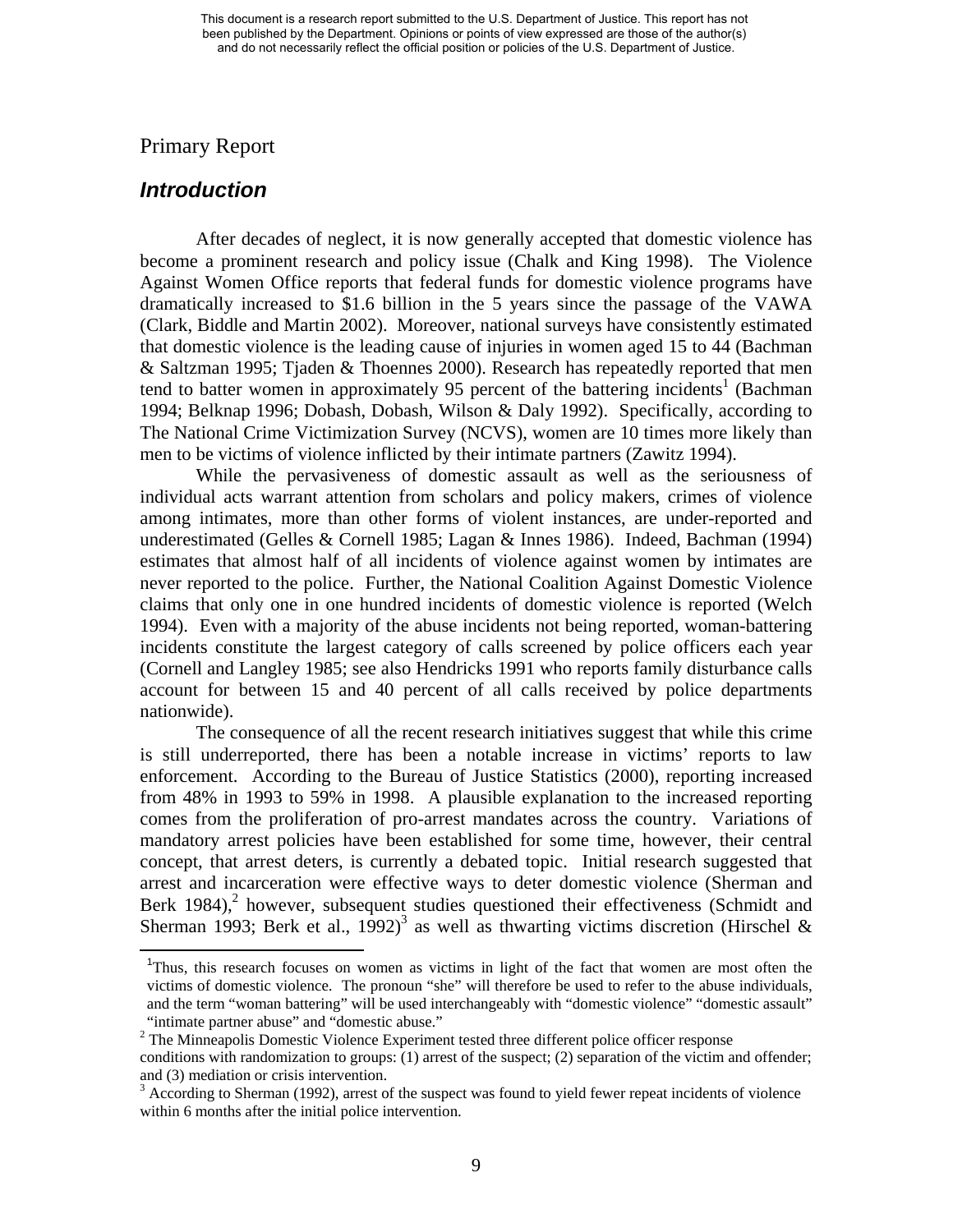Hutchinson, 2003; Romkens, 2006). To further examine this issue, The Spouse Assault Replication Program (i.e., SARP) was intended to replicate the seminal Minneapolis domestic violence experiment conducted by Sherman and Berk (1984). While there were a number of important differences across the replication sites, overall the SARP data reported mixed results on the effectiveness of arrest in domestic violence cases (Garner, Fagan, and Maxwell 1995; Maxwell, Garner and Fagan 2002). In Michigan, Friday, Metzgar and Walters (1991) found that arrest had the greatest impact in instances where there had been no previous domestic violence response by the police and least effective in those instances where the pattern of violence was well established. Clearly, although the results of pro-arrest policies have been inconclusive, there has been an increase in arresting suspected batterers and an increase in the availability of victim services (Cho and Wilke 2005).

## **Criminal Justice System Handling of DV cases as Inefficient/ Ineffective**

Although the police exert numerous resources in these cases, historically, the criminal justice system's response to battered women has often been superficial, inefficient and left victims confused and discouraged (Waits 1985). In general, opposition leveled at the criminal justice system has emphasized the comparative lack of serious consequences accorded acts of domestic assaults, even with the knowledge that the attacks reoccur and escalate in severity and that the attacks may potentially effect the children as severely as the mother (Zorza 1992). In response to previous criticisms, and in an attempt to increase victim safety and offender accountability, some jurisdictions have created specialized domestic violence units and courts to address the unique features of these cases.

The current research undertaken in Mecklenburg County (which encompasses the city of Charlotte) has tried like a number of other communities to respond to the problem and the needs of victims by creating a specialized domestic violence unit. The efficiency and effectiveness of how the cases are handled so as to reduce the burden on the system and protect victims is critical.

## **Use of Specialized DV Law Enforcement Units**

Law enforcement agencies for decades have recognized the overwhelming number of domestic violence calls they receive, most of the calls from repeat victims. In response, larger police and sheriff agencies have formed specialized units, often consisting of detectives and counselors/social workers. With goals of breaking cycles of family violence, it is recognized that domestic violence cases require more than just effective investigation. The roles of these units include investigating serious domestic violence cases, interacting with service and treatment agencies to prevent further violence and to assist victims, training officers, victims and community members, and acting as a liaison for officers.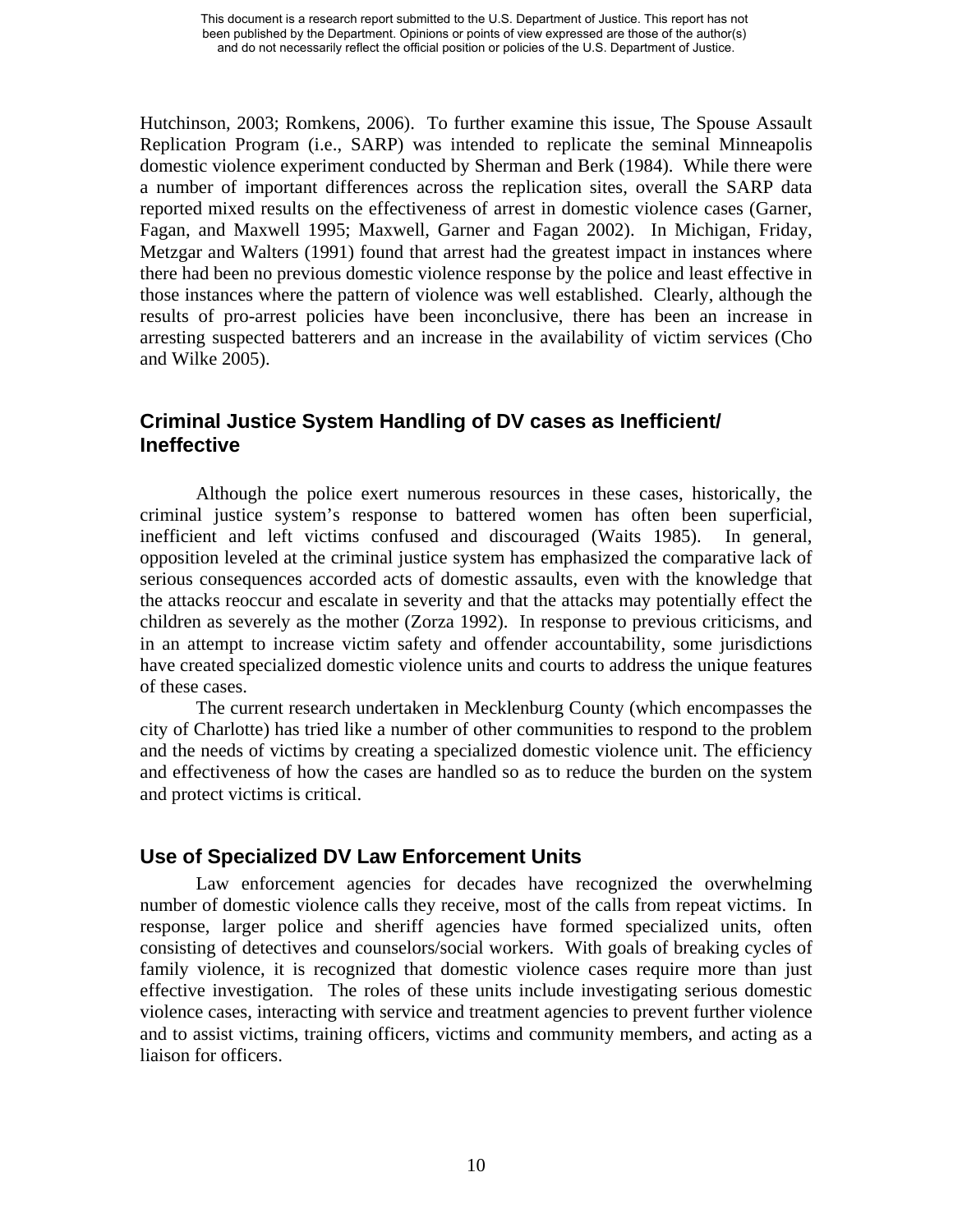It is not clear how many agencies have implemented specialized DV law enforcement units. A web search revealed approximately 10 police agencies<sup>4</sup>. The literature is sparse (Dotremon, 2003; Pennell & Burke, 2002; Krumholz, 2002; Uekert, Miller, Dupree, Spence, & Archer, 2001; Farrell & Buckley, 1999), not only on the evaluation of their effectiveness, but even how they operate. In fact, a recommendation presented in the San Diego County study (Pennell & Burke, 2002) emphasized the need for outcome studies. Farrell and Buckley (1999) conducted one of the few outcome evaluations on police DV Units in the literature. Using the level of repeat victimization, which is operationalized as repeat calls for service for domestic violence, the researchers compared repeat victimization over just one year in the police district with a DV Unit with the seven police districts that did not have a DV Unit. After one year, the repeat calls in the district with a DV Unit actually increased rather than decreased. The authors speculate that the increase is due to an increase in awareness by victims of the additional support of the DV Unit and the officers' increased awareness and willingness to refer victims to the DV Unit. As noted by Weiss (2002), evaluations should be conducted when programs have stabilized. Although considerable effort has been devoted to domestic violence research in recent years, knowledge about the usefulness of specialized police units remains largely unexplored.

## **Use of Specialized DV Courts**

1

As gatekeepers to the criminal justice system, police officers are typically the most critical *initial* point of contact for victims of domestic violence (Belknap & Hartman 2000), however, it is the prosecutor who has "unfettered discretion" and who's power permeates every aspect beyond arrest (e.g., charging, sentencing, etc) (Hartman & Belknap 2003). Previously prosecutors, similar to police, were hesitant to pursue prosecution in domestic violence cases, due to reluctant victims and difficulty in proving cases (Henning & Feder, 2005). Programmatically, specialized DV courts are to provide a more comprehensive experience for the victim that is separate from general criminal courts (Gover, MacDonald, & Alpert 2003). In theory, specialized courts offer connections to liaisons from social organizations in the community, offer resources such as shelters, counselors, victim's assistance office, and an overall environment that is sensitive to this issue of domestic violence.

Initiated by the pro-arrest policies, domestic violence filings in state courts have increased an estimated 178 percent between 1989 and 1998 and now account for the fastest growing portion of domestic relations caseloads. DV courts typically incorporate differentiated case management techniques that encourage the use of early screening of cases and a classification typology that schedules cases according to their complexity and priority (Tsai 2000). More than 300 courts now have specialized structures, processes, and practices to address the distinct nature of domestic violence cases. The most common reasons courts cite for implementing specialized domestic violence courts include improved assistance to victims, enhanced victim safety and increased batterer accountability. Proponents of domestic violence courts recognize that effective responses

<sup>&</sup>lt;sup>4</sup> Noted DV law enforcement units include: San Diego; Denver; Broward, Florida; Cambridge, Massachusetts; Chatham County, North Carolina; Durham, North Carolina; Toledo, Ohio; and Clackamas County, Oregon.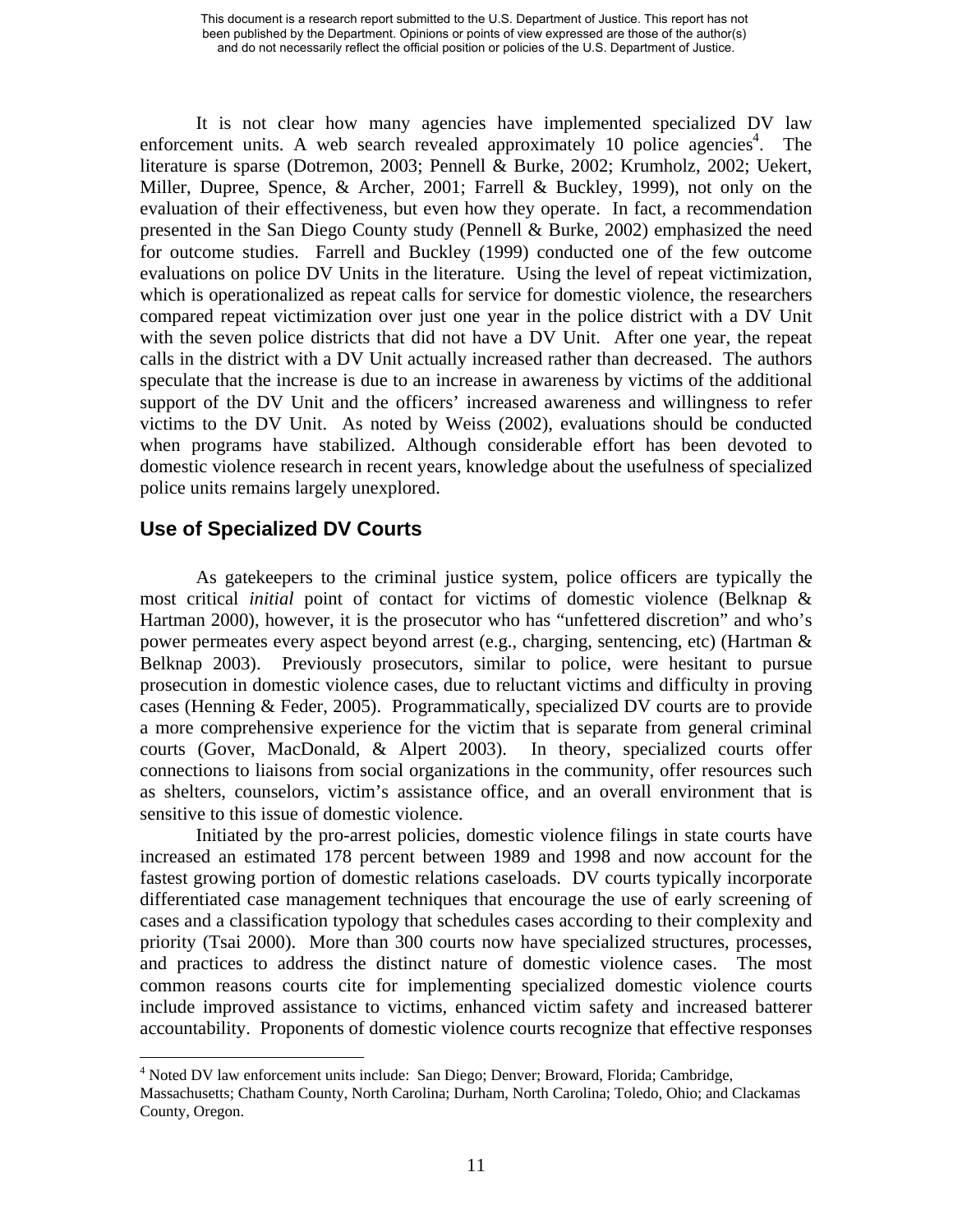to domestic violence requires a more integrated systems approach than is available in traditional court structures (Keilitz 2000). Experiences with community policing and community prosecution programs indicate that the criminal justice system is often more effective when it is able to foster more of a problem-solving approach to settling disputes (Hartman & Belknap 2003). Specialized domestic violence courts have the potential to better address victim needs and enhance treatment opportunities for offenders, while simultaneously enhancing the effective management of crowded court dockets.

## **Preliminary Studies**

Domestic violence is of particular interest to the police in Charlotte, North Carolina who respond to around 30,000 calls a year and to the District Attorney who handles at least 5,000 cases. As early as 1987, the Charlotte-Mecklenburg Police Department (CMPD) has been interested and willing to support research in domestic research (Hirschel & Hutchison, 1996). Using an experimental design, Hirschel and Hutchison investigated the effectiveness of three CMPD police responses to spousal abuse; (1) advising and possibly separating the couple, (2) issuing a citation (an order to appear in court to answer specific charges) to the offender, and (3) arresting the offender. Cases were randomly assigned to one of the three treatments and were followed for at least six months to determine whether recidivism occurred. Contrary to the Minneapolis domestic violence experiment (Sherman & Berk 1984), arrests were not found to be an effective deterrent to subsequent abuse.

The Charlotte Police Department and the District Attorney's Office have recently re-focused attention on the impact of domestic violence on the community and on the system. It is for this reason that the specialized unit was established, but that unit has not been evaluated. The police are especially keen to have such an evaluation completed so that they can make whatever adaptation that might be revealed in the evaluation in order to improve the system.

Preliminary CMPD data indicate that in 2003, 56.5% of all calls for assistance were domestic violence calls. Nearly 67% were from minorities, 67% were female victims and 39% involved injury. In both 2000 and 2001 there were 16 domestic related homicides (21.3% and 25.8% respectively). While in 2003, twelve of the 66 homicides (18%) in were domestic violence related. Injury and lethality are central issues faced by the police. The dynamics of the violence goes beyond the husband/wife dyad. In 2001 only six of the 16 homicides were husband/wife, four were boyfriend or girlfriend scenarios and six involved other family members. Of the 16 domestic violence related homicides, there were no previous police reports for 11 (68.7%), while 4 (25%) had been processed by the DV Unit and the remaining case had previous disputes reported to the police, but the suspect was not part of the DV Unit.

In a previous NIJ grant, Parnell and Burke (2002) evaluated the centralized unit in San Diego. This was primarily a process evaluation that, while having positive implications for training and awareness of issues for detectives and even victims, the value and utility of a specialized unit per se was not addressed. In fact, many critical factors involving intense follow-up of case dispositions were left unanswered.

What is critical to law enforcement and to victims is how such a unit functions within the possible range of responses and how might the efficiency be improved in terms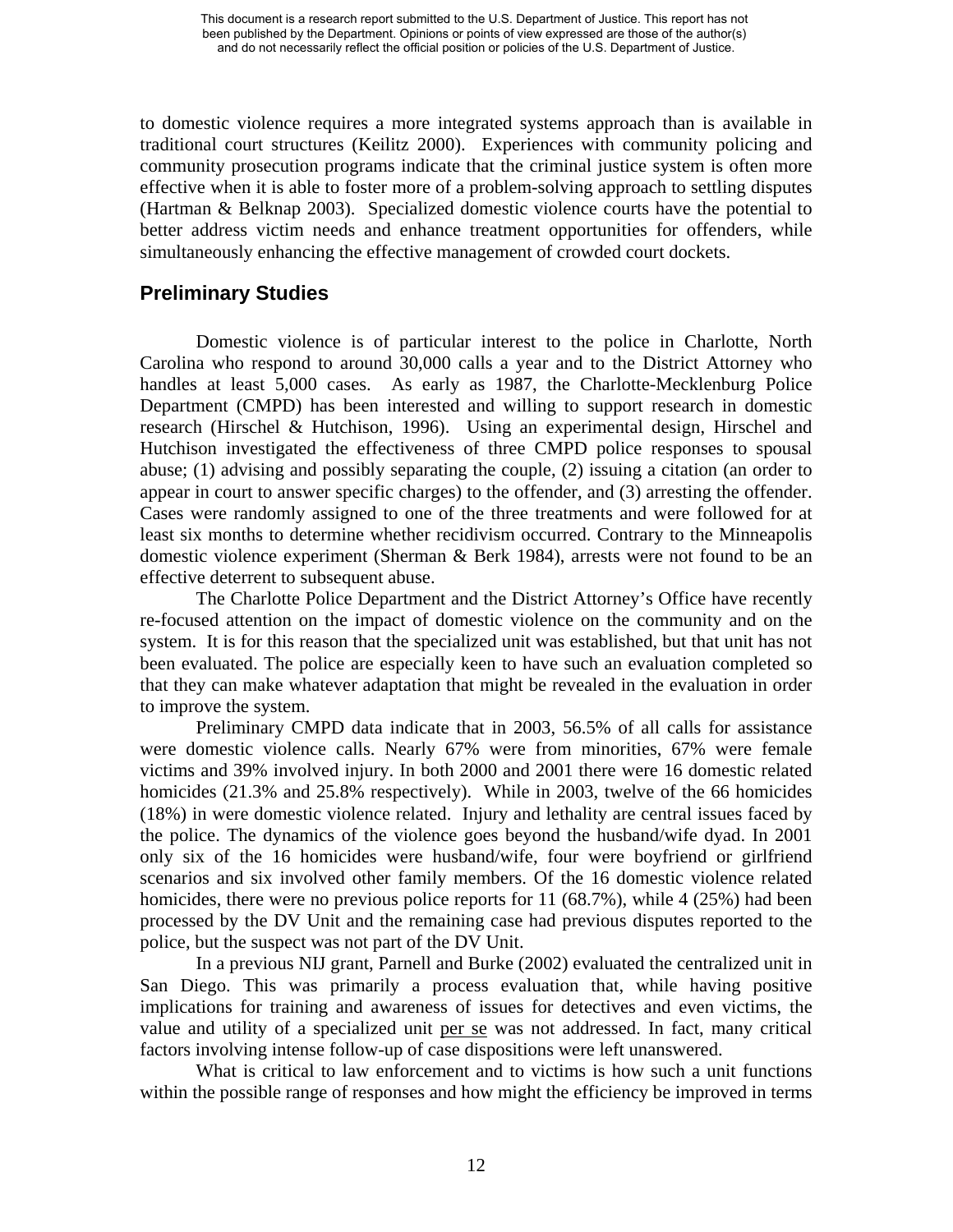of how the police respond and how prosecution and the courts also respond. This project evaluated the efficiency and effectiveness of a specialized domestic violence response unit in the Charlotte-Mecklenburg Police Department and established a standardized and objective set of screening criteria to be used to assign cases to the specialized unit with the goal of decreasing future violence. Noting the need for program stability (Weiss 2002), the purpose of the unit, established in 1995 and fully operational in 1997, is to review all incident reports of domestic violence and select the most serious and potentially lethal situations and assign them to intensive intervention in order to reduce re-victimization.

# *Project Goals*

The specific goals of this project are:

- Assess the selection criteria used to determine the domestic violence cases for intensive intervention: what criteria are used, and what differentiates how cases are handled?
- Track the outcomes through CMPD, Mecklenburg domestic violence court, and the Mecklenburg jail for the different methods of dealing with the cases.
- Provide an assessment of the relative effectiveness of a specialized domestic violence unit vis-à-vis normal patrol unit responses in terms of repeat calls, court processing, victim harm and repeat arrests.

## *Organization and Structure of the Charlotte Domestic Violence Response*

All domestic violence cases are initially answered by patrol officers, who conduct the preliminary investigation. All cases that are designated as domestic violence cases are forwarded to the DV Unit. The Sergeant of the DV Unit reviews the cases and makes the decision to return the case to patrol or assign it to a detective in the DV Unit. According to the unit, the primary criterion for case selection is lethality. They consider cases that show the potential for escalating violence, where there has been a serious assault, or if the victim was admitted into the hospital. There is no clear-cut template to select cases for the DV Unit. As part of this research, one of our objectives is to determine what criteria are in fact determining the selection. A separate decision is made to whether a DV counselor will be assigned to the victim of the case. The criteria for this assignment are not articulated. The descriptions of the different personnel involved in the handling of domestic violence cases are described in the following section.

According to CMPD directives, the following are the procedures *followed by patrol officers* when responding to domestic violence calls:

1. Request medical response for injured victims or those who request medical assistance.

2. Take detailed notes and collect evidence at the scene.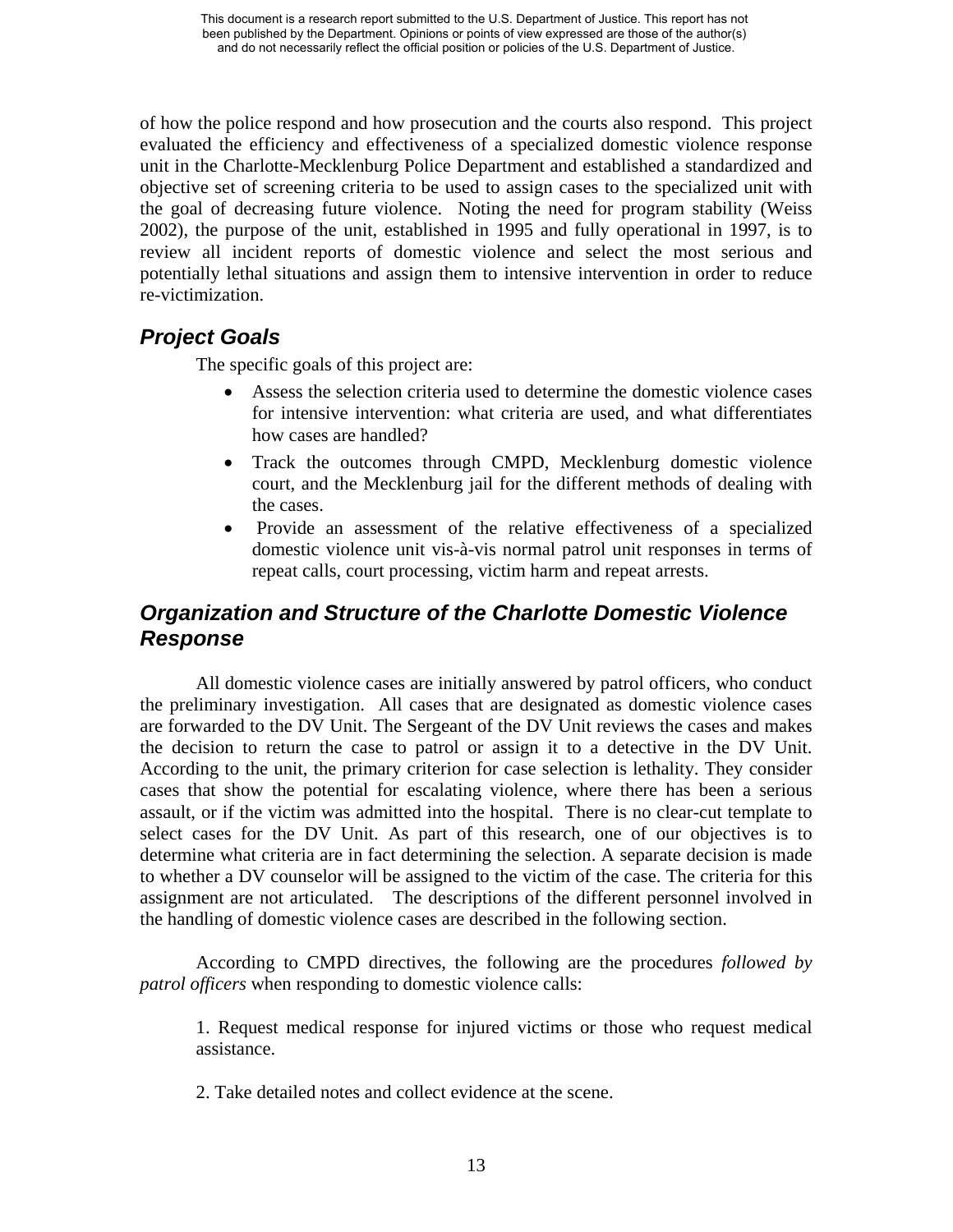3. Interview the victim and offender separately and prepare a written statement from the victim, including any history of domestic violence with the offender.

4. Attempt to interview the offender and prepare a written statement.

5. Collect any physical evidence to corroborate the physical harm to the victim or the condition of the premises where the acts of violence have occurred. Evidence should include: (1) copy of any 911 calls relating to the incident and place it in property control to use as evidence in court; (2) color photographs of any injuries sustained as well as photographs of premises to corroborate allegations of domestic violence; (3) any weapons or other articles which corroborate the occurrence of violence such as broken glass, torn clothing, blood stained articles, damaged property.

6. Prepare a written supplement of the officer's observations of the victim or offender noting any visible injuries, presence of weapons, verbal statements made by the victim and offender upon the officer's arrival, the presence of children or other potential witnesses and all other circumstances and facts pertinent to the incident.

7. Where probable cause exists to believe the victim has suffered injury as a result of a domestic violence offense, but the suspect is not on the scene for an immediate, warrantless arrest, seek an arrest warrant relating reasonably credible hearsay information from witnesses and evidence on the scene. If the victim consents, assist the victim to the magistrate's office and prove the necessary assistance to obtain the warrant.

8. Advise the victim of the availability of shelter, medical care, counseling and other services. Provide assistance or referral that is necessary to provide the victim relief from the current situation. Advise about the availability of a 50B order and the procedure for filing a motion without a lawyer. Officers may take whatever steps reasonably necessary to protect the victim from harm including transporting victims to a shelter or magistrate's office.

9. When feasible, accompany the victim into the victim's residence so the victim can remove food, clothing, medicine and other personal property as is necessary to enable the victim and children to stay elsewhere.

## **Description and responsibilities of patrol**

Each division is comprised of a captain, an investigative technician, nine or ten sergeants and 71 to 94 officers. The number of square miles patrolled by each division varies greatly from 5.8 square miles in the Central Division to 146 square miles in the North Division. A breakdown of the number of officers and the number of square miles patrolled for each division can be seen in the chart below (Table 1).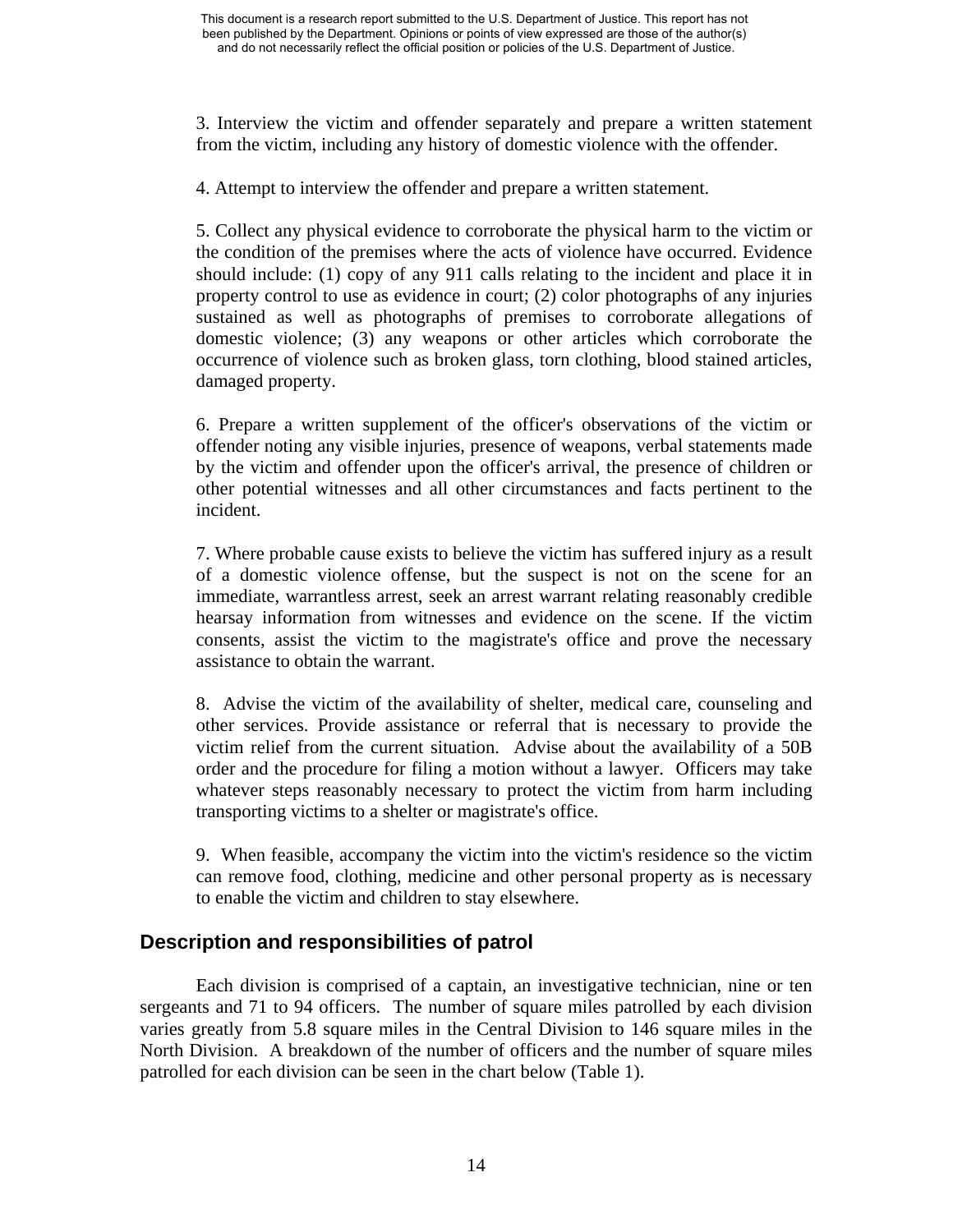*Liaison officers* Each division has one or more designated liaison officers who have received additional training in domestic violence. Ideally it is these officers who conduct the necessary follow-up on domestic violence cases that are returned to the division rather than remaining with the DV Unit. These officers are the link pins between the detectives and counselors in the DV Unit and the patrol division and/or domestic violence victims. There is some variation among the districts on how liaison officers carry out their responsibilities. In general, these officers are expected to assume other responsibilities besides domestic violence cases and follow-up, so there is little opportunity to provide victim assistance and support. There are no "full-time" liaison officers.

|                                  | <b>Former Division</b><br>Name | Number of<br>Sergeants | Number of<br><b>Patrol Officers</b> | Square Miles of<br>Patrol Area |
|----------------------------------|--------------------------------|------------------------|-------------------------------------|--------------------------------|
| <b>Steel Creek</b><br>Division   | Adam 1                         | 9                      | 84                                  | 100                            |
| Westover<br>Division             | Adam 2                         | 9                      | 71                                  | 12.2                           |
| <b>Freedom Division</b>          | Adam 3                         | 9                      | 88                                  | 73.8                           |
| Providence<br>Division           | Baker 1                        | 9                      | 77                                  | 15.7                           |
| <b>South Division</b>            | Baker 2                        | 9                      | 94                                  | 62.8                           |
| Independence<br>Division         | Baker 3                        | 9                      | 85                                  | 59                             |
| <b>North Division</b>            | Charlie 1                      | 10                     | 93                                  | 146                            |
| <b>Eastway Division</b>          | Charlie 2                      | 9                      | 85                                  | 8.8                            |
| <b>Hickory Grove</b><br>Division | Charlie 3                      | 9                      | 86                                  | 44.4                           |
| <b>Central Division</b>          | David 1                        | 9                      | 71                                  | 5.8                            |
| <b>Metro Division</b>            | David 2                        | 9                      | 77                                  | 7.7                            |
| North Tryon<br>Division          | David 3                        | 9                      | 79                                  | 6.5                            |

### **Table 1 Division Information Chart**

The service divisions in Baker and Charlie Districts made the most use of liaison officers while Adam and David had liaison officers in name only.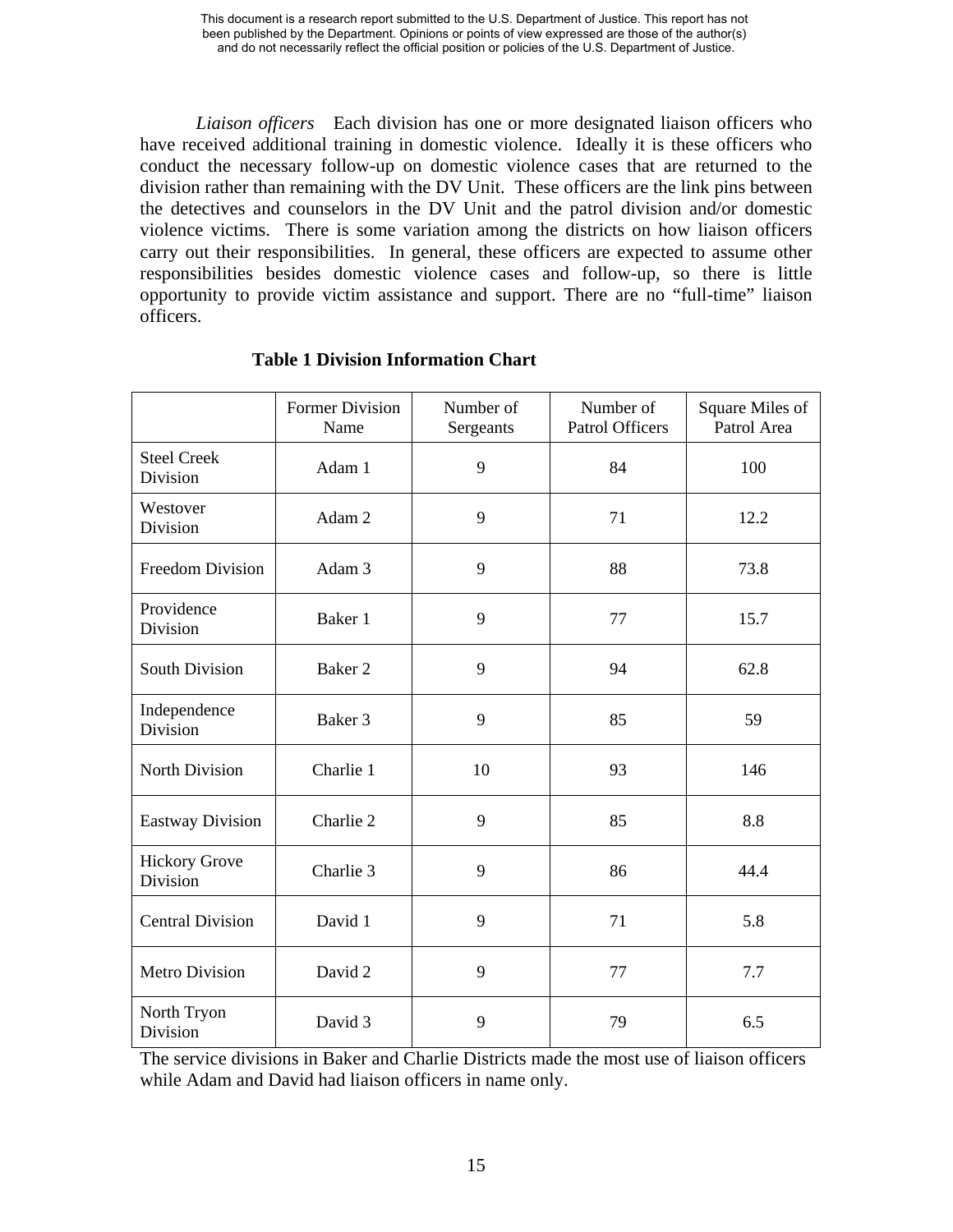## **Description of the domestic violence unit**

In July 1995, the Charlotte-Mecklenburg Police Department established a DV Unit, which has eleven members: one sergeant, one administrative office assistant, five detectives, and four counselors. There are also approximately seventy volunteers working with counselors and detectives to assist the victims. The mission of the DV Unit is to provide protection through aggressive prosecution and to support and help victims. Detectives are trained and expected to investigate domestic violence as a crime and charge a suspect based on the evidence, not only the wishes of the victim. Counselors invest time and effort with the victims to break the domestic violence cycle and also educate the community to prevent domestic violence.

*Sergeant* All cases in which patrol identifies and completes the domestic violence section of the incident report are referred to the DV Unit. The Sergeant reviews all the cases and then decides which will remain with the DV Unit to investigate and/or receive counselor support, and which will be returned to the patrol division from which it originated. Currently the primary criterion for case selection is lethality; however, there is no clear-cut template she can use to select cases. The unit automatically takes the cases in which there has been a serious assault; the victim has been admitted into the hospital; or the case involves a police officer.

*Detectives* All cases that remain with the DV Unit are assigned to detectives. They investigate between 12 and 25 active cases at a time. They are expected to followup and investigate the offense as any other crime is investigated. The expectation is that all cases will be cleared with an arrest if there is probable cause; the victim's preference for or against arrest is not a factor.

*Counselors* The cases are assigned to counselors by area. Not all cases are assigned a counselor, but only those cases in which the sergeant interprets that the victims need help in "going forward;" their lives are in such turmoil that they can't figure out how to protect themselves and need support to go to court. There are no objective criteria for making this assignment. The counselors carry an average caseload of 15 to 20 cases a month. The counselors' basic job function is to follow-up on police reports. The counselors make three attempts to contact victims. Counselors will sometimes go beyond the mandatory protocol when victims demand more attention. The counselors give the same information to each victim, which consists of intervention information, referrals to various help agencies, a safety plan if needed, and criminal information (i.e. how to take out a warrant and obtain a restraining order). The only variation noted in this process was with the Hispanic population, in which the counselor would not give information about English-speaking only agencies. Counselors can give victims money, food and gas cards, crisis intervention, and transportation.

Counselors do not deal with offenders on a regular basis because their focus is on the victims; however, they may deal with the offenders at the home when visiting the victims. The counselors explain why they are there, and that the victim did not call or request them to be there. The often, however, provide information on services that offenders can access.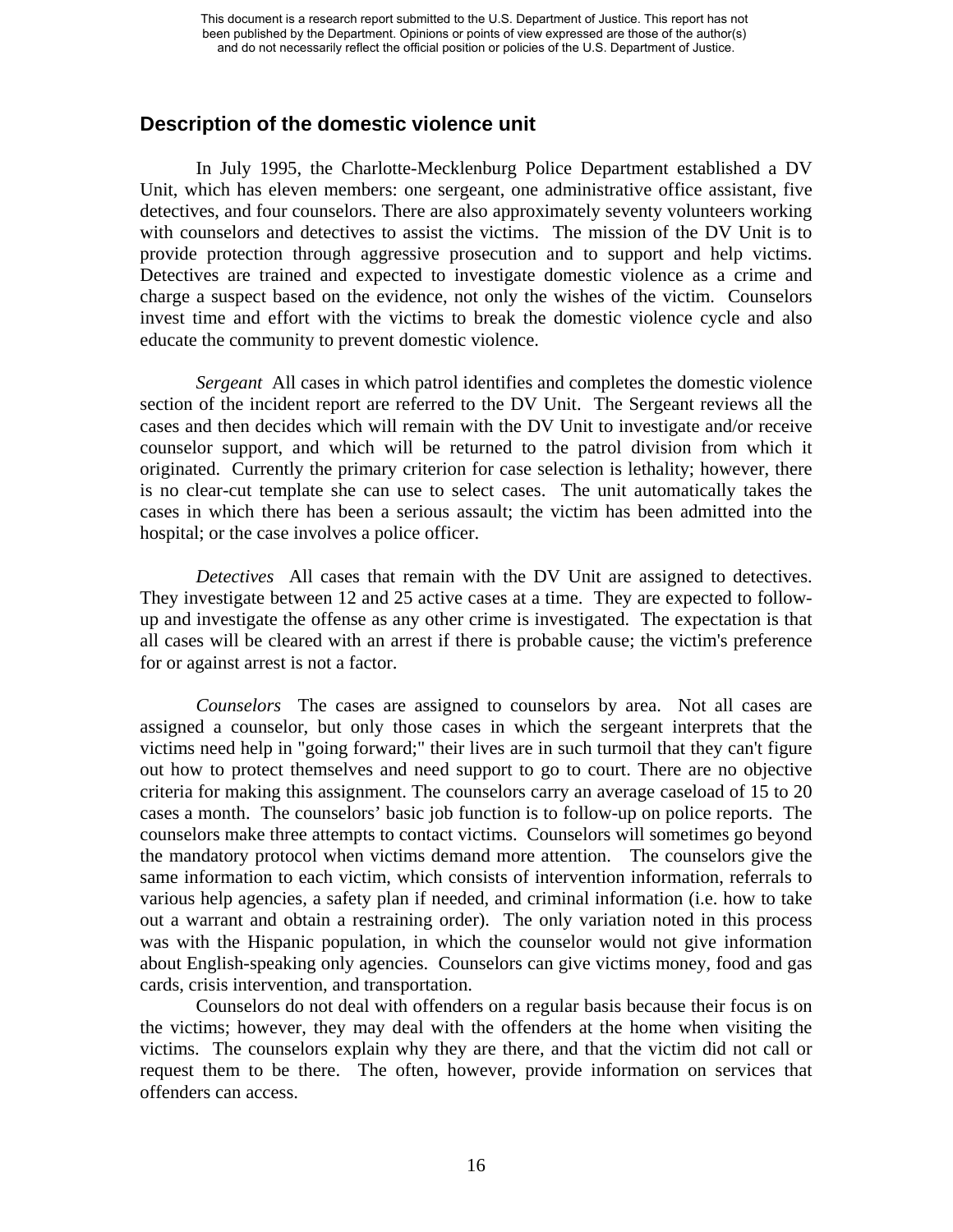The DV Unit works closely with other governmental agencies and non-profit organizations to provide victim assistance. These agencies include the Shelter for Battered Women, Victim Assistance, the Domestic Violence Advocacy Council, Woman Reach, the Women's Commission, the District Attorney's Office, and Department of Social Services.

*Volunteers* Volunteers are allowed to listen to victims' complaints, give victims' assistance in filling out restraining order and warrant paperwork, get copies of their police reports, and give victims resource information. Their duties do not consist of transporting or chaperoning victims, but they can call an officer to escort victims who are being stalked. Otherwise a volunteer can walk victims to the magistrate's office to activate their paperwork. Unlike the counselors, volunteers do not generally follow-up with victims, they are not permitted to give money, food or gas cards, or to provide crisis intervention. Overall, DV volunteers help disperse the counselors' workload and improve the counselors' efficiency and productivity.

While there are about 70 DV Unit volunteers, only 20 of them are regularly active and available. Ideally there are at least two volunteers on duty during a shift, and shifts are Fridays from 5-9pm and 9-12 midnight, and Saturdays and Sundays 1-5pm, 5-9pm, and 9-12midnight. The scheduling of the DV volunteers is decided by volunteers calling the volunteer coordinator, notifying what day they would like to work and which shift. The fact that only 30% of the volunteers were available often made these services limited.

The number of calls or walk-ins vary, but there are usually two to three calls or walk-ins per weekend. Ideally, patrol officers would refer victims who needed to file a complaint or restraining order.

There are about eight volunteers who are bilingual; their secondary languages are Spanish and French. At least two bilingual volunteers are regularly available each weekend. The resource media center is also stocked with instructional guides in both Spanish and English.

All volunteers go through the regular police department application process of filling out an application, having their criminal records and references checked, drug tested, and fingerprinted. Once they are accepted, the volunteers can choose between the various volunteer programs. For DV volunteers specifically, training classes consist of domestic violence education, available resources for the victim, and safety planning. DV volunteers sign a confidentiality form once they have been accepted into the DV volunteer program.

# *Research Design*

The population from which the sample was selected consists of all police complaint numbers for cases involving domestic violence in 2003. The population was limited to only the 2003 calendar year for both practical and methodological reasons. From a practical standpoint, in 2003 the Charlotte Mecklenburg Police Department upgraded their computer management database for police complaints. Whereas data prior to 2003 was still available, extracting it into a format that is compatible with statistical software packages was not easily done. We therefore choose to focus our evaluation on only those data in the newer (and more "user friendly") database. From a methodological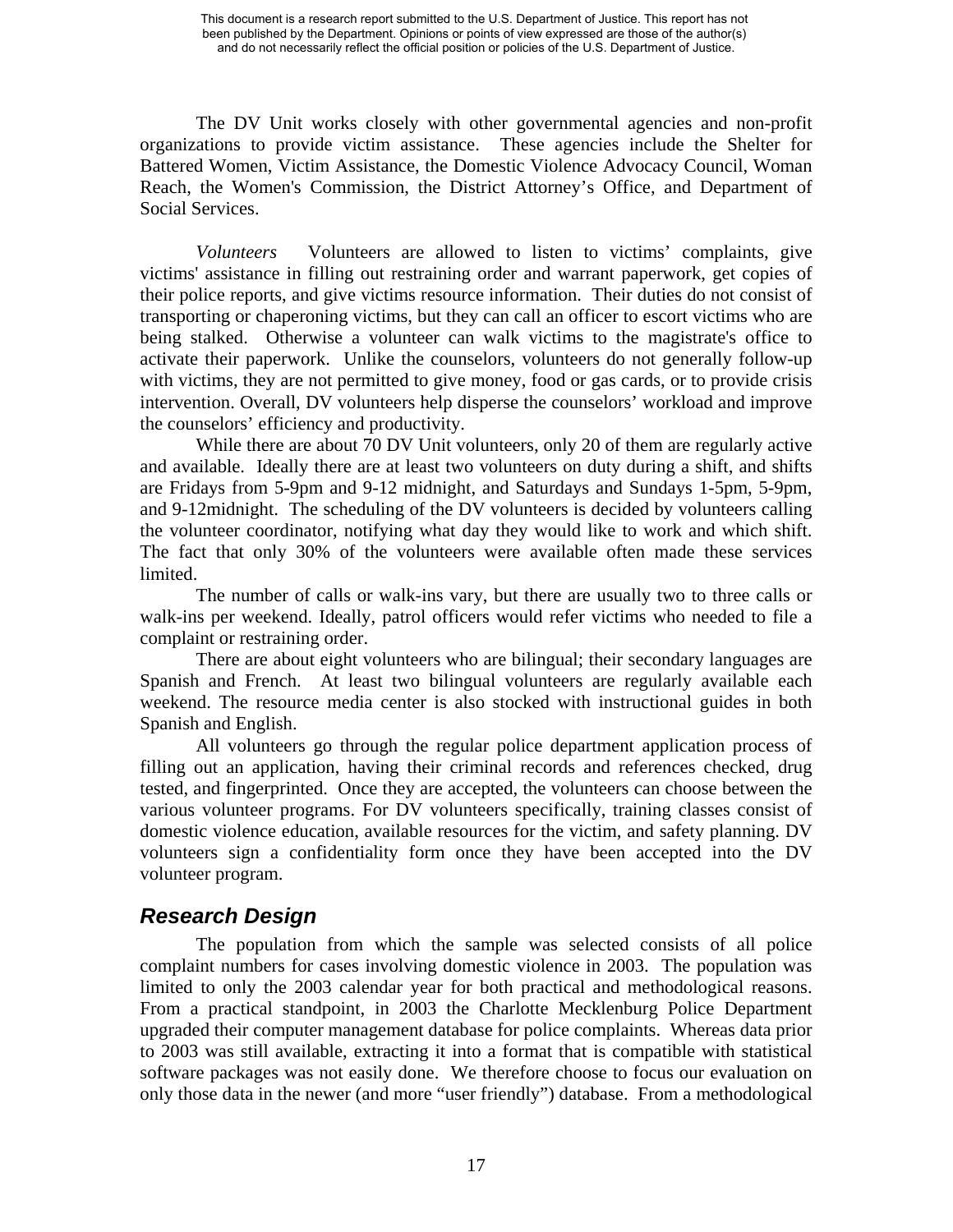standpoint, we limited our population to only the 2003 data to allow for an ample and meaningful follow-up period with which to document repeat offending and repeat victimization. These follow-up data were collected in 2005, thereby establishing a follow-up period of as much as 24-months. A total of 6,892 domestic violence complaint numbers were included in the population.

The preliminary sample used in this evaluation consisted of 1000 cases. The unit of analysis is therefore the domestic violence incident. These cases were selected using a randomized stratified sample (stratifying by month) that also triple-sampled DV Unit cases. The decision to over-sample these cases was based on the low base-rate of DV Unit cases in the population (approximately 8%). Whereas a proportional stratified sample would have theoretically included just 80 DV Unit cases, the disproportionate stratified sampling technique generated 255 DV Unit cases for inclusion.

During the course of collecting and coding data for the preliminary sample of 1000 cases, many were found to be either cases with multiple victims, cases with multiple suspects, and/or dual assault cases in which both parties were determined to be aggressors against one another. These cases presented unique challenges. First, the information in police records was not always sufficient in determining which of the assaultive behaviors could be attributed to which of the multiple suspects. Similarly, determining the level of harm each of the multiple victims may have experienced was not always sufficiently explained. As a result, coding the suspect's role in the assault and the victim's injury in these cases could not be completed with a high degree of confidence.

Furthermore, these cases presented statistical concerns. For example, in cases with multiple suspects, the processing of these offenders would likely be very similar (e.g., if the victim chooses to testify against one suspect, he/she will likely testify against the second, etc; if the case is determined to be unfounded for one suspect, it will likely be unfounded for the other, etc). This inherent correlation in outcomes violates the assumption of independent observations that is made when using the domestic violence incident as the unit of analysis.

As a result of these methodological and statistical concerns, all cases involving multiple victims, multiple suspects and/or dual aggressors were dropped from the preliminary sample of 1000 cases. The final sample therefore consists of 891 domestic violence cases, each involving one victim and one suspect. Within this final sample of cases, 25% were processed by the DV Unit.

## **Data**

The data used for this evaluation come from multiple sources. While the DV Unit is largely a police-based program, police departments do not operate independently from the remainder of the criminal justice system. Therefore, our study utilized police, court, and correctional data. The reliance on data from these multiple criminal justice agencies allows us to conduct a more thorough and comprehensive evaluation of the DV Unit. It also affords us additional control variables that cannot be found in any single database, thereby increasing the internal validity of the planned analyses. Each data source is described below.

*KBCOPS Data:* Data from police incident reports and case follow-up records were extracted from the police department's computerized database (KBCOPS). The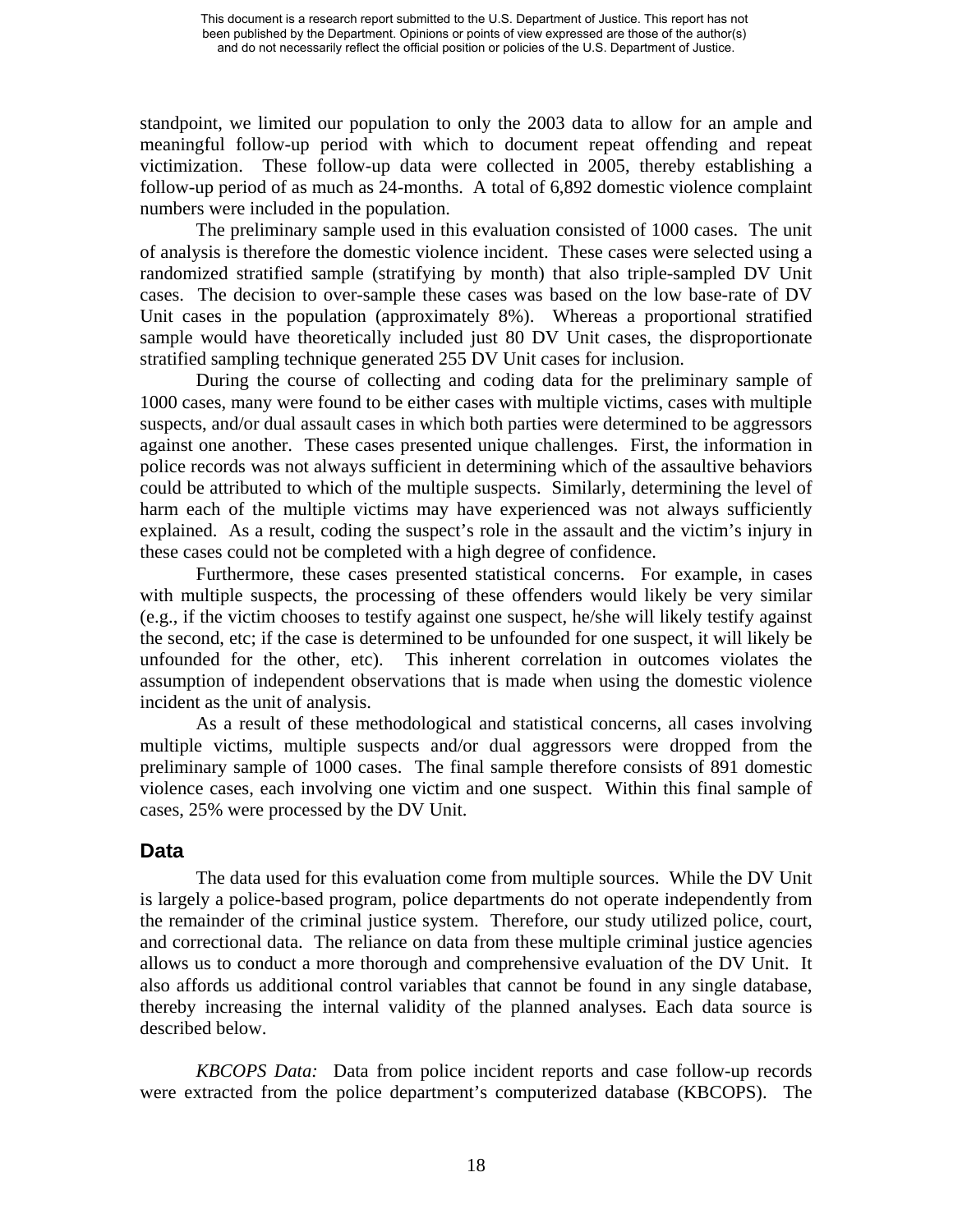KBCOPS database includes fields pertaining to the nature of the crime, victim information and suspect information. KBCOPS is designed to capture a wealth of information; unfortunately, many of the fields are left blank by the reporting officers. We therefore focus our attention on those variables that are not plagued by high-levels of missing data. These include suspect and victim demographic information, victim/offender relationship, highest offense category, weapon usage, victim injury and case disposition status.

*Police Narratives Data:* Each KBCOPS file included a narrative account of the incident, written by the reporting officer. These narratives commonly contained information that had failed to be recorded in the KBCOPS data fields, or contained qualitative information that was not easily captured by these existing data fields. A standardized "coding sheet" was developed to record this supplemental data. A research assistant was trained in the use of this coding sheet and subsequently collected information on such variables as victim/offender relationship, weapon use (more refined that what is included in KBCOPS data), victim injury (also a more refined measure), and evidence collected.

*Tracking Data:* The KBCOPS data management system was used to identify future domestic violence cases involving the offenders who were included in the sample. Domestic violence cases involving the offender that occurred prior to the incident in the sample were also reviewed. The electronic files of these past- and future-cases were reviewed by research assistants, who coded detailed information regarding the nature of the offense, the level/type of harm inflicted, and if the assault involved the same victim in the sample. The future-cases will be used to determine recidivism. The inclusion of past-cases permits us to control for prior domestic violence history in our recidivism analyses.

In a similar manner, past- and future-cases of domestic violence involving the victim in our sample were reviewed and coded. This information will allow us to conduct an analysis predicting future victimizations while controlling for past assaults. Finally, given the 891 suspects and 891 victims included in the sample, a decision was made not to attempt to code *all* past- and future-cases. Instead, the research assistant was instructed to review and record as many as two prior assault and as many as three future assaults.

While these were the only cases that were coded for detail, the research assistant was able to determine the total number of times the suspect appeared in a police incident report in KBCOPS. Likewise, the research assistant was able to determine the total number of times the victim's name appeared in a police incident report. Unfortunately, these data do not specify if the names appeared as a suspect in a case or a victim; however, these totals do speak to the differing lifestyles of the individuals in the sample, with some having greater exposure to crime (as either suspect or victim) than others.

*Court/Jail Data:* For each person arrested, jail records were checked to determine the amount of jail time a suspect may have had. This includes both the time once spent in arrest processing if not immediately released and any time spent pre or post adjudication. All arrestees go through arrest processing at the jail (finger prints, mug shots and criminal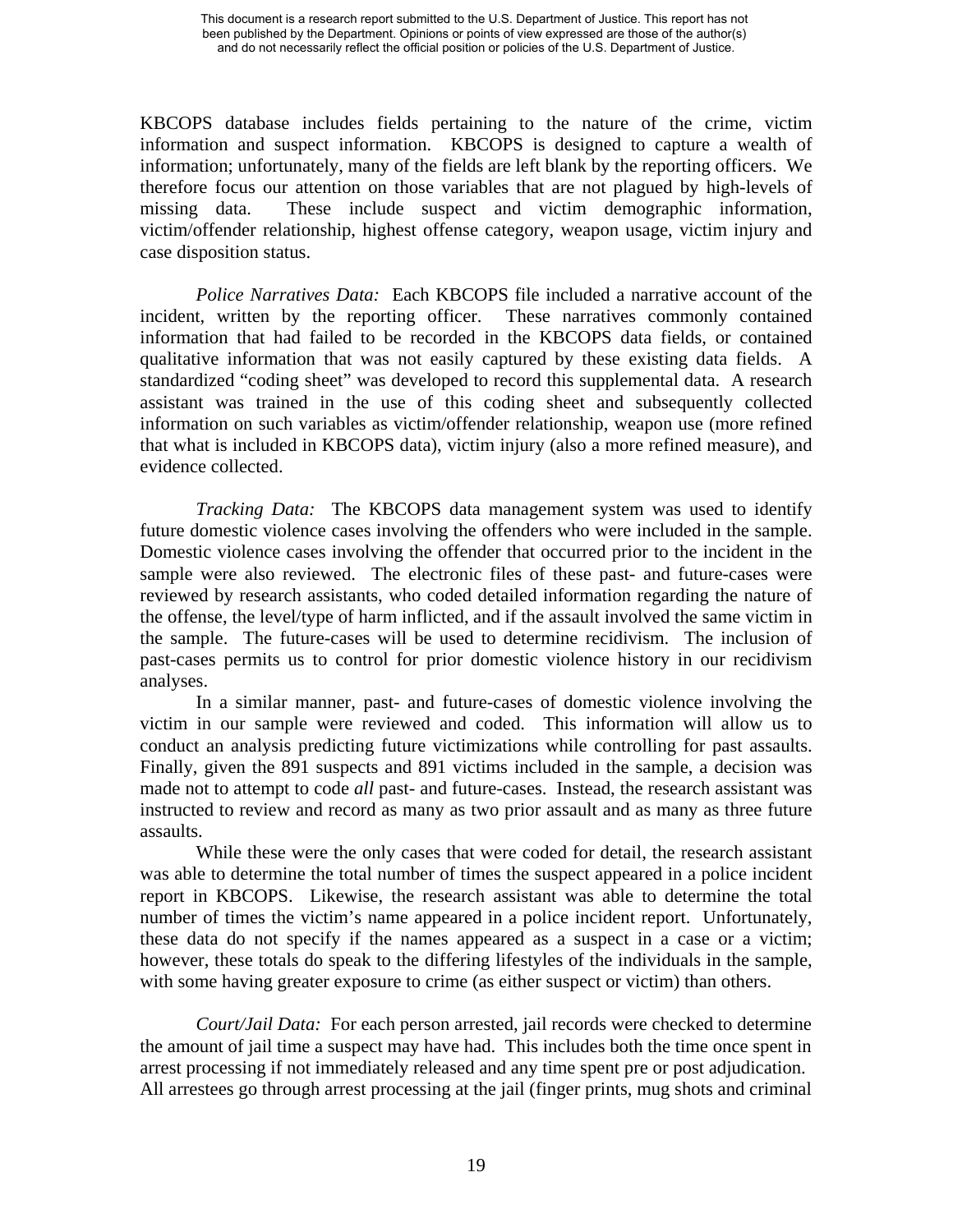history check - a process that takes from four to six hours) but not all are technically "booked" unless assigned a cell until release. Court records were also reviewed and coded for all cases in the sample for which records could be found. This process yielded information pertaining to the court charges (as opposed to the charges at arrest) and case disposition status (e.g., guilty, not guilty, voluntarily dismissed, etc).

The following is a schematic showing the variables used in this research. Interviews with officers in both patrol and the DV Unit were conducted as part of the process evaluation but, because of time and the unpredictable effect of evaluator interference did not include interviews victims regarding their experiences with the police or the system.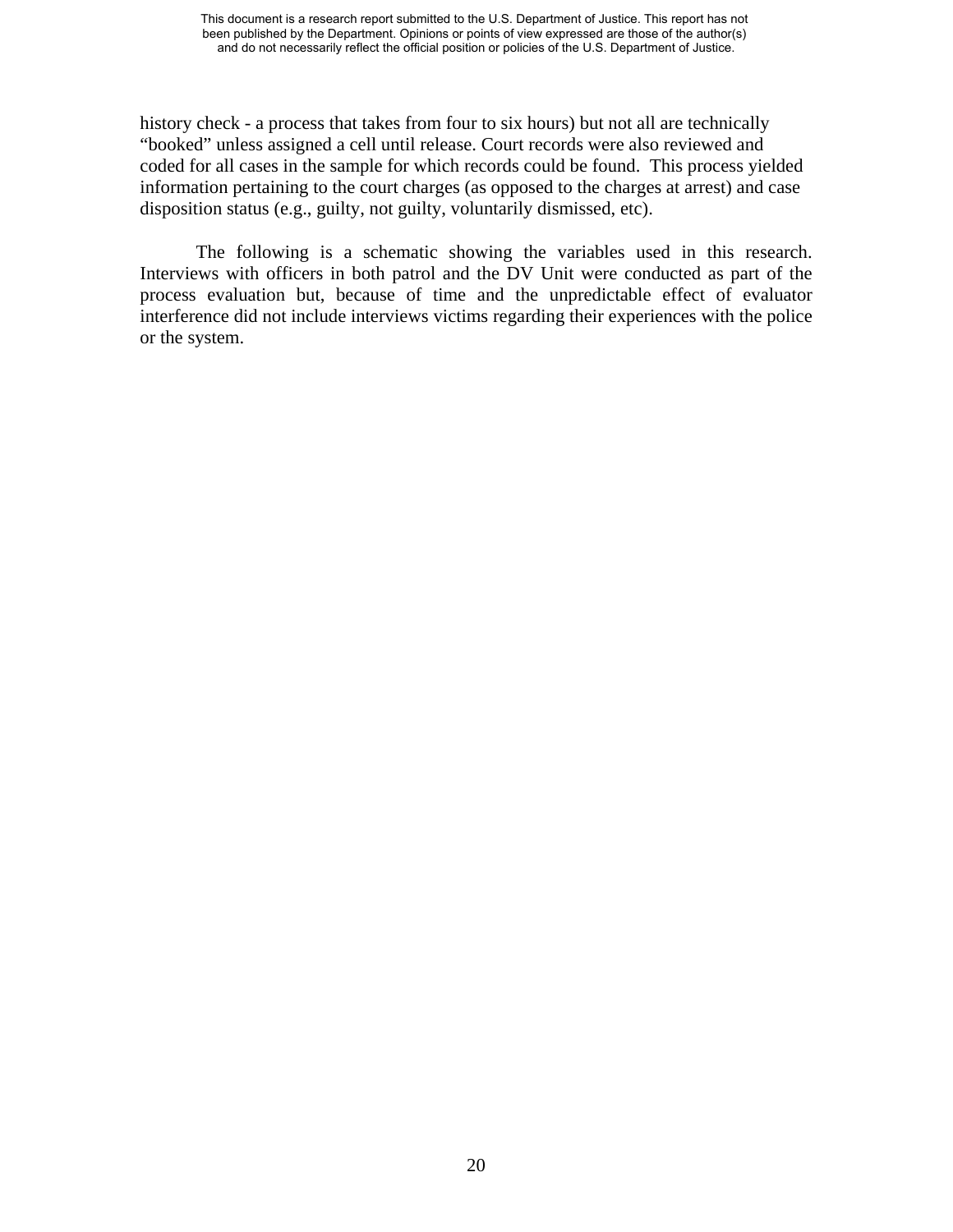### **VARIABLE FLOW CHART**

#### **PRIOR LEGAL**

Suspect- Total number of records prior Suspect -Any prior record Suspect- Any DV prior Suspect- Number of days last incident BEFORE IR Suspect -First Prior was DV Suspect- Ever known to police from past calls Suspect- Was a victim in prior DV incident Suspect- Was a suspect in prior DV incident

Victim -Any prior record Victim -Total number of prior records Victim- Any prior DV Victim - Ever known to police from past calls Victim had previous restraining order Victim- Was a Victim in a prior DV incident Victim- Was a Suspect in a prior DV Incident

#### **SUSPECT DEMOGRAPHICS**

Suspect's age at time of incident Suspect's gender Suspect Male Suspect Black Suspect Hispanic Suspect White Suspect's race Suspect's ethnicity Suspect married Suspect's alcohol use Suspect is repeat DV offender Suspect ever assaultive Suspect mental health problem

#### **NATURE OF THE INCIDENT**

Dual disputer (primary aggressor unknown)) NIBRS offense category Incident in Victim & Suspect's Home Incident in Victim's Home Incident was in a residence Narcotics related crime? Did a juvenile witness the crime? Suspect intoxicated Victim intoxicated Victim Injured Victim Reported Incident Victim has a love interest Victim is same sex as suspect Victim relationship is child/sibling/parent Victim ever known to police from past calls Children ever present (from narratives) Child in common Victim or suspect non-English speaking Victim pregnant Dual disputer (primary aggressor unknown)) Weapon threatened/used Stalking involved Victim/offender relationship victim filed the report

#### **VICTIM DEMOGRAPHICS**

Victim's age Victim's sexInterpreter needed for victim Victim Married Victim Male Victim White Victim Injured Victim's Injury Victim injury type Victim received personal harm Victim medical treatment Victim Reported Incident Victim reporting person Victim Intoxicated Suspect Intoxicated Victim Pregnant Victim Black Victim Hispanic Victim's legal intent Victim obtained restraining order (50B)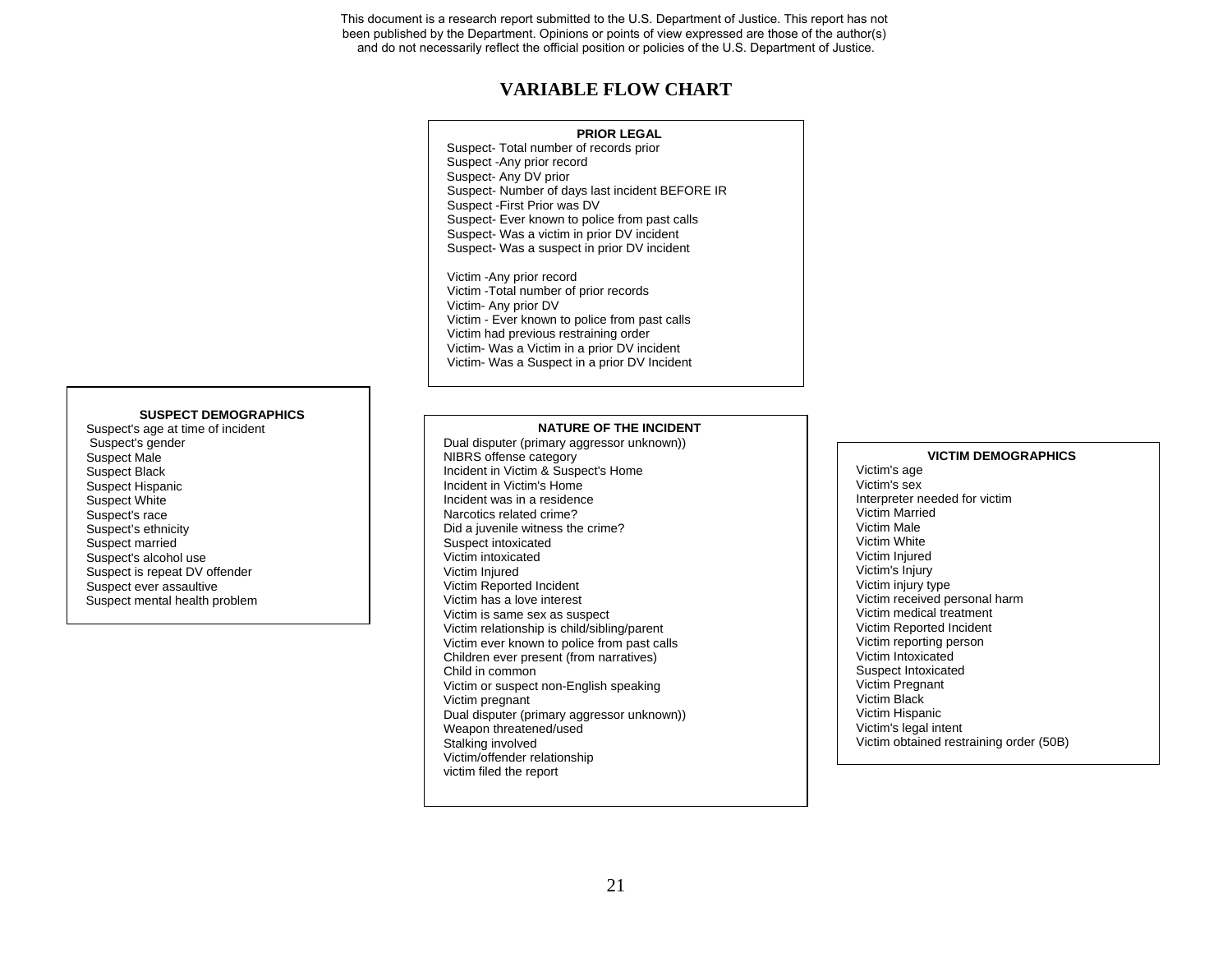#### **POLICE ACTIONS** Assigned to DV Unit Time to Arrest Police provide 50B info **ARRESTED** Arrested Clearance status Clearance reason**JAIL TIME/ COURT ACTIONS**  Court data, Most serious charge Court data, Misdemeanor or felony Court data, Disposition date Court data, Disposition Court data, Sentence Court data, Probation given Court data, Supervised probation given Court data, Probation sentence length (months) Court data, Other conditions of probation ordered? Court data, Other conditions: Ordered to NOVA? Court data, Other conditions: Abide 50B? Court data, Other conditions: Drug assessment Jail data, booking start date Jail data, booking end date Time spent in jail **Assigned to DV Unit Not assigned to DV Unit**

#### **RECIDIVISM**

Suspect-total records after Suspect in system after (Yes/No) Suspect-any Domestic Violence complaints after Suspect -First record after is a DV Suspect - Days to next offense after Incident Victim- Any DV Case after Victim in System after Victim -Total number of records AFTER original

#### **DYNAMICS OF REPEAT DV INCIDENTS – SUSPECT**

Suspect- Days To First DV After Suspect is Suspect in next DV incident

#### **DYNAMICS OF REPEAT INCIDENTS - VICTIM**

Victim -Days to 1st DV case after Victim- Days to second DV after Victim- Days to third DV after Victim-Days to 4th DV after Victim- Days to 5th DV after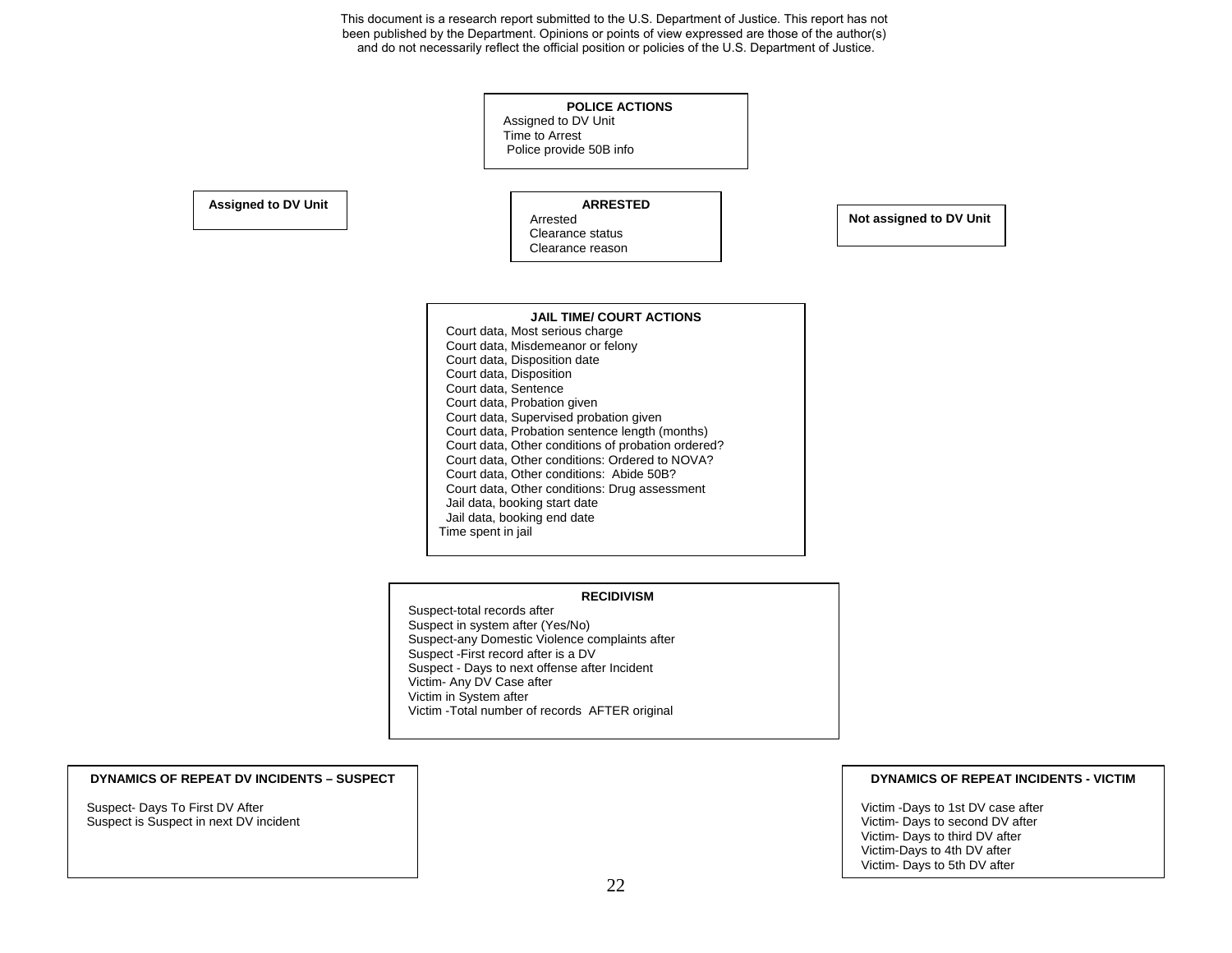# **Research Questions**

Neither the efficiency nor the effectiveness of the DV Unit has been determined. Among the questions regarding the unit that have yet to be examined are the following:

- Is the centralized screening process an effective procedure in which to direct the cases for intervention?
- What are the specific criteria being used to classify and refer the cases?
- What differences, if any, can be found in the rates of repeat offending and repeat victimization across the two tracks?
- What are the implications of these findings on the selection criteria?

To evaluate the effectiveness of the specialized unit our specific research questions are as follows:

- 1a: How does the *prevalence* of repeat domestic violence offending by perpetrators compare across the DV Unit and officer tracks?
- 1b: How does the *incidence* of repeat domestic violence offending by perpetrators compare across the DV Unit and officer tracks?
- 1c: How does the *severity* of repeat domestic violence offending by perpetrators compare across the DV Unit and officer tracks?
- 2a: How does the *prevalence* of repeat domestic violence victimization of victims compare across the DV Unit and officer tracks?
- 2b: How does the *incidence* of repeat domestic violence victimization of victims compare across the DV Unit and officer tracks?
- 2c: How does the *severity* of repeat domestic violence victimization of victims compare across the DV Unit and officer tracks?
- 3: Within each processing track, what are the victim, offender, and case characteristics that best predict lower prevalence, incidence and/or severity of repeat domestic violence assaults?
- 4. What are the legal outcomes for suspects who are arrested and does this vary by DV Unit and patrol assignment?
- 5. Does court outcomes affect suspect future prevalence?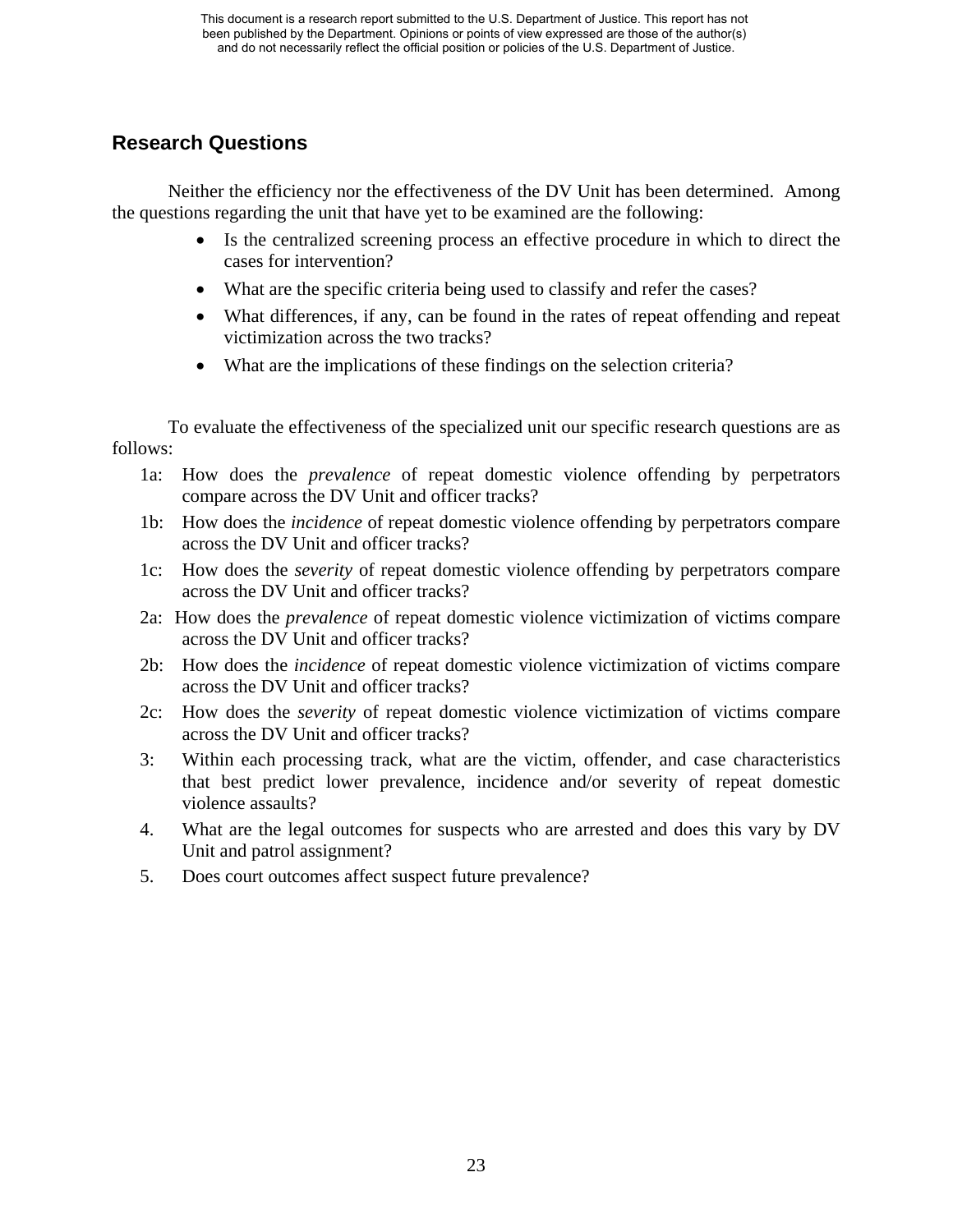## Process Evaluation Findings

A process evaluation examines the actual operations of an organization; it is the foundation that must be laid before an outcome evaluation that measures results can be conducted. A process evaluation was conducted on the Charlotte-Mecklenburg DV Unit and domestic violence incidence response process. In general, the patrol and specialized domestic violence unit operate as stated in the CMPD policies and procedures. Cooperation between DV personnel and patrol is good. It is easy to access information, and its personnel are accessible. Patrol usually agrees with the domestic violence cases that are returned to them. The few times they are not in agreement, they are comfortable communicating with the DV Unit personnel. The DV Unit detectives and counselors carry out their functions as described by the DV sergeant. The DV Unit has built community partnerships to put victims in touch with appropriate referral services. In addition, the DV Unit is conducting a great deal of training for officers and the community.

The process evaluation revealed a few weak areas that the Department may want to assess further. Effective communication and consistent, working relationships need to be strengthened in a few key areas. The working relationship between the counselors and the detectives is considered the most important relationship by most of the detectives, but there is a great deal of variation. Some detectives work with their counselors, on a daily basis, while others may not work with their counselors at all. Lack of working relationships often translates into lack of shared information. The role of the domestic violence liaison is drastically different in every district. Some of the liaisons are full-time domestic violence liaison officers but in some districts, they are patrol officers, who handle domestic violence matters when they can. The role of the domestic violence liaison is vital to the domestic violence unit when the liaison officer is performing effectively. There is no system in place to facilitate effective communication or any communication between the liaisons and the detectives; however, DV counselors appear to work more closely with the liaison officers than DV detectives.

The DV detectives and counselors do not receive adequate information from patrol for their investigations or victim services. The current domestic violence template is outdated and not used by the supervisors, detectives or counselors.

Volunteers are allowed to listen to victims, assist in filling out restraining orders and warrant paperwork, get copies of police reports, and give resource information. They can call an officer to transport a victim, and they can walk the victim to the magistrate. However, the DV volunteers are rarely utilized by patrol. The volunteers don't seem readily accessible because of their central location, and/or they are not on duty when needed. However, when they are available, the officers who have used them have found them helpful by freeing the officers to focus on the offender and the case, answering the victims' questions, and supporting the victim.

The DV detectives' current caseload is far too high to allow them to thoroughly investigate each case. They can only perform "triage" on many cases so that they can concentrate on the more serious cases. This overload contributes to cases not properly prepared for court. Patrol continues to be irritated by the courts' response to domestic violence cases. Patrol feels that DV cases are not taken as seriously as they should.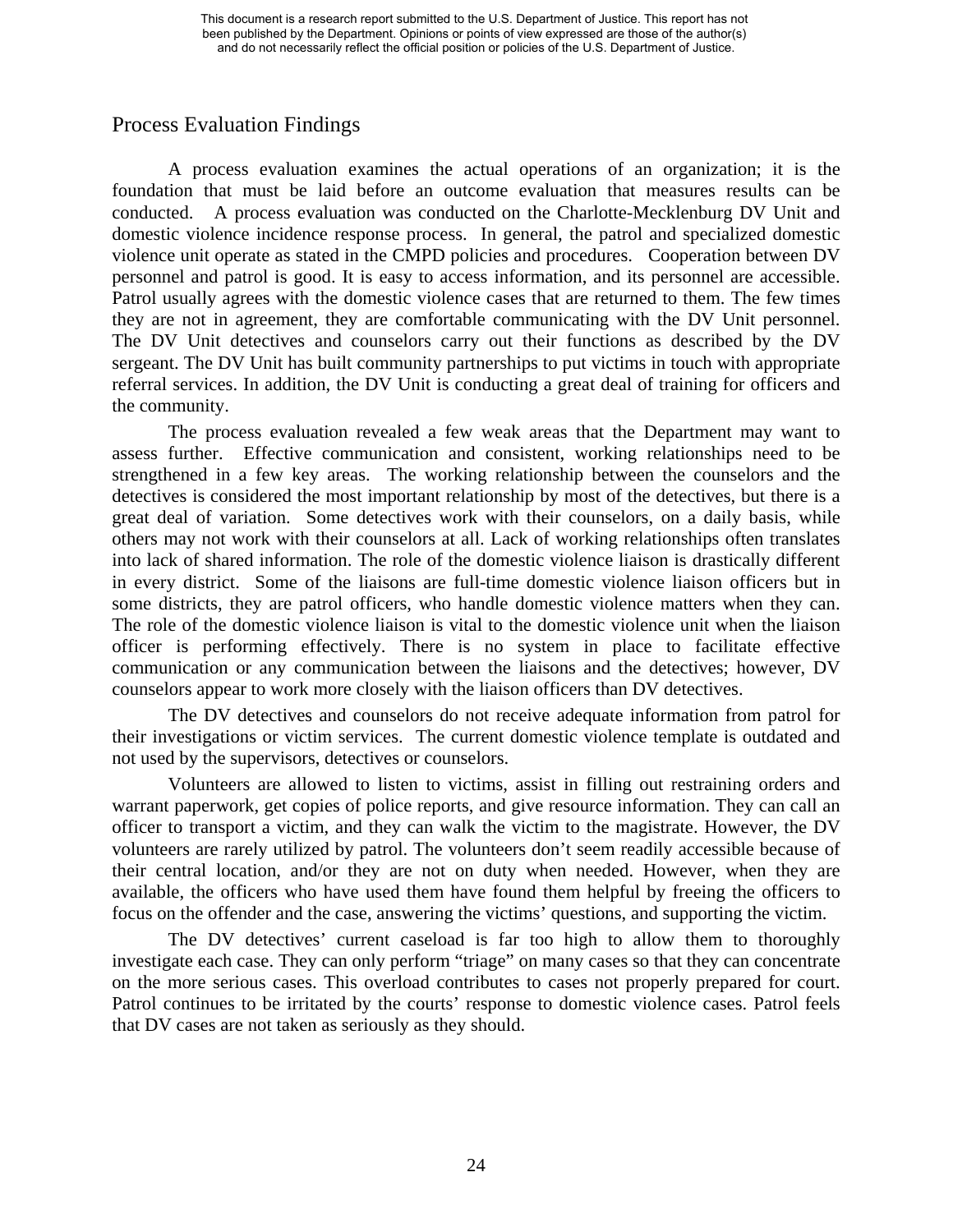## Empirical Assessment Findings

# *Basic Statistics*

The final sample used in this analysis consists of 891 domestic violence cases, each involving one victim and one suspect. 671 (75.3%) were handled by regular patrol and 220 (24.7%) were assigned to the Domestic Violence Unit.

| Overall, victims were:                  | Over all, suspects were |
|-----------------------------------------|-------------------------|
| 66.6% Black                             | 71.2% Black             |
| 83.7% female                            | 85.7% male              |
| 59.6% single                            | 54.3% single            |
| Mean age: 31.9                          | Mean age: 33.4          |
| <b>Prior Legal Factors: Suspect</b>     |                         |
| Prior criminal justice contact (Victim  |                         |
| witness, or offender)                   | $67.7\%$ (n=581)        |
| Mean number of prior contacts           | 2.2                     |
| Range                                   | $0 - 41$                |
| Prior domestic violence record          | $48.3\%$ (n=277)        |
| Prior Legal Factors: Victim             |                         |
| Prior criminal justice contact (victim, |                         |
| witness, or offender)                   | 57.3% (n=419)           |
| Mean number of prior contact            | 1.6                     |
| Range                                   | $0 - 51$                |
| Involvement in prior domestic violence  |                         |
| calls                                   | 64.1 $(n=571)$          |
|                                         |                         |

## Incidence Dynamics

- 78.8% of the highest NIBRS (National Incident Based Reporting System) charges were for misdemeanors or civil violations
- 96.2% of the time the officer took the report at the scene of the incident
- 86.2% of the incidents were at a residential location
- 50.2% of the residences were shared by the victim and suspect while 37.1% were at the home of the victim and 6.5% were at the home of the suspect.
- 92.9% of the time, the report was made by the victim.
- In only 9.7% of the time did officers denote a juvenile witnessed the event.
- Suspect and victim intoxication, an important variable, was missing from about 85% of the cases. In the instances where it was reported, 45% of the suspects were identified as being intoxicated.

Victim was noted as being pregnant in 25 cases (2.8% of all cases).

9.3% (83) of victims were known to the police on the scene as having been involved in previous domestic violence instances.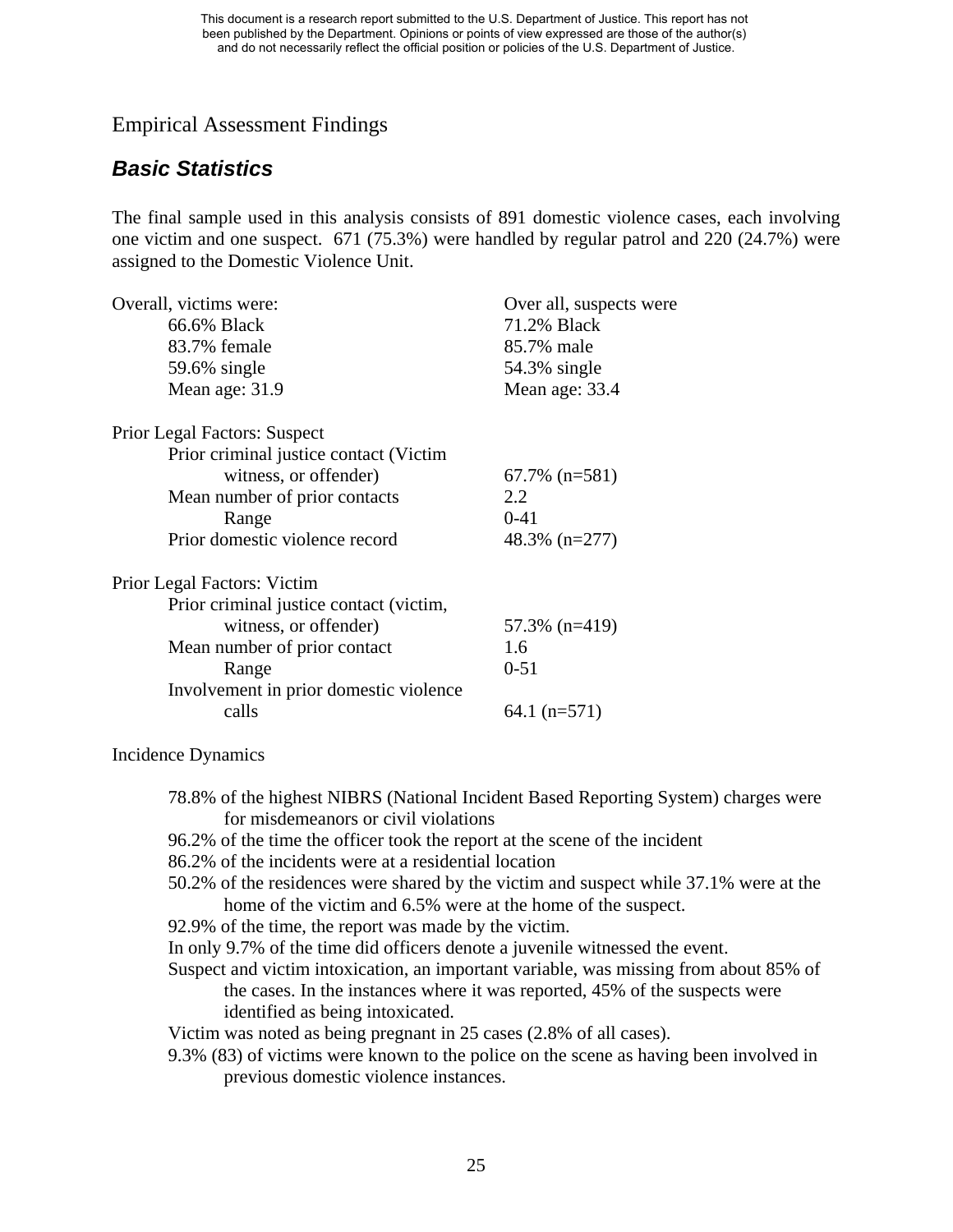- 13.7% (121) of suspects were known to the police on the scene for having been involved in previous domestic violence incidents.
- 4.0% (35) of the cases involved a non-English speaking victim. In 30 of these 35 cases, 85.7%, a translator was called.

In 6.6% (58) the victim had a standing restraining order. 62.1% of the victims received some physical injury

| <b>Injury</b>                  | <b>Frequency</b> | <b>Percent</b> |
|--------------------------------|------------------|----------------|
| None or non-apparent minor     | 293              | 37.9           |
| <b>Apparent Minor Injuries</b> | 102              | 13.2           |
| <b>Bruises/Scratches</b>       | 317              | 41.0           |
| <b>Forced Immersion Burns</b>  | 2                | 0.3            |
| Pattern Burns                  |                  | 0.1            |
| Loss of Teeth                  |                  | 0.1            |
| <b>Apparent Broken Bones</b>   | 5                | 0.6            |
| Knife Wound(s)                 | 24               | 3.1            |
| <b>Severe Lacerations</b>      | 8                | 1.0            |
| <b>Gunshot Wounds</b>          | 6                | 0.8            |
| Possible Internal Injuries     |                  | 0.9            |
| <b>Loss of Consciousness</b>   | $\overline{c}$   | 0.3            |
| Other Major Injuries           | 6                | 0.8            |
| Total                          | 774              | 100.0          |

**Table 2 Victim Injuries (Reported in KBCOPS)** 

Of the 774 victims from whom injury data were recorded information on treatment was available for 484. Of these: 41.7% were not treated; 31.9% refused treatment; 26.4% were treated.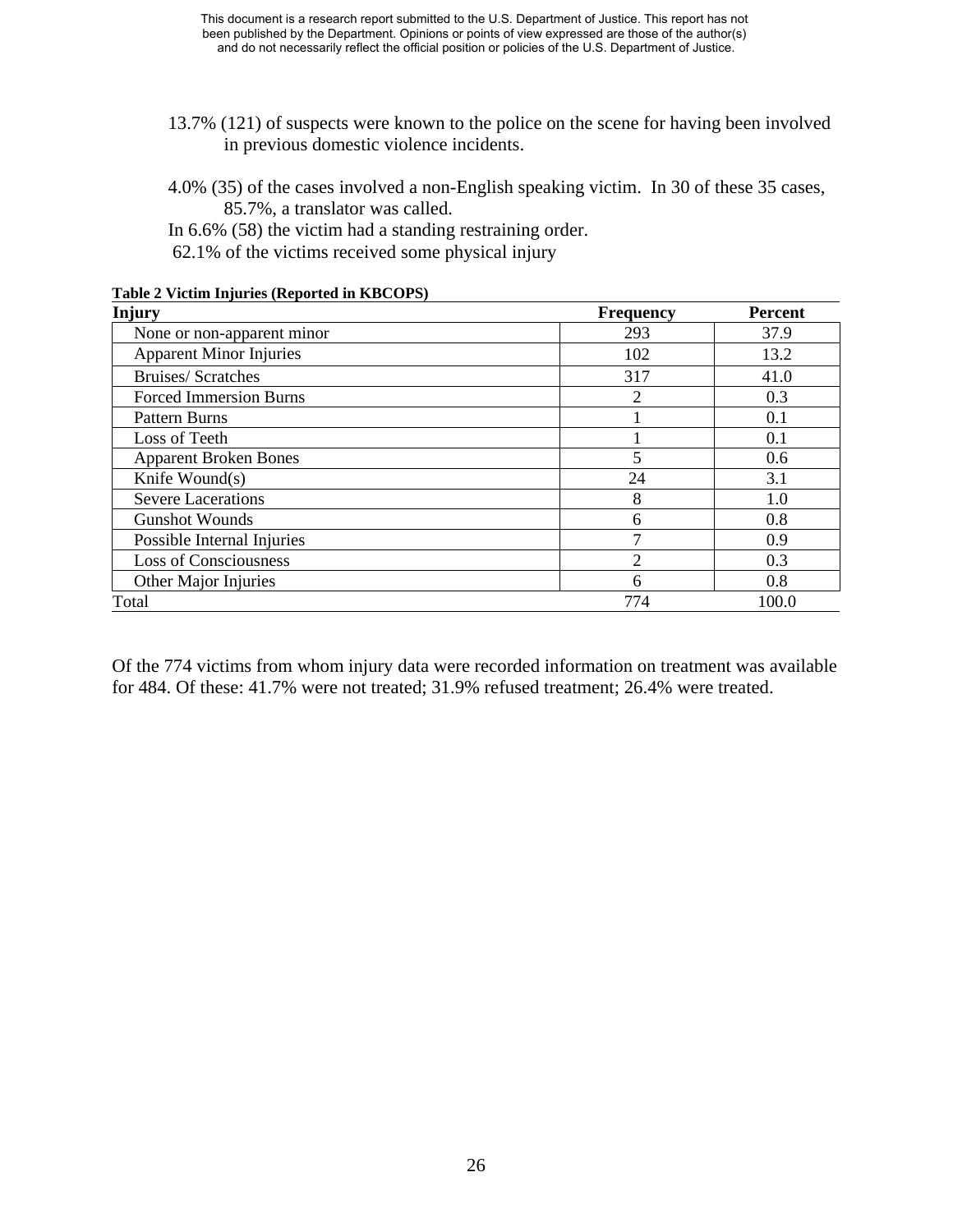

### Victim Offender Relationship

67.2% of the domestic violence incidents involved boyfriend/girlfriend or husband/wife dyads, including estranged dyads.

|  |  |  | <b>Table 3 Victim-Suspect Relationship</b> |
|--|--|--|--------------------------------------------|
|--|--|--|--------------------------------------------|

| <b>Victim- Offender Relationship</b>  | <b>Frequency</b> | <b>Percent</b>  |
|---------------------------------------|------------------|-----------------|
| Boyfriend/Girlfriend                  | 272              | 30.7            |
| <b>Estranged Boyfriend/Girlfriend</b> | 135              | 15.3            |
| Spouse                                | 123              | 13.9            |
| <b>Estranged/Divorced Spouse</b>      | 65               | 7.3             |
| Other                                 | 123              | 13.9            |
| Unknown                               | 167              | 18.9            |
| Total                                 | 885              | 00 <sub>0</sub> |

Other relationships included 4.5% (40) parent child 3.3% (29) child in common 2.4% (21) siblings 1.2% (11) step parent/child 0.4% (4) Same sex

Police Actions

50.3% (448) of the suspects were eventually arrested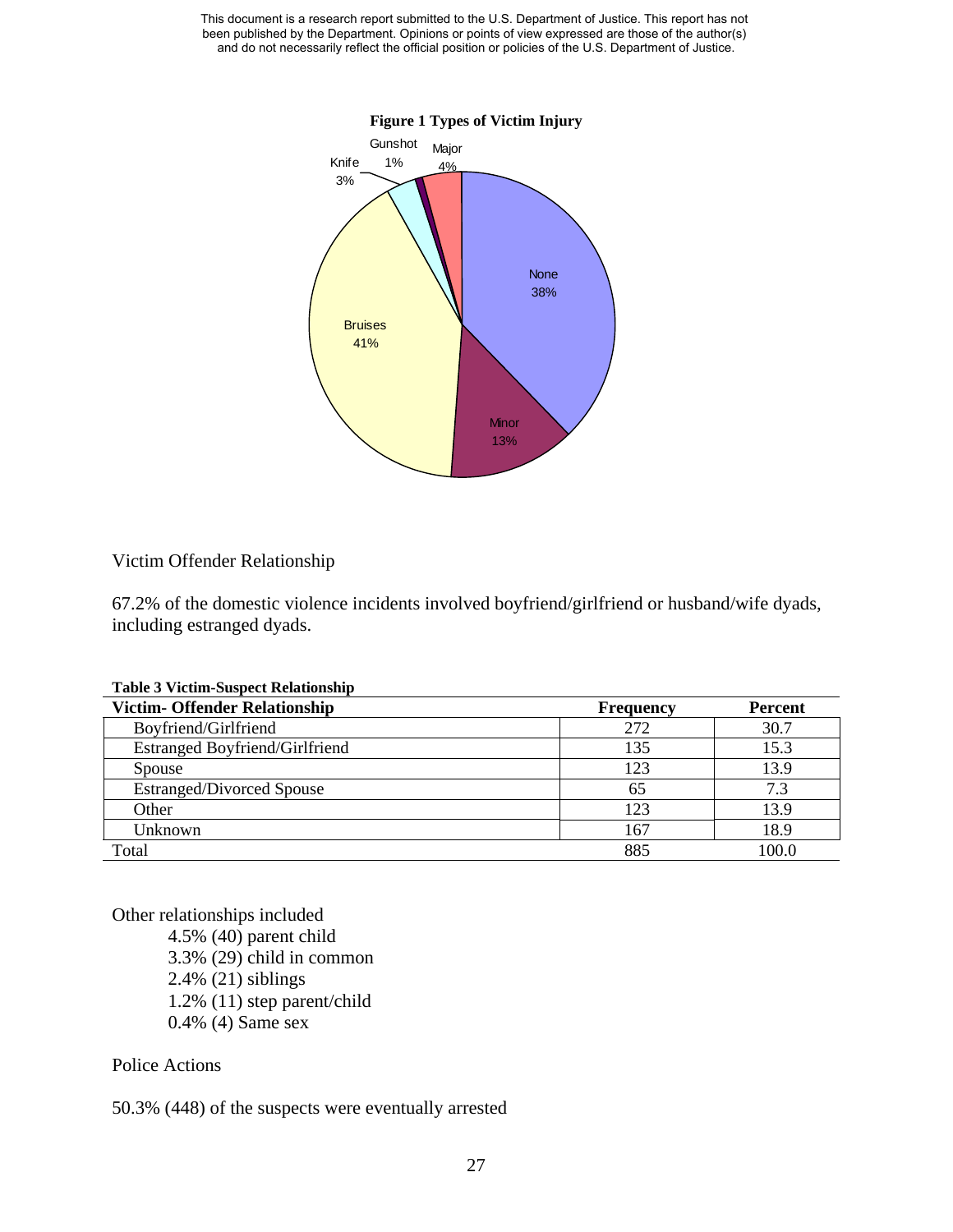Of these, 211 (47.2%) were arrested at the scene

## Charges

56.0% of the charges were for simple assault 13.7% aggravated assault 28.9% all other charges 1.5% Forcible rape/sodomy

In 1% (9) of the cases, the charges were determined to be unfounded.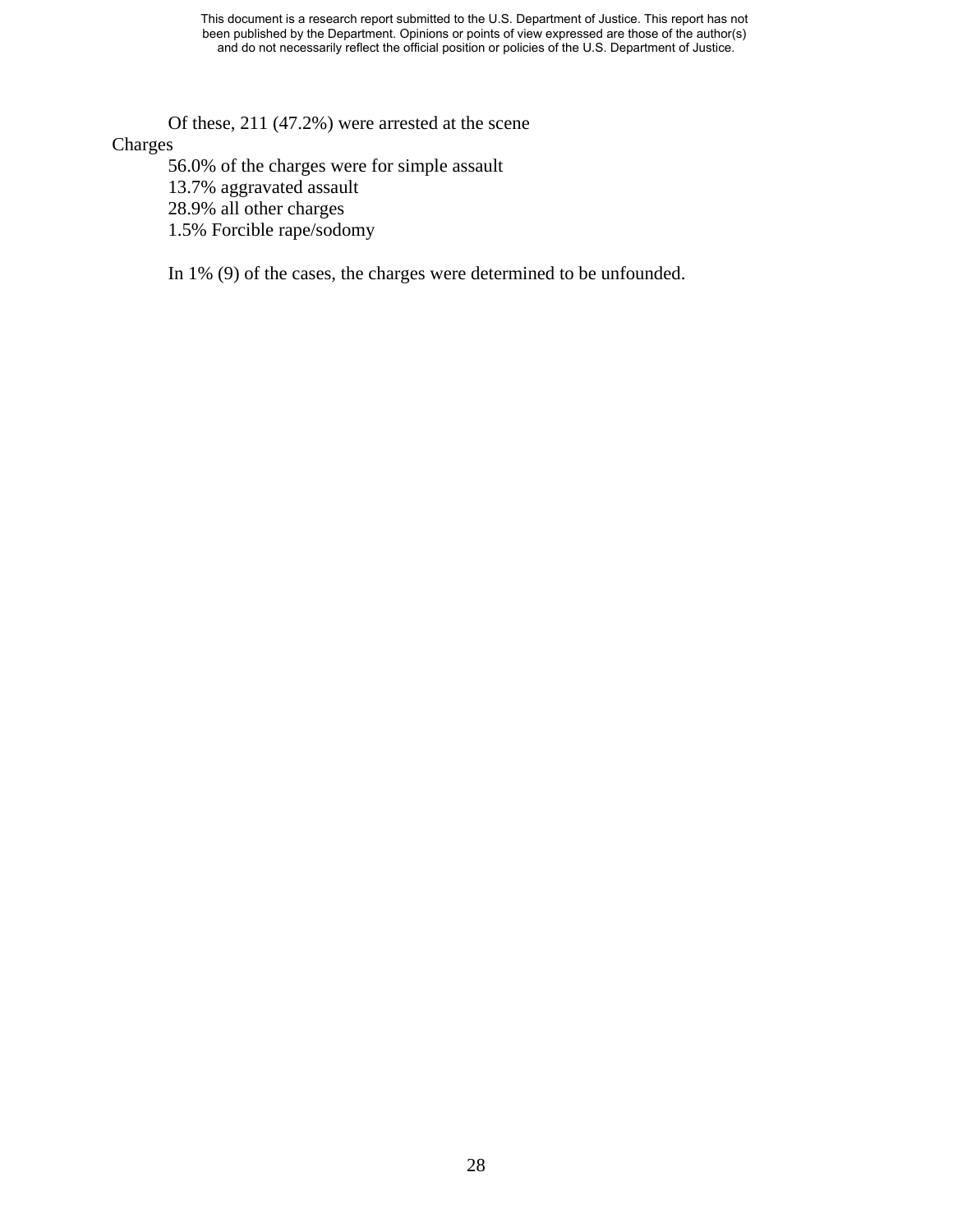# *Domestic Violence Unit Selection Criteria*

Goal 1 of the project was to assess the selection criteria used to determine the domestic violence cases for intensive intervention. Specifically, what criteria are used and what differentiates how cases are handled?

To determine (empirically) the factors that are associated with DV Unit case assignment, we compared victim characteristics, suspect characteristics and offense characteristics of the cases handled by the DV Unit and those assigned back to patrol. These findings are discussed below in Table 4.

|                             |                 | <b>Standard</b>    | <b>Specialized</b> |              |
|-----------------------------|-----------------|--------------------|--------------------|--------------|
|                             |                 | <b>Police Unit</b> | <b>DV Unit</b>     | <b>Total</b> |
| <b>Mean Age at Incident</b> |                 | 31.6               | 32.7               | 31.9         |
| (SD)                        |                 | (10.6)             | (10.0)             | (10.5)       |
| Any prior DV                |                 |                    |                    |              |
| $\%$ Yes – as Victim*       |                 | 38.7               | 47.3               | 40.9         |
| (N)                         |                 | 260                | 104                | 364          |
| % Yes – as Suspect          |                 | 14.6               | 14.1               | 14.5         |
| (N)                         |                 | 98                 | 31                 | 129          |
| Race                        |                 |                    |                    |              |
|                             | % White         | 26.6               | 21.9               | 26.5         |
|                             | (N)             | (179)              | (48)               | (191)        |
|                             | % Black         | 64.5               | 73.1               | 66.6         |
|                             | (N)             | (433)              | (160)              | (593)        |
|                             | % Hispanic      | 8.0                | 4.6                | 7.2          |
|                             | (N)             | (54)               | (10)               | (64)         |
|                             | % Other         | 0.7                | 0.5                | 0.6          |
|                             | (N)             | (5)                | (1)                | (6)          |
| <b>Percent Female</b>       |                 | 83.5               | 84.5               | 83.7         |
| (N)                         |                 | (560)              | (185)              | (745)        |
| <b>Marital Status</b>       |                 |                    |                    |              |
|                             | % Married       | 22.9               | 27.5               | 24.1         |
|                             | (N)             | (106)              | (41)               | (147)        |
|                             | % Separated     | 7.1                | 4.7                | 6.5          |
|                             | (N)             | (33)               | (7)                | (40)         |
|                             | % Divorced      | 3.2                | 4.0                | 3.4          |
|                             | (N)             | (15)               | (6)                | (21)         |
|                             | % Single        | 59.3               | 60.4               | 59.6         |
|                             | (N)             | (274)              | (90)               | (364)        |
|                             | % Other/Unknown | 7.4                | 3.4                | 6.4          |
|                             | (N)             | (34)               | (5)                | (39)         |

**Table 4 Victim Characteristics by Assigned Unit** 

\*Differences across patrol and DV units significant at p<.05;

In general, victim characteristics such as age, sex, race and marital status do not predict whether the case will be assigned to the DV Unit or handled by patrol. If the victim has been a domestic violence victim in the past, he/she is more likely to be assigned to the DV Unit.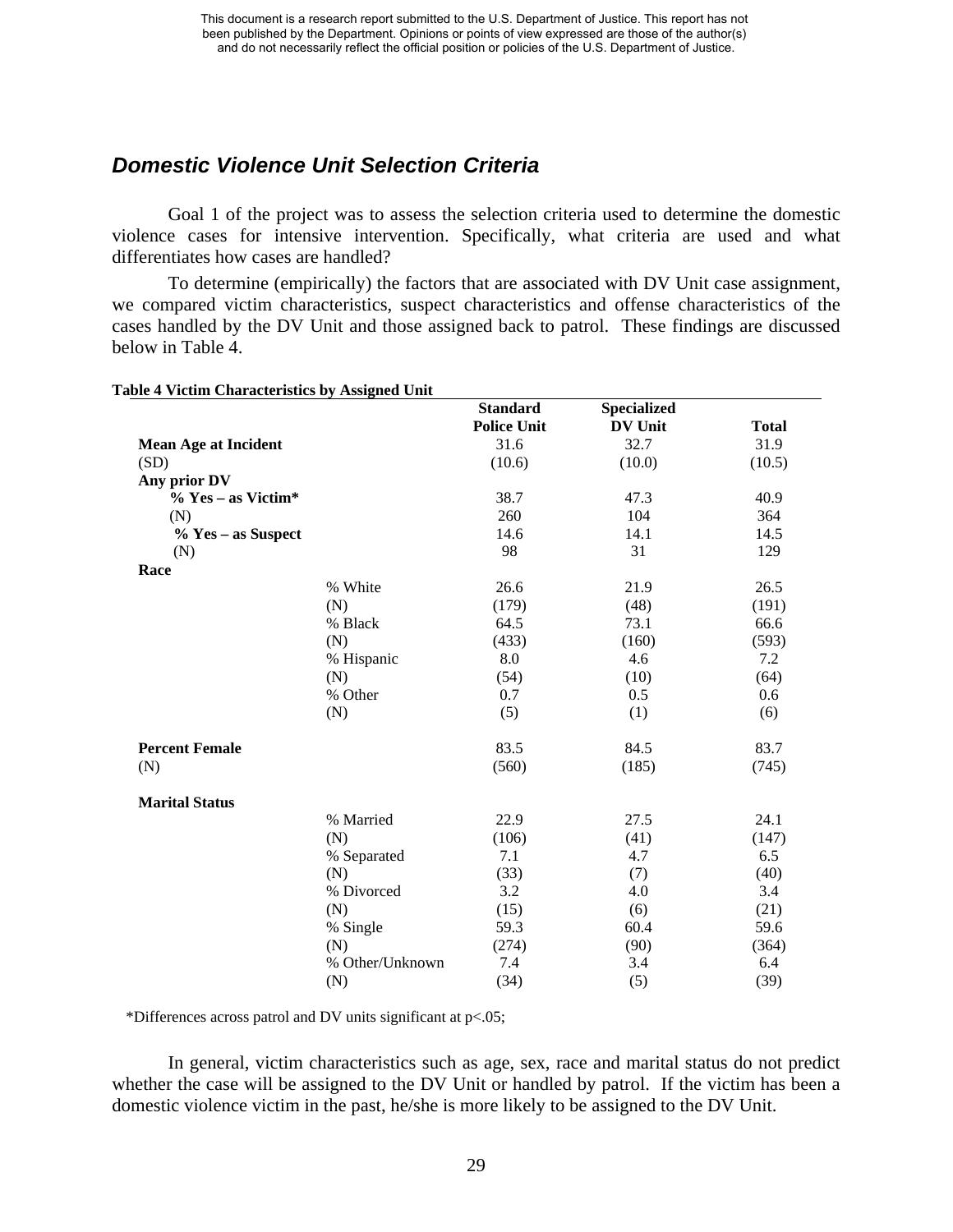|                             |                 | <b>Standard</b><br><b>Police Unit</b> | <b>Specialized</b><br><b>DV Unit</b> | <b>Total</b> |
|-----------------------------|-----------------|---------------------------------------|--------------------------------------|--------------|
| <b>Mean Age at Incident</b> |                 | 33.1                                  | 34.1                                 | 33.4         |
| (SD)                        |                 | (10.6)                                | (8.9)                                | (10.2)       |
| Mean number of priors*      |                 | 2.1                                   | 2.65                                 | 2.22         |
| (SD)                        |                 | 2.9                                   | 3.9                                  | 3.2          |
| Any prior DV                |                 |                                       |                                      |              |
| % Yes - as Suspect          |                 | 23.7                                  | 27.3                                 | 24.6         |
| (N)                         |                 | (159)                                 | (60)                                 | (219)        |
| % Yes – as Victim           |                 | 11.2                                  | 13.6                                 | 11.8         |
| (N)                         |                 | (75)                                  | (30)                                 | (105)        |
| Race*                       |                 |                                       |                                      |              |
|                             | % White         | 23.3                                  | 15.9                                 | 21.5         |
|                             | (N)             | (156)                                 | (35)                                 | (191)        |
|                             | % Black         | 68.8                                  | 78.6                                 | 71.2         |
|                             | (N)             | (460)                                 | (173)                                | (633)        |
|                             | % Hispanic      | 6.9                                   | 5.0                                  | 6.4          |
|                             | (N)             | (46)                                  | (11)                                 | (57)         |
|                             | % Other         | 1.0                                   | 0.5                                  | 0.2          |
|                             | (N)             | (7)                                   | (1)                                  | (8)          |
| <b>Percent Male</b>         |                 |                                       |                                      |              |
| %                           |                 | 85.6                                  | 86.2                                 | 85.7         |
|                             | (N)             | (571)                                 | (187)                                | (758)        |
| <b>Marital Status</b>       |                 |                                       |                                      |              |
|                             | % Married       | 23.8                                  | 32.8                                 | 26.1         |
|                             | (N)             | (89)                                  | (41)                                 | (130)        |
|                             | % Separated     | 5.6                                   | 7.2                                  | 6.0          |
|                             | (N)             | (21)                                  | (9)                                  | (30)         |
|                             | % Divorced      | 2.9                                   | 4.8                                  | 3.4          |
|                             | (N)             | (11)                                  | (6)                                  | (17)         |
|                             | % Single        | 56.7                                  | 47.2                                 | 54.3         |
|                             | (N)             | (212)                                 | (59)                                 | (271)        |
|                             | % Other/Unknown | 11.0                                  | $8.0\,$                              | 10.2         |
|                             | (N)             | (41)                                  | (10)                                 | (51)         |

\*Differences across Patrol and DV Units significant at p<.05; \*\*Significant at p<.01; \*\*\*Significant at p<.001

As with victim characteristics, suspect characteristics generally do not predict DV Unit assignment. Age, sex and marital status categories are equally represented across unit, as is the suspect's prior involvement in domestic violence (see Table 5). Suspects who have a greater number of priors and who are black are more likely to be assigned to the DV Unit. The higher proportion of African American suspects in the DV Unit does not necessarily suggest that assignment is a function of race. Instead, this higher percentage may be a function of the correlation between the total number of priors and race. That is, the DV Unit may be assigned cases with higher-offending suspects, who also happen to be African American.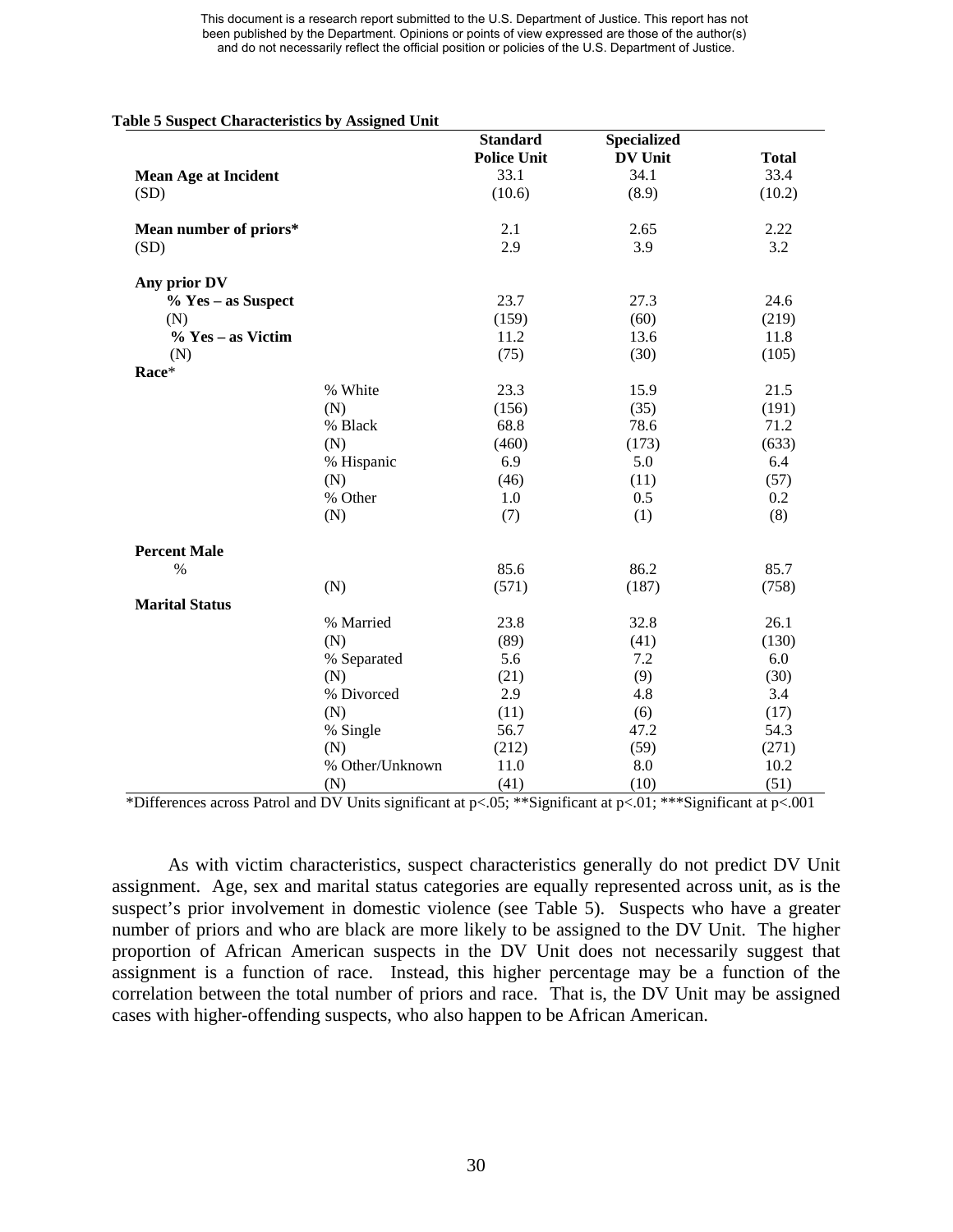#### **Table 6 Case Characteristics by Assigned Unit**

|                                                                      | Standard    | Specialized |       |
|----------------------------------------------------------------------|-------------|-------------|-------|
|                                                                      | Police Unit | DV Unit     | Total |
| <b>Percent Occurring at Residential Location</b>                     | 86.7        | 84.4        | 86.2  |
| (N)                                                                  | (582)       | (184)       | (766) |
|                                                                      |             |             |       |
| Victim/Offender Relationship <sup>1***</sup>                         |             |             |       |
| % Boyfriend/Girlfriend                                               | 30.9        | 30.1        | 30.7  |
| (N)                                                                  | (207)       | (65)        | (272) |
| % Estranged Boyfriend/Girlfriend                                     | 12.4        | 24.1        | 15.3  |
| (N)                                                                  | (83)        | (52)        | (135) |
| % Spouse                                                             | 12.7        | 17.6        | 13.9  |
| (N)                                                                  | (85)        | (38)        | (123) |
| % Estranged/Divorced Spouse                                          | 6.7         | 9.3         | 7.3   |
|                                                                      | (45)        | (20)        | (65)  |
| (N)                                                                  |             |             |       |
| % Other                                                              | 15.1        | 10.2        | 13.9  |
| (N)                                                                  | (101)       | (22)        | (123) |
| % Unknown                                                            | 22.1        | 8.8         | 18.9  |
| (N)                                                                  | (148)       | (19)        | (167) |
| <b>Highest NIBRS Classification***</b>                               |             |             |       |
| % Intimidation (Misdemeanor)                                         | 11.0        | 12.3        | 11.3  |
| (N)                                                                  | (74)        | (27)        | (101) |
|                                                                      | 67.4        | 21.0        |       |
| % Simple Assault (Misdemeanor)                                       |             |             | 56.0  |
| (N)                                                                  | (452)       | (46)        | (498) |
| % Aggravated Assault (Felony)                                        | 6.9         | 34.7        | 13.7  |
| (N)                                                                  | (46)        | (76)        | (122) |
| % Forcible Rape/Sodomy (Felony)                                      | 0.0         | 5.9         | 1.5   |
| (N)                                                                  | (0)         | (13)        | (13)  |
| % Other                                                              | 25.8        | 38.4        | 28.9  |
| (N)                                                                  | (173)       | (84)        | (257) |
|                                                                      |             |             |       |
| Percent of Cases Known to Involve <sup>1,+</sup> :<br>Trespassing*** | 0.9         | 5.1         | 1.9   |
|                                                                      |             |             |       |
| (N)                                                                  | (6)         | (11)        | (17)  |
| <b>Property Damage</b>                                               | 13.0        | 15.7        | 13.7  |
| (N)                                                                  | (87)        | (34)        | (121) |
|                                                                      |             |             |       |
| Larceny/Burglary**                                                   | 4.3         | 9.2         | 5.5   |
| (N)                                                                  | (29)        | (20)        | (49)  |
|                                                                      |             |             |       |
| Nonverbal Threats/Telephone Hang-Ups***                              | 5.1         | 12.9        | 7.0   |
| (N)                                                                  | (34)        | (28)        | (62)  |
| Verbal Threats***                                                    | 18.4        | 36.9        | 22.9  |
| (N)                                                                  | (123)       | (80)        | (203) |
|                                                                      |             |             |       |
| Pushing/Shoving/Pulling Hair                                         | 34.4        | 27.6        | 32.8  |
| (N)                                                                  | (230)       | (60)        | (290) |
|                                                                      |             |             |       |
| Hitting/Slapping/Biting/Choking                                      | 56.1        | 49.8        | 54.6  |
| (N)                                                                  | (375)       | (108)       | (483) |
| Actions Resulting in an Open Wound***                                | 2.1         | 13.8        | 5.0   |
| (N)                                                                  | (14)        | (30)        | (44)  |
|                                                                      |             |             |       |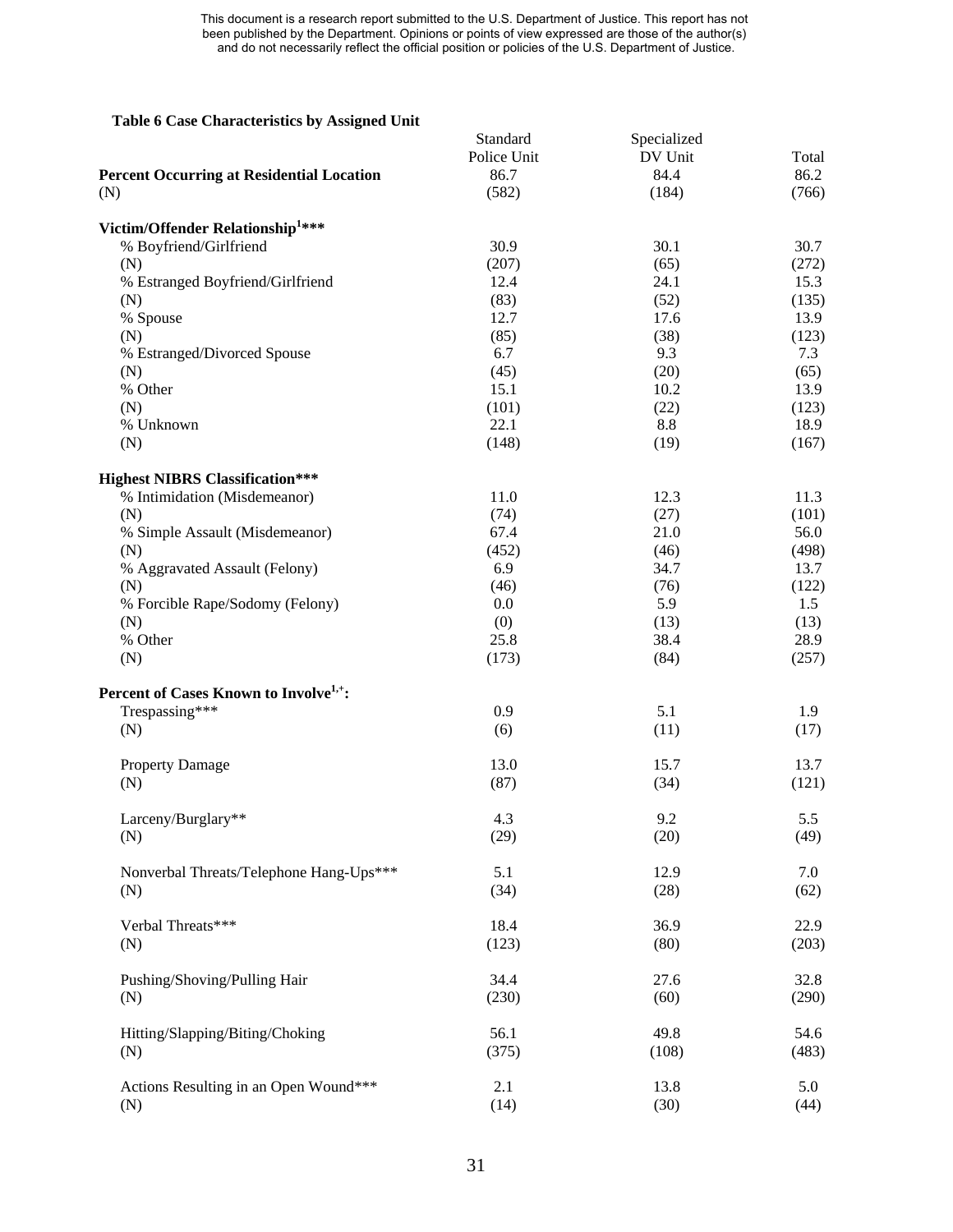| Kidnapping/Hostage***                                                      | 0.4                           | 9.2                                                                                                              | 2.6          |
|----------------------------------------------------------------------------|-------------------------------|------------------------------------------------------------------------------------------------------------------|--------------|
| (N)                                                                        | (3)                           | (20)                                                                                                             | (23)         |
| Actions Resulting in Hospital Transport***                                 | 4.8                           | 25.3                                                                                                             | 9.8          |
| (N)                                                                        | (32)                          | (55)                                                                                                             | (87)         |
| Sexual Assault/Rape***                                                     | 0.1                           | 8.8                                                                                                              | 2.3          |
| (N)<br>$\cdot$ $\sim$<br>$\cdots$<br>$\cdots$<br>$\mathbf{r}$ $\mathbf{r}$ | $\cdot$ $\sim$<br>$0 = 0.000$ | (19)<br>$A = 0.0000$<br>$\cdot$ $\sim$<br>the contract of the contract of the<br>the contract of the contract of | (20)<br>0.04 |

\*Differences across Patrol and DV Units significant at p<.05; \*\*Significant at p<.01; \*\*\*Significant at p<.001 1

 $\pm$  Types of offenses are not mutually exclusive

Case characteristics appear to be important predictors of DV Unit assignment (note Table 6). For example, there is a significant relationship between the highest NIBRS classification for the assault and DV Unit assignment, with DV Unit cases more likely to be classified as aggravated assault and rape/sodomy. Information in police narratives also revealed that while DV Unit cases were more likely to contain some less serious offenses such as trespassing, burglary and telephone hang-ups, these cases were also significantly more likely to involve more serious actions such as actions resulting in an open wound, kidnapping, actions requiring hospital transport and sexual assault/rape.

|                                            | <b>Standard</b>    | <b>Specialized</b> |       |
|--------------------------------------------|--------------------|--------------------|-------|
| <b>Percent of Cases Known to Involve:</b>  | <b>Police Unit</b> | <b>DV Unit</b>     | Total |
| A Weapon (Any Type)***                     | 16.9               | 37.8               | 22.0  |
| (N)                                        | (113)              | (82)               | (195) |
| A Blunt Object that was Threatened/Used    | 7.0                | 8.3                | 7.3   |
| (N)                                        | (47)               | (18)               | (65)  |
| A Knife that was Threatened/Used***        | 3.9                | 13.8               | 6.3   |
| (N)                                        | (26)               | (30)               | (56)  |
| A Gun that was Threatened/Used***          | 1.9                | 9.2                | 3.7   |
| (N)                                        | (13)               | (20)               | (33)  |
| Some Other Weapon that was Threatened/Used | 5.2                | 8.8                | 6.1   |
| (N)                                        | (35)               | (19)               | (54)  |

#### **Table 7 Weapon Use by Unit**

\*Differences across Patrol and DV Units significant at p<.05; \*\*Significant at p<.01; \*\*\*Significant at p<.001 + Types of offenses are not mutually exclusive

Table 7 reveals that DV Unit cases are significantly more likely to involve a weapon of any type, more likely to involve a knife threat/attack, and more likely to involve a gun threat/attack.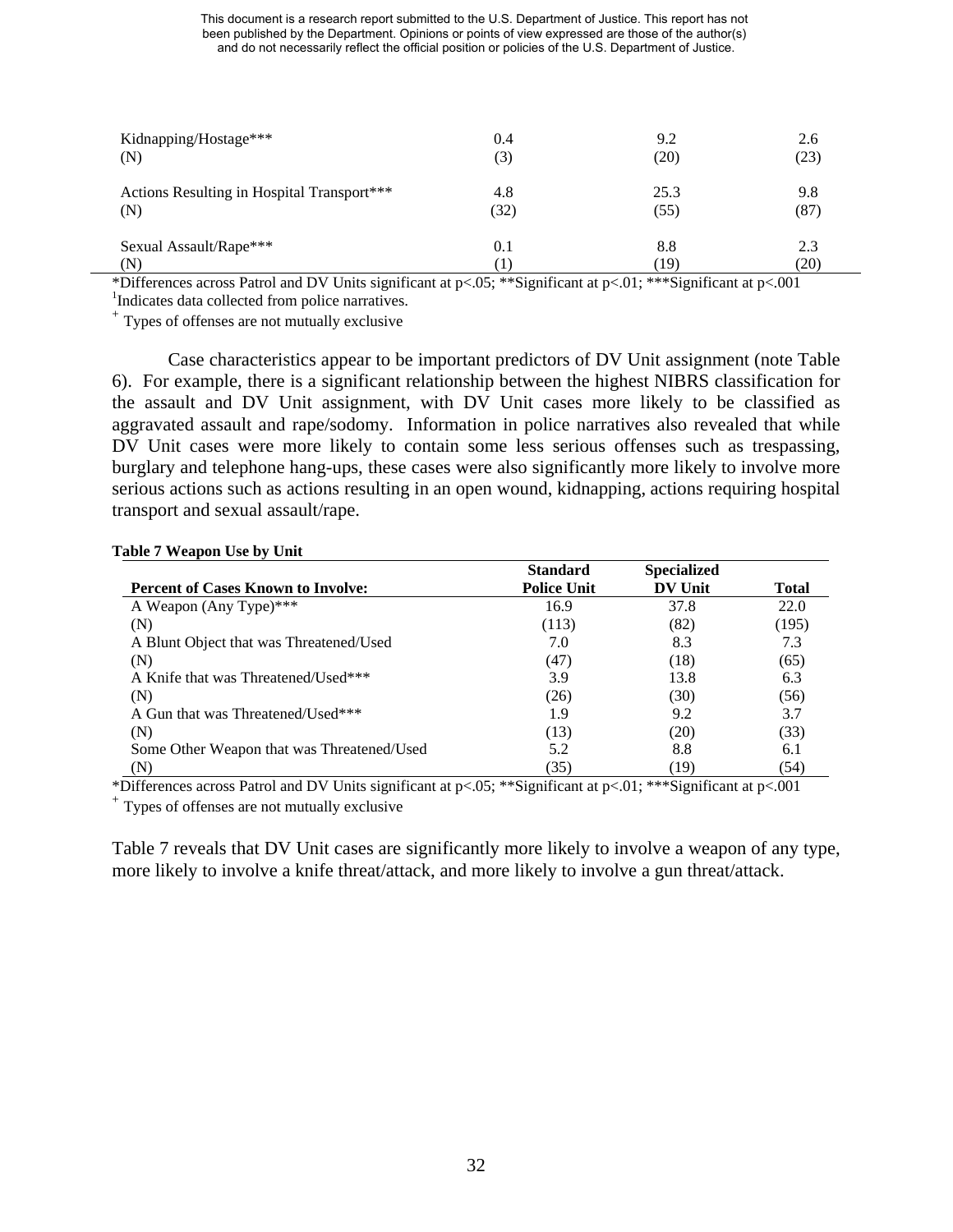|                                |                                            | <b>Standard</b><br><b>Police Unit</b> | <b>Specialized</b><br><b>DV Unit</b> | <b>Total</b> |
|--------------------------------|--------------------------------------------|---------------------------------------|--------------------------------------|--------------|
| Injury Level***                |                                            |                                       |                                      |              |
| % No Injury or Threat          |                                            | 25.0                                  | 11.2                                 | 21.6         |
| (N)                            |                                            | (164)                                 | (24)                                 | (188)        |
|                                | % Threatened – Not gun-related             | 13.6                                  | 18.2                                 | 14.7         |
| (N)                            |                                            | (89)                                  | (39)                                 | (128)        |
| % Gun Threat                   |                                            | 0.6                                   | 6.1                                  | 2.0          |
| (N)                            |                                            | (4)                                   | (13)                                 | (17)         |
| % Minor Injury                 |                                            | 60.1                                  | 50.0                                 | 57.6         |
| (N)                            |                                            | (394)                                 | (107)                                | (501)        |
| % Serious Injury               |                                            | 0.8                                   | 14.5                                 | 4.1          |
| (N)                            |                                            | (5)                                   | (31)                                 | (36)         |
| Injury Type***                 |                                            |                                       |                                      |              |
| None or non-apparent minor     |                                            | 41.0                                  | 28.0                                 | 37.9         |
| (N)                            |                                            | (240)                                 | (53)                                 | (293)        |
| <b>Apparent Minor Injuries</b> |                                            | 13.0                                  | 13.8                                 | 13.2         |
| (N)                            |                                            | (76)                                  | (26)                                 | (102)        |
| Bruises/Scratches              |                                            | 43.1                                  | 34.4                                 | 41.0         |
| (N)                            |                                            | (252)                                 | (65)                                 | (317)        |
|                                | Other 'More Serious' Injuries <sup>1</sup> | 2.9                                   | 24.8                                 | 8.0          |
| (N)                            |                                            | (17)                                  | (25)                                 | (62)         |

#### Table 8 Victim Injury Level and Type by Assigned Unit<sup>+</sup>

\*Differences across Patrol and DV Units significant at p<.05; \*\*Significant at p<.01; \*\*\*Significant at p<.001 <sup>1</sup>Other 'More Serious' Injuries include: Forced immersion burns, pattern burns, loss of teeth, apparent broken bones, knife wounds, severe lacerations, gunshot wounds, possible internal injuries, loss of consciousness and an "other" category no specified in KBCOPS. The percentage for each of these ten categories was higher among the DV Unit cases than the Standard Police Unit cases.<br>+ The differences in numbers between these two categories lies in the assessment of apparent and non-apparent

injury and consideration of threat. Injury type reflects observed physical harm while injury level considers the situational dynamics.

Table 8 shows a significant relationship between injury level and DV Unit assignment, with DV Unit cases being more likely to involve threat, gun threat and serious injury. Additionally, the type of injury is significantly related to DV Unit assignment, with DV Unit cases less likely to involve "no injury/non-apparent minor injury" but more likely to involve "other more serious injuries" such as broken bones, knife wounds, internal injuries and loss of consciousness.

Findings from Tables 6, 7 and 8 all suggest that case characteristics such as the level/type of harm are determining factors of DV Unit assignment. In a final effort to document this relationship between harm level and unit assignment, we created a severity index to measure the degree of personal and non-personal harm associated with the assault. These scores were based on information coded from the police narratives. A rank-order of different types of harm was developed, and codes (or weights) assigned to each one. Granted, the ranking of these categories is arbitrary; at the same time, there is little guidance in the literature to help us determine if kidnapping (for example) is more or less harmful than actions resulting in hospital transport. With no such guidance available, we established a ranking system that we hope readers will find reasonable.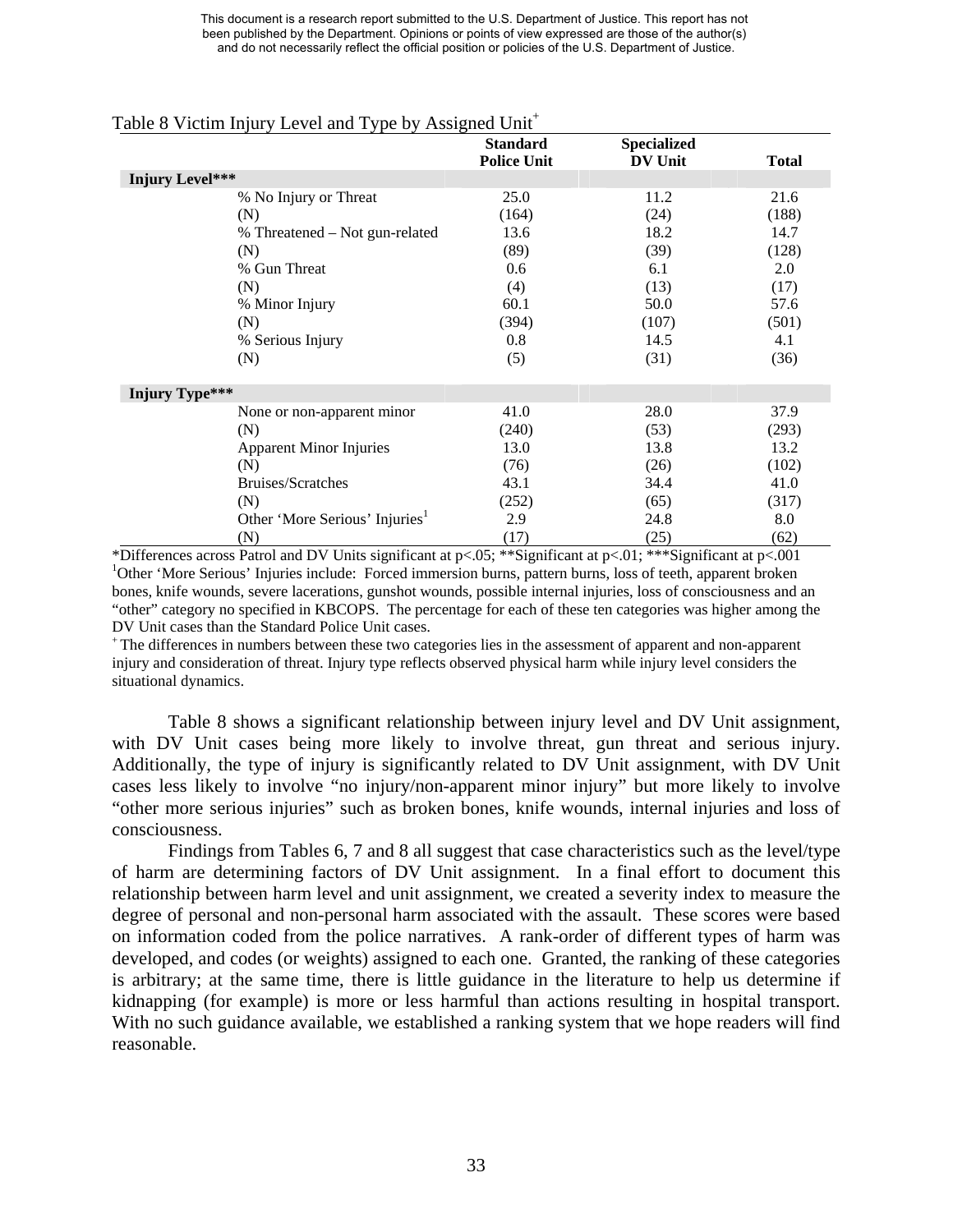For Personal Harm, the categories and their assigned values are listed in Table 9.

| Value | Category                                               |
|-------|--------------------------------------------------------|
| O     | None                                                   |
|       | Nonverbal threats                                      |
| 2     | Verbal threats                                         |
| 3     | Pushing, shoving, pulling hair                         |
| 4     | Punching, hitting, slapping, biting, choking, bruising |
| 5     | Actions resulting in an open wound                     |
| 6     | Kidnapping/hostage taking                              |
|       | Actions resulting in hospital transport                |
| 8     | Sexual assault/rape                                    |

**Table 9 Categories of Personal Harm and Score Value** 

For Non-personal Harm, the categories and their assigned values were:

|  |  |  | Table 10 Categories of Non-Personal Harm and Score Value |  |
|--|--|--|----------------------------------------------------------|--|
|--|--|--|----------------------------------------------------------|--|

| Value | Category                                 |
|-------|------------------------------------------|
|       | None                                     |
|       | Trespassing                              |
|       | Property damage                          |
|       | Larceny/theft/breaking and entering      |
|       | Violation of temporary restraining order |
|       |                                          |

Each assault can include more than one type of harm. For example, a case may include verbal threats, actions resulting in an open wound, and actions resulting in hospital transport. To fully capture the range of behaviors included in the attack and to acknowledge the differences in their level of severity, the Personal Harm Score was computed as the sum of the weights assigned to each type of harm identified. Therefore, an assault involving verbal threats, open wounds and hospital transport would yield a personal harm score of  $(2+5+7)=14$ . A Nonpersonal Harm Score was computed in a similar manner.

Consistent with the earlier results, these findings indicate that level/type of victim harm is a significant predictor of unit assignment. While the DV Unit is more likely to accept cases with higher levels of non-personal injury, the more important factor appears to be the level of personal harm the victim experiences.

|                                           | <b>Standard</b>    | <b>Specialized</b> |              |
|-------------------------------------------|--------------------|--------------------|--------------|
| <b>Percent of Cases Known to Involve:</b> | <b>Police Unit</b> | <b>DV Unit</b>     | <b>Total</b> |
| Non-Personal Injury Index Score*          | 0.40               | 0.64               | 0.46         |
| (SD)                                      | (0.94)             | (1.29)             | (1.04)       |
| Personal Injury Index Score***            | 4.18               | 7.41               | 4.97         |
| (SD)                                      | (2.84)             | (5.34)             | (3.87)       |

\*Differences across Patrol and DV Units significant at p<.05; \*\*Significant at p<.01; \*\*\*Significant at p<.001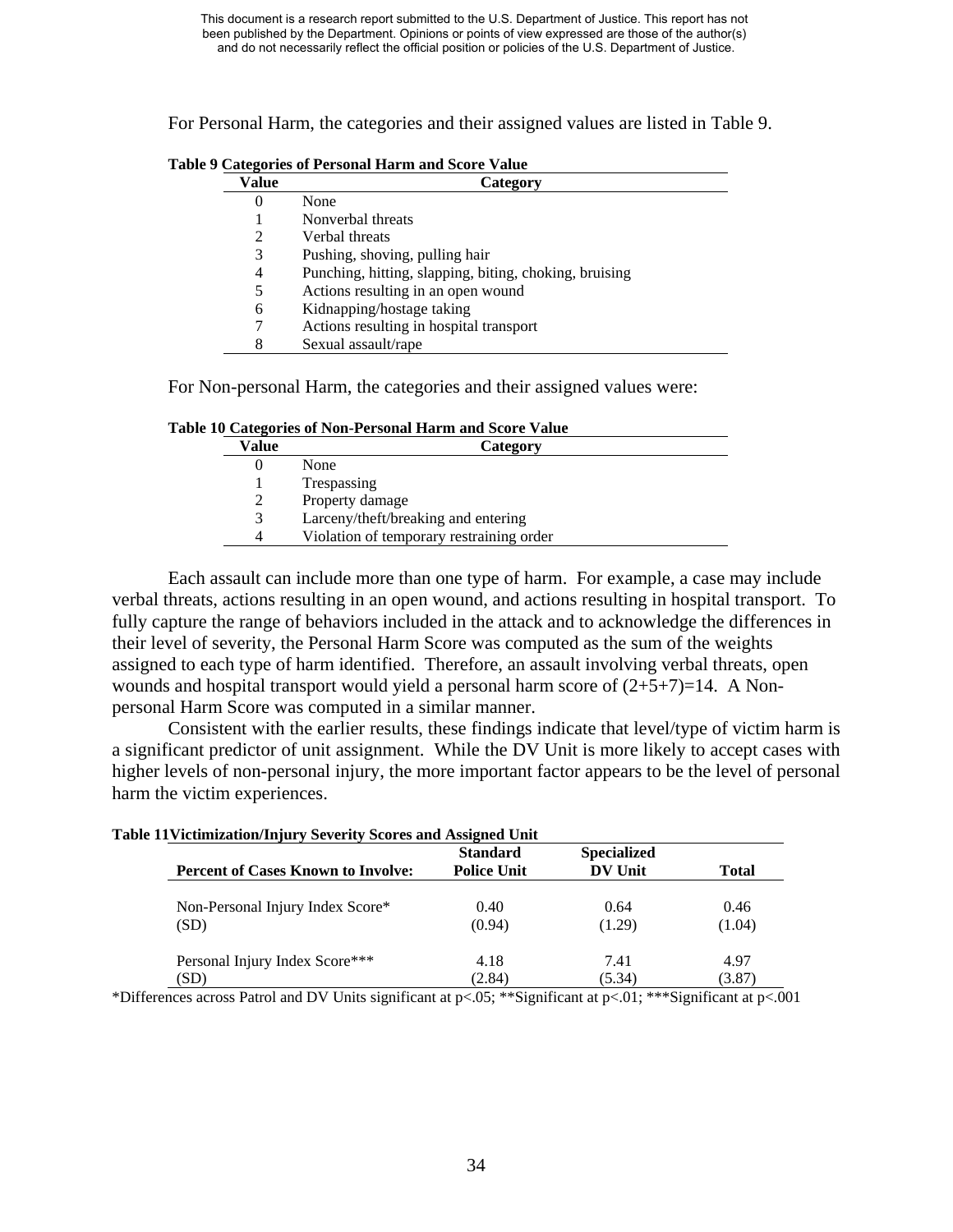# *Outcomes*

Goal 2 of the project was to tack the outcomes through CMPD, Mecklenburg domestic violence court, and the Mecklenburg jail.

To evaluate the effectiveness of the specialized unit our specific research questions are as follows:

- 1a: How does the *prevalence* of repeat domestic violence offending by perpetrators compare across the DV Unit and officer tracks?
- 1b: How does the *incidence* of repeat domestic violence offending by perpetrators compare across the DV Unit and officer tracks?
- 1c: How does the *severity* of repeat domestic violence offending by perpetrators compare across the DV Unit and officer tracks?
- 2a: How does the *prevalence* of repeat domestic violence victimization of victims compare across the DV Unit and officer tracks?
- 2b: How does the *incidence* of repeat domestic violence victimization of victims compare across the DV Unit and officer tracks?
- 2c: How does the *severity* of repeat domestic violence victimization of victims compare across the DV Unit and officer tracks?
- 3: Within each processing track, what are the victim, offender, and case characteristics that best predict lower prevalence, incidence and/or severity of repeat domestic violence assaults?
- 4. What are the legal outcomes for suspects who are arrested and does this vary by DV Unit and patrol assignment?
- 5. Does court outcomes affect suspect future prevalence?

The most basic and simple question is whether persons processed through the DV Unit repeat domestic assaults less frequently than those processed through regular patrol. However, it is important to remember that cases are assigned to the DV Unit not at random, but based on the police department's assessment of risk. As a result, cases assigned to the DV Unit are placed there because they are deemed more likely to result in repeated and serious offenses/victimizations. Therefore, when evaluating the impact of the DV Unit on subsequent recidivism, one must take into account this anticipated correlation between the unit assignment and any future offenses/victimizations (i.e., the "selection artifact").

There are several methodological and statistical strategies available for controlling for the selection artifact. Randomly assigning cases to processing tracks is perhaps the best method, though not possible in our study because the cases have already been assigned to tracks. Matching cases on selected criteria, such as sex, race, age, and prior offenses, offers another possible alternative. However, as the number of criteria on which cases are matched increases, the more difficult matching becomes. Furthermore, matching would be able to control for the selection artifact only if cases with similar risk levels are assigned to different tracks. This method of assigning cases to tracks would appear to be in stark contrast to the DV Unit's mission, and as a result, an unlikely possibility. Another strategy involves the use of multivariate statistical models that regressed recidivism onto DV Unit assignment while controlling for case severity/lethality. Unfortunately, the inherent multicollinearity between case severity/lethality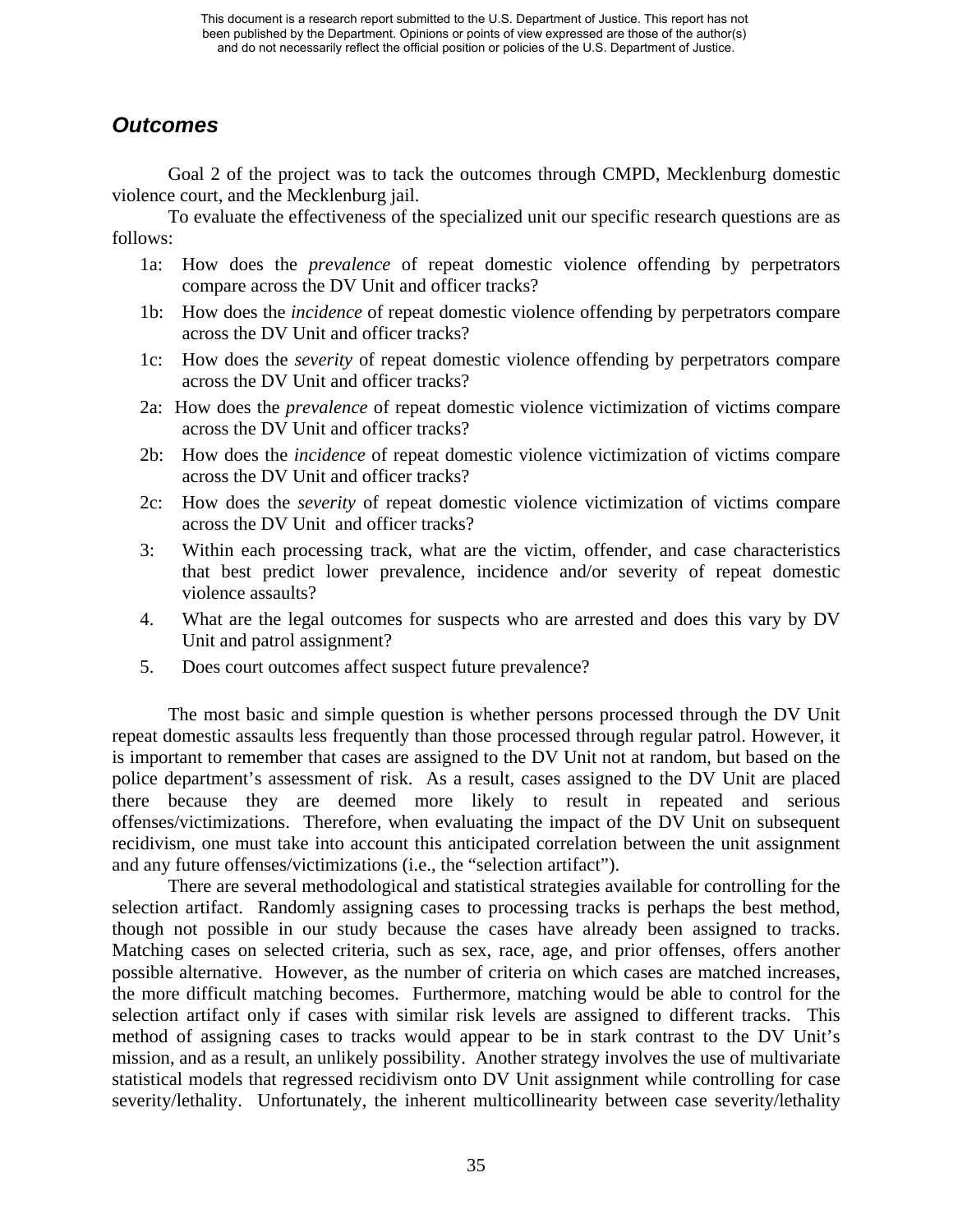and DV Unit assignment would affect the estimates in the model, making them difficult to interpret and increasing error rates.

Given the limitations of the above strategies, we adopt an alternative approach to control for the selection artifact. In our view, assignment to the DV Unit is an endogenous variable influenced by both observed and unobserved factors, and is represented by the following equation:

Equation 1  $D = \theta_1 X_1 + u_1$ ,

where  $D$  is a dummy coded variable for assignment to the DV Unit,  $X_I$  is a vector of variables associated with track assignment (i.e., case severity/lethality),  $\theta_1$  is its coefficient vector, and  $u_1$ is the disturbance term.

We will estimate Equation 1 and save the residuals of this model (d'). The residuals will capture assignment to the Domestic Violence Unit above-and-beyond the influence of case severity/lethality. We will then use d' in the following equation.

Equation 2  $R = \theta_2 X_2 + \beta d' + u_1$ ,

where  $R$  is a measure of repeat of fending/victimization,  $X_2$  is a vector of variables associated with repeat offending/victimization (including the initial assault severity/lethality),  $\theta_2$  is its coefficient vector, d′ is a dummy coded variable for assignment to the DVU track, *β* is the effect of the DVU track on repeat offending/victimization, and  $u_1$  is the disturbance term. Because we use d′ rather than D in this equation, we are able to include measures of case severity/lethality as control measures while avoiding multicollinearity with DV Unit assignment. In short, Equation 2 allows us to examine the effect of DV Unit assignment on recidivism absent the selection artifact.

When estimating DV Unit assignment (Equation 1), we used the following variables: highest NIBRS classification, victim injury level, types of non-personal harm included in the assault, and types of personal harm included in the assault. The former two variables are measures from the KBCOPS database, whereas the latter two reflect information uncovered during the coding of the police narratives.

There is some overlap across these two sources of data, especially regarding the presence of rape (e.g., rape could be the highest NIBRS classification, and rape could have been mentioned—and coded—in the police narratives). Our review of police narratives uncovered seven more accounts of rape than what is captured in the NIBRS variable. This discrepancy may be attributed to the fact that the NIBRS variable captures the *highest level of harm* while the police narratives were coded to capture all levels of harm. If rape occurred but was not classified as the highest level of harm, the police narratives would document the sexual assault but the NIBRS variable may not. These discrepancies are few, however, which means that the two measures of rape are highly correlated with one another. Despite this multicollinearity, we decided to include both measures of rape when estimating Equation 1. Our decision was twofold. First, our objective in Equation 1 is to explain as much variance as possible in DV Unit assignment through case severity/lethality so that we can adequately determine *d*′. The two measures of rape—while correlated—are not perfectly correlated and are therefore able to explain independent amounts of variance. Second, the coefficients for rape are not our primary concern in this analysis; as such, it is of little concern that the estimates and their significance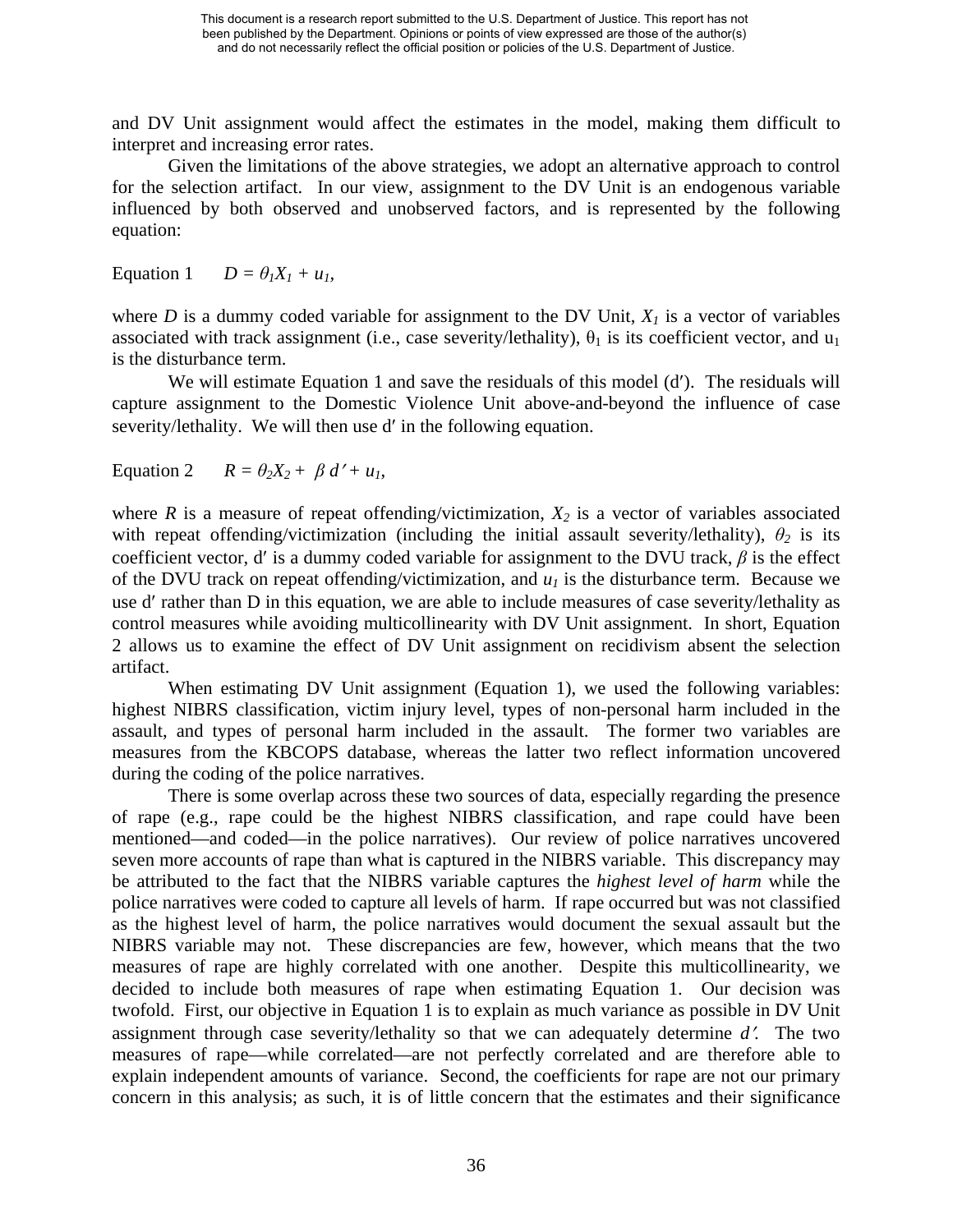levels may be influenced by multicollinearity. (Note that the multicollinearity for the two rape measures should not affect the other estimates in the model.)

| Variables                                        | B                                                        | <b>SE</b> | Exp(B) |
|--------------------------------------------------|----------------------------------------------------------|-----------|--------|
| Intercept                                        | $-4.32***$                                               | 0.42      | 0.01   |
| <b>Highest NIBRS Classification</b> <sup>1</sup> |                                                          |           |        |
| Intimidation                                     | $1.05*$                                                  | 0.49      | 2.86   |
| Aggravated assault                               | $1.85***$                                                | 0.34      | 6.36   |
| Rape                                             | 18.80                                                    | 10813.44  | 0.00   |
| Other                                            | $1.96***$                                                | 0.34      | 7.12   |
| Victim Injury Level <sup>2</sup>                 |                                                          |           |        |
| Threatened (not gun related)                     | $0.77^{\dagger}$                                         | 0.43      | 2.17   |
| Gun threat                                       | $2.52***$                                                | 0.72      | 12.42  |
| Minor injuries                                   | $1.24**$                                                 | 0.39      | 3.46   |
| Serious injuries                                 | $2.55***$                                                | 0.71      | 12.81  |
| <b>Non-Personal Harm Types</b>                   |                                                          |           |        |
| Trespassing                                      | $1.92**$                                                 | 0.59      | 0.68   |
| Property damage                                  | 0.40                                                     | 0.29      | 1.50   |
| Larceny/Burglary                                 | 0.08                                                     | 0.43      | 1.08   |
| <b>Personal Harm Types</b>                       |                                                          |           |        |
| Nonverbal threats/Telephone Hang-ups             | $1.32***$                                                | 0.36      | 3.74   |
| Verbal threats                                   | $1.09***$                                                | 0.29      | 2.98   |
| Pushing/Shoving/Pulling Hair                     | 0.27                                                     | 0.26      | 1.31   |
| Punching/Slapping/Hitting/Bruising               | 0.46                                                     | 0.29      | 1.59   |
| Actions resulting in open wound                  | 0.69                                                     | 0.51      | 2.00   |
| Kidnapping/Hostage                               | $2.15*$                                                  | 0.75      | 8.55   |
| Actions resulting in hospital transport          | $1.27***$                                                | 0.35      | 3.56   |
| Sexual assault/Rape                              | $4.22**$                                                 | 1.26      | 68.16  |
|                                                  | $-2Log likelihood = 638.46$                              |           |        |
|                                                  | $\chi^2$ = 324.93***, df = 19<br>Nagelkerke $R^2 = 0.47$ |           |        |

<sup>1</sup>Reference category is "Simple assault"

<sup>2</sup>Reference category is "No injury"

 $\text{p}$  < 10; \*p < 05; \*\*p < 01; \*\*\*p < 001

The results of this multivariate model mirror those reported in the earlier bivariate analyses; that is, DV Unit assignment is largely a function of case severity/lethality. DV Unit cases are more likely to be classified as aggravated assault (as opposed to simple assault), more likely to gun threat, minor injuries and major injures (as opposed to no injury), more likely to involve several personal harm measures including verbal threats, kidnapping/hostage taking and actions requiring hospital transport.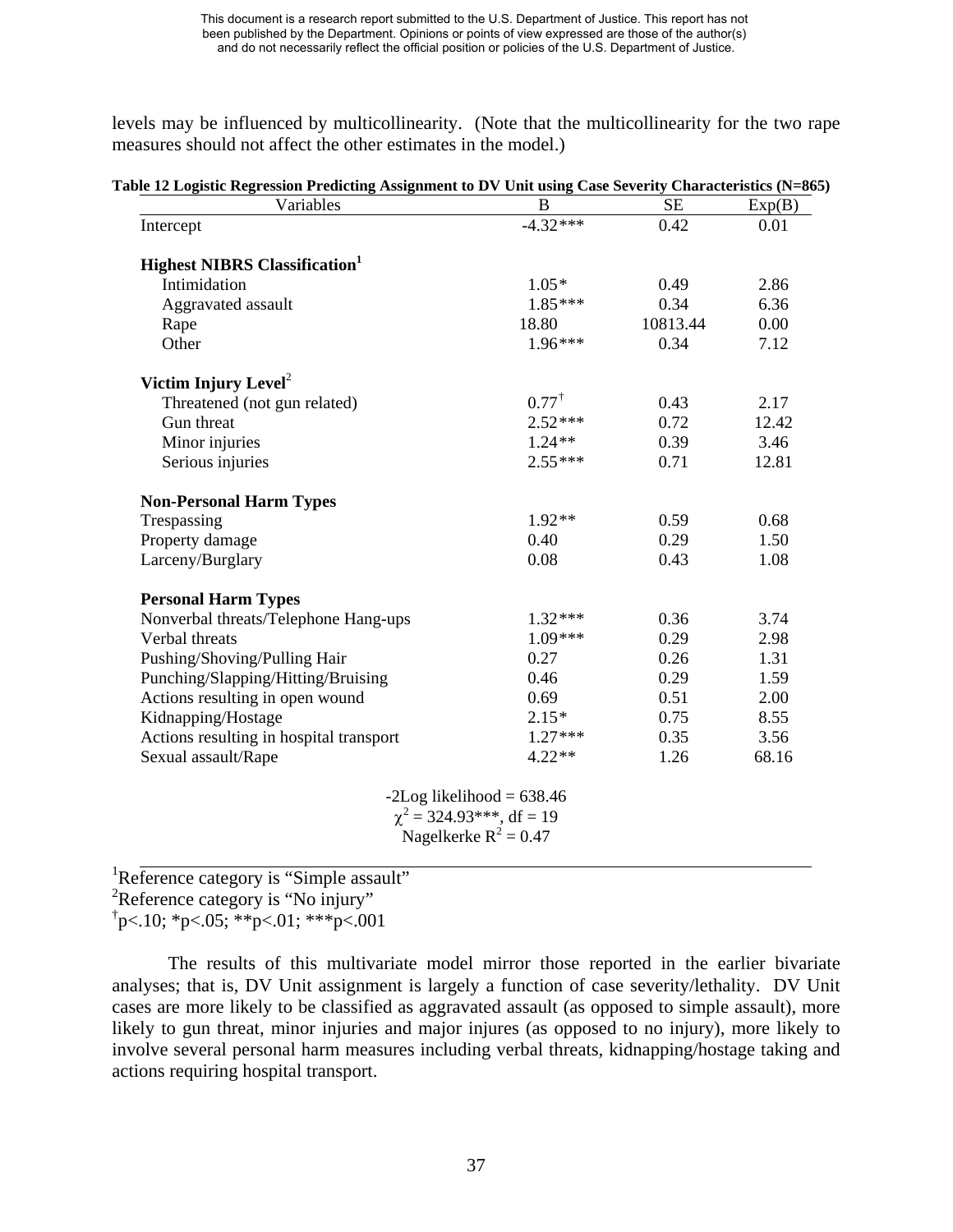The measure of *d*′ determined by this model will be used in all multivariate analyses of suspect recidivism and repeat victimizations.

## **Suspect Recidivism**

Recidivism is measured by three separate variables that measure prevalence, incidence and severity. Prevalence is defined as whether the suspect has any future domestic violence offenses during the follow-up period. Incidence refers to the number of future domestic violence offenses that occurred during the follow-up period. Severity reflects the level of personal and non-personal harm the suspects inflicted on their victims during their future domestic violence offenses.

Prevalence: Among those suspects in our sample whose case was assigned to the DV Unit, 29% had at least one future domestic violence offense during the follow-up period. Among those suspects whose case was handled by the patrol unit, 37% had at least one future domestic violence offense. This difference in offending prevalence at the bivariate level is statistically significant ( $\chi^2$ =4.51, df=1, p=0.03), suggesting that despite being a greater risk for recidivism, the more severe/lethal offenders had a lower offending prevalence in the future.

To examine this relationship between DV Unit processing and recidivism prevalence further, a logistic regression was conducted. In this analysis, prevalence was regressed onto measures of the initial case severity/lethality (the same measures used to determine *d*′ above), along with several suspect characteristics and criminal justice variables. In doing so, we examine the relationship between DV Unit processing and recidivism prevalence while controlling for such factors as: suspect's age, sex, race, marital status, prior police involvement, prior involvement as a domestic violence offender, victim/offender relationship, victim involvement in reporting the assault, suspect being arrested and the number of days suspect spent in jail. The latter measures (arrested and jail) help to control for the suspect's time "on the street", which would influence his/her opportunity to re-offend. Note that these variables pertain to the suspect's initial domestic violence case only; we do not have data on future jail time the suspect may have had during the follow-up period. As such, we recognize that these measures do not perfectly reflect a suspect's opportunity to offend, but should speak (at least in part) to this opportunity. The findings from this regression are shown below.

| <b>Variables</b>                                 | B                 | <b>SE</b> | Exp(B) |
|--------------------------------------------------|-------------------|-----------|--------|
| Intercept                                        | $-2.40***$        | 0.54      | 0.09   |
| <b>Highest NIBRS Classification</b> <sup>1</sup> |                   |           |        |
| Intimidation                                     | $-0.02$           | 0.45      | 0.99   |
| Aggravated assault                               | $-0.61^{\dagger}$ | 0.34      | 0.54   |
| Rape                                             | 20.64             | 16029.15  | 0.00   |
| Other                                            | 0.10              | 0.29      | 1.10   |
| Victim Injury Level <sup>2</sup>                 |                   |           |        |
| Threatened (not gun related)                     | 0.02              | 0.36      | 1.02   |
| Gun threat                                       | 0.08              | 0.70      | 1.08   |
| Minor injuries                                   | $-0.13$           | 0.24      | 0.88   |
| Serious injuries                                 | $-0.75$           | 0.59      | 0.47   |
| <b>Non-Personal Harm Types</b>                   |                   |           |        |
| Trespassing                                      | $-0.01$           | 0.67      | 0.99   |
| Property damage                                  | $-0.11$           | 0.25      | 0.90   |
| Larceny/Burglary                                 | $-0.19$           | 0.24      | 0.83   |

| Table 13 Logistic Regression Predicting Prevalence of (i.e., Any Future) Domestic Violence Offenses by |  |
|--------------------------------------------------------------------------------------------------------|--|
| Suspect $(N=790)$                                                                                      |  |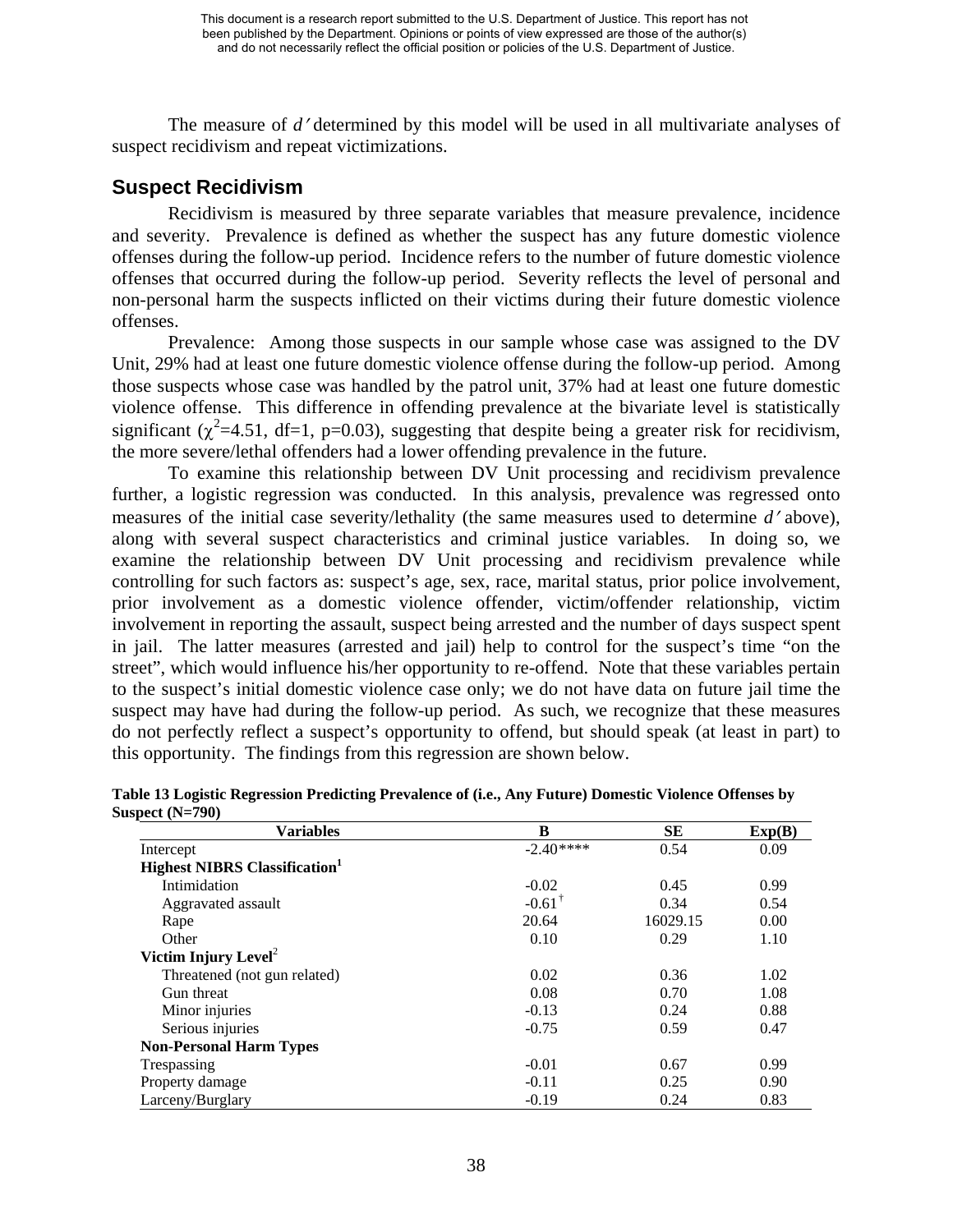| <b>Personal Harm Types</b>              |                                |          |      |
|-----------------------------------------|--------------------------------|----------|------|
| Nonverbal threats/Telephone Hang-ups    | $-0.36$                        | 0.37     | 0.70 |
| Verbal threats                          | 0.34                           | 0.26     | 1.41 |
| Pushing/Shoving/Pulling Hair            | 0.11                           | 0.31     | 1.11 |
| Punching/Slapping/Hitting/Bruising      | 0.06                           | 0.22     | 1.06 |
| Actions resulting in open wound         | 1.08                           | 0.49     | 2.94 |
| Kidnapping/Hostage                      | $-0.91$                        | 0.64     | 0.40 |
| Actions resulting in hospital transport | 0.04                           | 0.36     | 1.04 |
| Sexual assault/Rape                     | $-20.16$                       | 16029.15 | 0.00 |
| <b>Suspect Characteristics</b>          |                                |          |      |
| Age                                     | 0.00                           | 0.01     | 1.00 |
| <b>Sex</b>                              | $0.49^{\dagger}$               | 0.26     | 1.63 |
| Non-white                               | $0.59**$                       | 0.20     | 1.80 |
| Married                                 | $-0.02$                        | 0.25     | 0.99 |
| Total prior police involvement          | $0.10**$                       | 0.03     | 1.10 |
| Prior DV offender                       | $0.87***$                      | 0.19     | 2.39 |
| Romantically involved with victim       | $-0.28$                        | 0.17     | 0.76 |
| <b>CJ Characteristics</b>               |                                |          |      |
| Victim reported assault                 | 0.38                           | 0.35     | 1.47 |
| Suspect arrested                        | 0.28                           | 0.18     | 1.33 |
| Days in jail                            | 0.00                           | 0.00     | 1.00 |
| DV Unit $(d')$                          | $-0.56*$                       | 0.24     | 0.57 |
|                                         | $-2Log likelihood = 920.99$    |          |      |
|                                         | $\chi^2 = 118.77$ ***, df = 30 |          |      |
|                                         | Nagelkerke $R^2 = 0.19$        |          |      |
|                                         |                                |          |      |

<sup>1</sup>Reference category is "Simple assault"<br><sup>2</sup>Reference estategory is "No injury"

<sup>2</sup>Reference category is "No injury"

 $\text{p}$  < 10; \*p < 05; \*\*p < 01; \*\*\*p < 001

Interestingly, none of the initial case severity/lethality measures significantly predict recidivism prevalence. Among the suspect characteristics, however, being non-white, having higher past involvement with the police and having committed a DV assault in the past was positively and significantly related to prevalence. Of primary interest is the coefficient for the DV Unit assignment; that coefficient is negative and significant, suggesting that offenders whose cases were processed by the DV Unit are less likely to recidivate in the future. The odds ratio for this effect is 0.57, suggesting that the probability of DV Unit suspects re-offending is nearly half of that for the non-DV Unit suspects.

Incidence: While prevalence refers to the percentage of suspects who re-offended, incidence refers to the frequency of future domestic violence offenses committed by suspects. In determining the number of future domestic violence assaults, our coding scheme generally allowed a maximum of three assaults to be recorded, although some offenders had as many as five future assaults to be recorded. Because this variable was capped at three (or five), it is not considered a true continuous count of cases as some offenders may have had future assaults that went unrecorded. Nevertheless, in our bivariate analysis we proceed liberally and treat this variable as if it captures all future assaults. We feel comfortable treating this incidence measure as a raw count of future assaults in our bivariate analyses for several reasons. First, very few suspects reached the maximum value, so our censoring procedures probably did not exclude very many future arrests. Second, because the bivariate analyses do not control for other variables, these analyses are not a very stringent test of the impact of the DV Unit. This would not change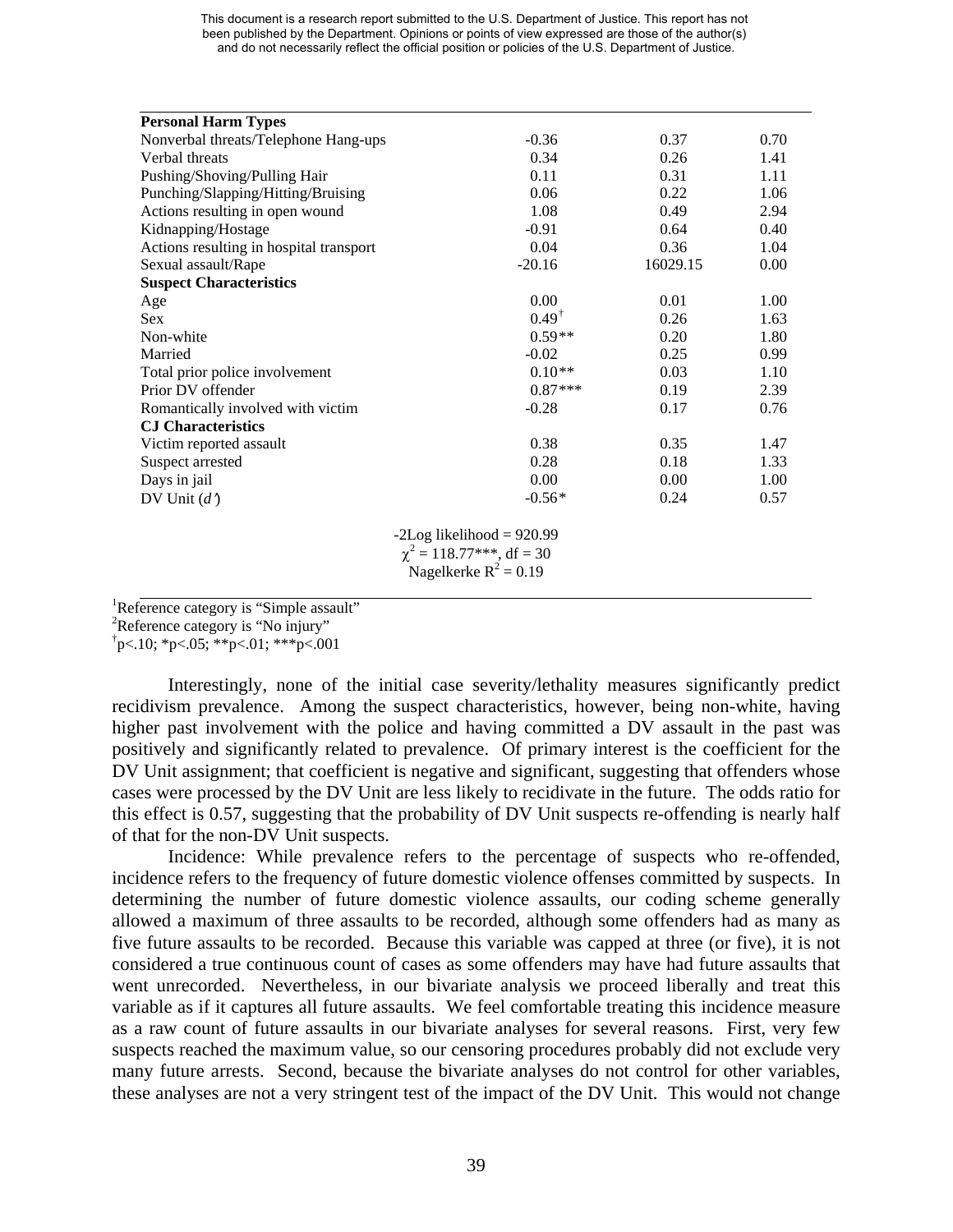if we adopted a more conservative measure. Finally, treating this measure as a raw-count make the results more easily interpreted.

Among all suspects in the sample, those whose cases were processed through the DV Unit committed an average of 0.46 domestic violence assaults during the follow-up window. Those whose cases were not processed through the DV Unit committed an average of 0.62 domestic violence assaults during this same time. This difference in incidence is statistically significant (t=2.20, p= $0.03$ ).

These figures reflect the incidence levels of *all* suspects in our sample. Given that a lower percentage of DV Unit suspects were found to recidivate (as discussed in the prevalence section above), this means there is a higher percentage of DV Unit suspects with a score of "0" in the incidence computation and therefore affect these mean number of incidents. We therefore re-examined these incidence levels but focused on *only those suspects who recidivated*. This analysis is not designed to be a "better" comparison of incidence levels, but instead, a different comparison based on a different group of suspects (i.e., only those who recidivated vs. all suspects). Our findings reveal that DV Unit recidivists committed an average of 1.59 future domestic assaults, compared to 1.67 assaults committed by non-DV Unit recidivists. This difference is not statistically significant (t=0.56,  $p>0.05$ ).

Finally, we examined incidence levels of all suspects and only recidivists using a more conservative multivariate model. In this more stringent test, we treat the incidence measure as an ordinal-level variable, with categories of "0", "1 future arrest" or "2+ future arrests". We include as control variables our measures of the original case severity/lethality, characteristics of the suspect and criminal justice characteristics. We computed this model for all suspects, and for only those who recidivated. The findings are shown below.

| $\mathcal{L}$ and $\mathcal{L}$<br><b>THODE DAD</b><br><b>Variables</b> | <b>Model 1</b><br>Predicting |      | Model 2<br>Predicting<br>1 or 2+ Offenses |                          |  |
|-------------------------------------------------------------------------|------------------------------|------|-------------------------------------------|--------------------------|--|
|                                                                         | $0, 1$ or $2+$ Offenses      |      |                                           |                          |  |
|                                                                         | (N=790; All Suspects)        |      |                                           | $(N=291; Recidivists)$   |  |
|                                                                         | B                            | SЕ   | B                                         | SЕ                       |  |
| Intercept (0 future offenses)                                           | $2.25***$                    | 0.52 |                                           | $\overline{\phantom{a}}$ |  |
| Intercept (1 future offenses)                                           | $3.56***$                    | 0.53 | 0.89                                      | 1.00                     |  |
| <b>Highest NIBRS Classification</b>                                     |                              |      |                                           |                          |  |
| Intimidation                                                            | $-0.23$                      | 0.42 | $-0.92$                                   | 0.71                     |  |
| Aggravated assault                                                      | $-0.56^{\dagger}$            | 0.33 | $-0.27$                                   | 0.60                     |  |
| Rape                                                                    | 19.48***                     | 0.71 | $-0.89$                                   | 1.39                     |  |
| Other                                                                   | 0.24                         | 0.27 | 0.72                                      | 0.50                     |  |
| Victim Injury Level <sup>2</sup>                                        |                              |      |                                           |                          |  |
| Threatened (non-gun)                                                    | 0.18                         | 0.34 | 0.77                                      | 0.56                     |  |
| Gun threat                                                              | 0.04                         | 0.66 | 0.18                                      | 1.13                     |  |
| Minor injuries                                                          | $-0.12$                      | 0.23 | 0.10                                      | 0.41                     |  |
| Serious injuries                                                        | $-0.67$                      | 0.57 | $-0.53$                                   | 1.09                     |  |
| <b>Non-Personal Harm Types</b>                                          |                              |      |                                           |                          |  |
| Trespassing                                                             | $-0.17$                      | 0.62 | $-0.19$                                   | 1.04                     |  |
| Property damage                                                         | $-0.07$                      | 024  | 0.41                                      | 0.42                     |  |
| Larceny/Burglary                                                        | $-0.26$                      | 0.37 | $-0.40$                                   | 0.62                     |  |
| <b>Personal Harm Types</b>                                              |                              |      |                                           |                          |  |
| Nonverbal threats                                                       | $-0.14$                      | 0.34 | 0.57                                      | 0.59                     |  |
| Verbal threats                                                          | 0.29                         | 0.25 | 0.03                                      | 0.41                     |  |
| Pushing/Shoving                                                         | 0.03                         | 0.19 | $-0.41$                                   | 0.32                     |  |

**Table 14 Ordinal Regression Predicting Frequency of Future Domestic Violence Offenses by All Suspects and by Only Those Suspects Who Recidivated**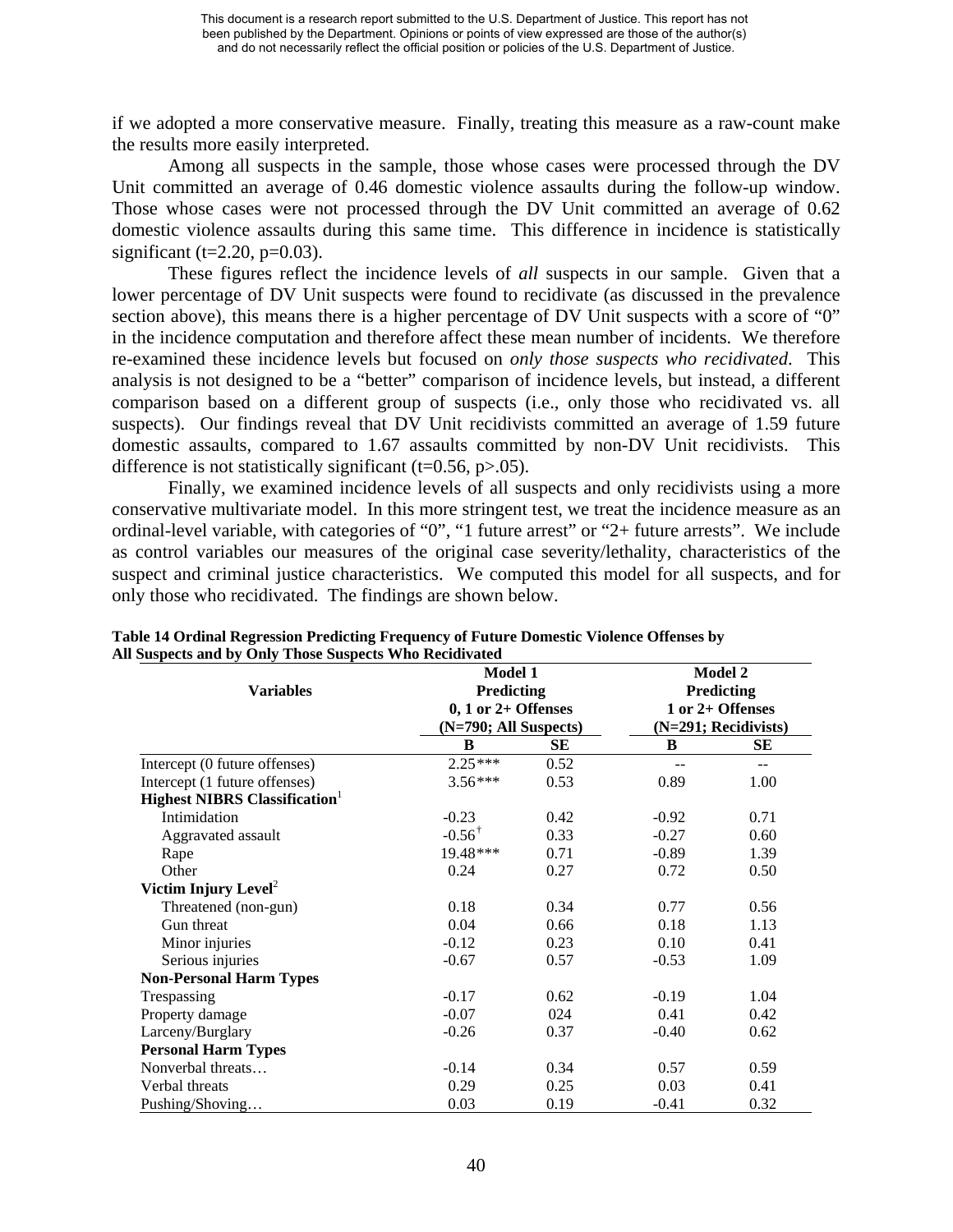| Punching/Slapping                 | 0.10                          | 0.21 | 0.16                        | 0.39                        |
|-----------------------------------|-------------------------------|------|-----------------------------|-----------------------------|
| Open wound                        | $0.80^{\dagger}$              | 0.47 | $-0.75$                     | 0.95                        |
| Kidnapping/Hostage                | $-1.01$                       | 0.64 | $-1.05$                     | 1.31                        |
| Hospital transport                | 0.12                          | 0.34 | 0.21                        | 0.63                        |
| Sexual assault/Rape               | $-19.19$                      | 0.00 |                             |                             |
| <b>Suspect Characteristics</b>    |                               |      |                             |                             |
| Age                               | $-0.00$                       | 0.01 | 0.13                        | 0.29                        |
| <b>Sex</b>                        | $0.61*$                       | 0.26 | $-0.03*$                    | 0.02                        |
| Non-white                         | $0.64**$                      | 0.19 | $1.01*$                     | 0.51                        |
| Married                           | 0.07                          | 0.24 | 0.60                        | 0.36                        |
| Total prior police involvement    | $0.10***$                     | 0.03 | 0.60                        | 0.44                        |
| Prior DV offender                 | $0.85***$                     | 0.18 | 0.07                        | 0.05                        |
| Romantically involved with victim | $-0.24$                       | 0.16 | 0.31                        | 0.32                        |
| <b>CJ</b> Characteristics         |                               |      |                             |                             |
| Victim reported assault           | 0.26                          | 0.33 | $-0.25$                     | 0.63                        |
| Suspect arrested                  | 0.21                          | 0.17 | $-0.22$                     | 0.30                        |
| Days in jail                      | 0.00                          | 0.00 | $-0.01$                     | 0.01                        |
| DV Unit $(d')$                    | $-0.50*$                      | 0.23 | 0.38                        | 0.42                        |
|                                   | $-2Log likelihood = 1436.79$  |      |                             | $-2Log likelihood = 397.03$ |
|                                   | $\chi^2$ = 133.37***, df = 30 |      | $\chi^2$ = 51.04**, df = 29 |                             |
|                                   | Nagelkerke $R^2 = 0.19$       |      | Nagelkerke $R^2 = 0.22$     |                             |
|                                   |                               |      |                             |                             |

<sup>1</sup>Reference category is "Simple assault" <sup>2</sup>Reference category is "No injury"  $\frac{1}{7}p<.10$ ;  $\frac{1}{7}p<.05$ ;  $\frac{1}{7}p<.01$ ;  $\frac{1}{7}p<.001$ 

As seen in Model 1, rape (highest NIBRS code) is a significant predictor for future assaults; however, recall that there are two measures of rape in the model in order to maximize the explanatory power of case severity/lethality. These two measures are highly multicollinear and their estimates should be viewed with caution. Similar to the prevalence findings, being male, non-white, and being a prior domestic violence offender is positively and significantly related to incidence. Those suspects with more prior contacts with police also have higher incidence levels. Among all suspects, those whose case was processed though the DV Unit have a lower recidivism level. Among only those suspects who recidivated, however, this DV Unit effect disappears (Model 2).

Severity: To determine severity of future domestic violence assaults, we again used the rank-ordered categories of personal and non-personal harm as outlined in earlier in Tables 9 and 10.

| Personal Harm: |          |                                                        |
|----------------|----------|--------------------------------------------------------|
|                | Value    | Category                                               |
|                | $\theta$ | None                                                   |
|                |          | Nonverbal threats                                      |
|                | 2        | Verbal threats                                         |
|                | 3        | Pushing, shoving, pulling hair                         |
|                | 4        | Punching, hitting, slapping, biting, choking, bruising |
|                | 5        | Actions resulting in an open wound                     |
|                | 6        | Kidnapping/hostage taking                              |
|                | 7        | Actions resulting in hospital transport                |
|                | 8        | Sexual assault/rape                                    |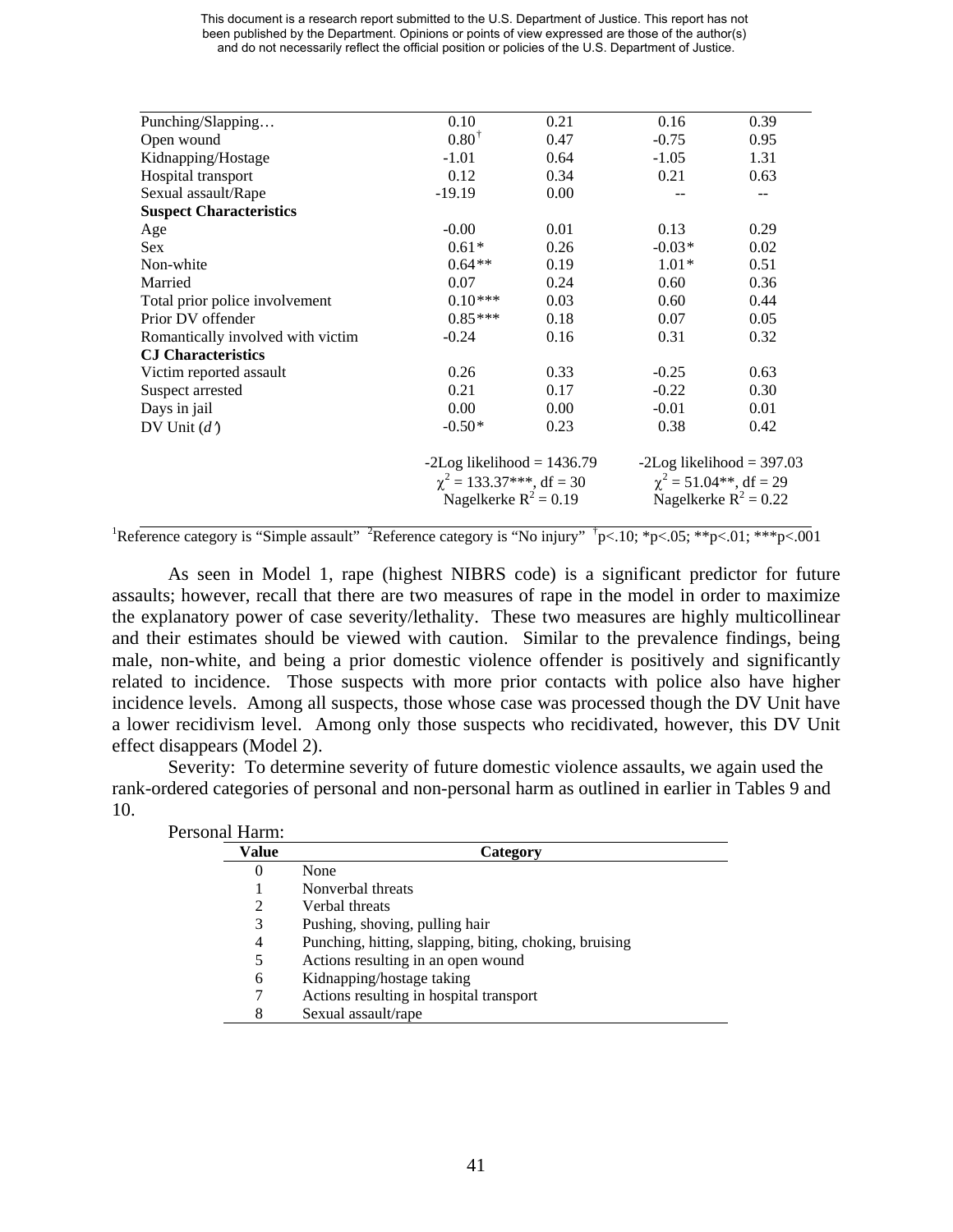| Value | Category                                 |
|-------|------------------------------------------|
|       | None                                     |
|       | Trespassing                              |
|       | Property damage                          |
|       | Larceny/theft/breaking and entering      |
| Δ     | Violation of temporary restraining order |

Each future domestic violence case was assigned a Personal Harm Score, which is the value corresponding with the *highest* degree of personal harm. Similarly, each future domestic violence case was assigned a Non-personal Harm Score, which is the value corresponding to the *highest* degree of non-personal harm. The average of the Personal Harm Scores for future domestic violence cases was computed for each suspect. Likewise, the average Non-personal Harm Score was computed. These scores are used in our analysis of future severity.

The average Personal Harm Score for DV Unit and Non-DV Unit suspects is 0.95 and 1.17, respectively. This difference is not statistically significant ( $t=1.51$ ,  $p>0.05$ ). The average Non-personal Harm Score for DV Unit and Non-DV Unit suspects is 0.34 and 0.33, respectively. This difference also is not statistically significant. Note that these values are computed on the entire sample of suspects.

Among only those who recidivated, the average Personal Harm Score for DV Unit and Non-DV Unit suspects is 3.26 and 3.16, respectively. The average Non-personal Harm Score for DV Unit and Non-DV Unit suspects is 1.17 and 0.91, respectively. Whereas DV Unit suspects are found to inflict a higher level of personal and non-personal harm in their subsequent domestic assaults, these differences are not statistically significant.

Finally, we conducted a multivariate analysis in which we regressed these harm scores onto initial case severity/lethality, suspect characteristics and criminal justice characteristics. We computed these results for the entire sample of suspects and for only those who recidivated. The findings for Personal Harm are shown below.

|                                     | <b>Model 1</b>        |      | <b>Model 2</b>         |       |
|-------------------------------------|-----------------------|------|------------------------|-------|
| <b>Variables</b>                    | (N=790; All Suspects) |      | $(N=291; Recidivists)$ |       |
|                                     | B                     | SЕ   | B                      | SЕ    |
| Intercept                           | 0.01                  | 0.43 | $2.44**$               | 0.83  |
| <b>Highest NIBRS Classification</b> |                       |      |                        |       |
| Intimidation                        | $-0.40$               | 0.38 | $-0.72$                | 0.59  |
| Aggravated assault                  | $-0.51^{\dagger}$     | 0.27 | $-0.31$                | 0.50  |
| Rape                                | $2.23*$               | 1.00 |                        | $- -$ |
| Other                               | $-0.19$               | 0.25 | $-0.59$                | 0.42  |
| Victim Injury Level <sup>2</sup>    |                       |      |                        |       |
| Threatened (non-gun)                | $-0.08$               | 0.30 | $-0.37$                | 0.46  |
| Gun threat                          | 0.02                  | 0.57 | $-0.22$                | 0.93  |
| Minor injuries                      | $-0.04$               | 0.20 | 0.12                   | 0.35  |
| Serious injuries                    | $-0.38$               | 0.46 | $-0.05$                | 0.80  |
| <b>Non-Personal Harm Types</b>      |                       |      |                        |       |
| Trespassing                         | 0.02                  | 0.57 | 0.34                   | 0.84  |
| Property damage                     | $-0.02$               | 0.21 | 0.30                   | 0.35  |
| Larceny/Burglary                    | $-0.08$               | 0.33 | 0.11                   | 0.51  |
| <b>Personal Harm Types</b>          |                       |      |                        |       |

**Table 15 OLS Regression Predicting Average Personal Harm Severity of Future Domestic Violence Offenses by All Suspects and by Only Those Suspects Who Recidivated**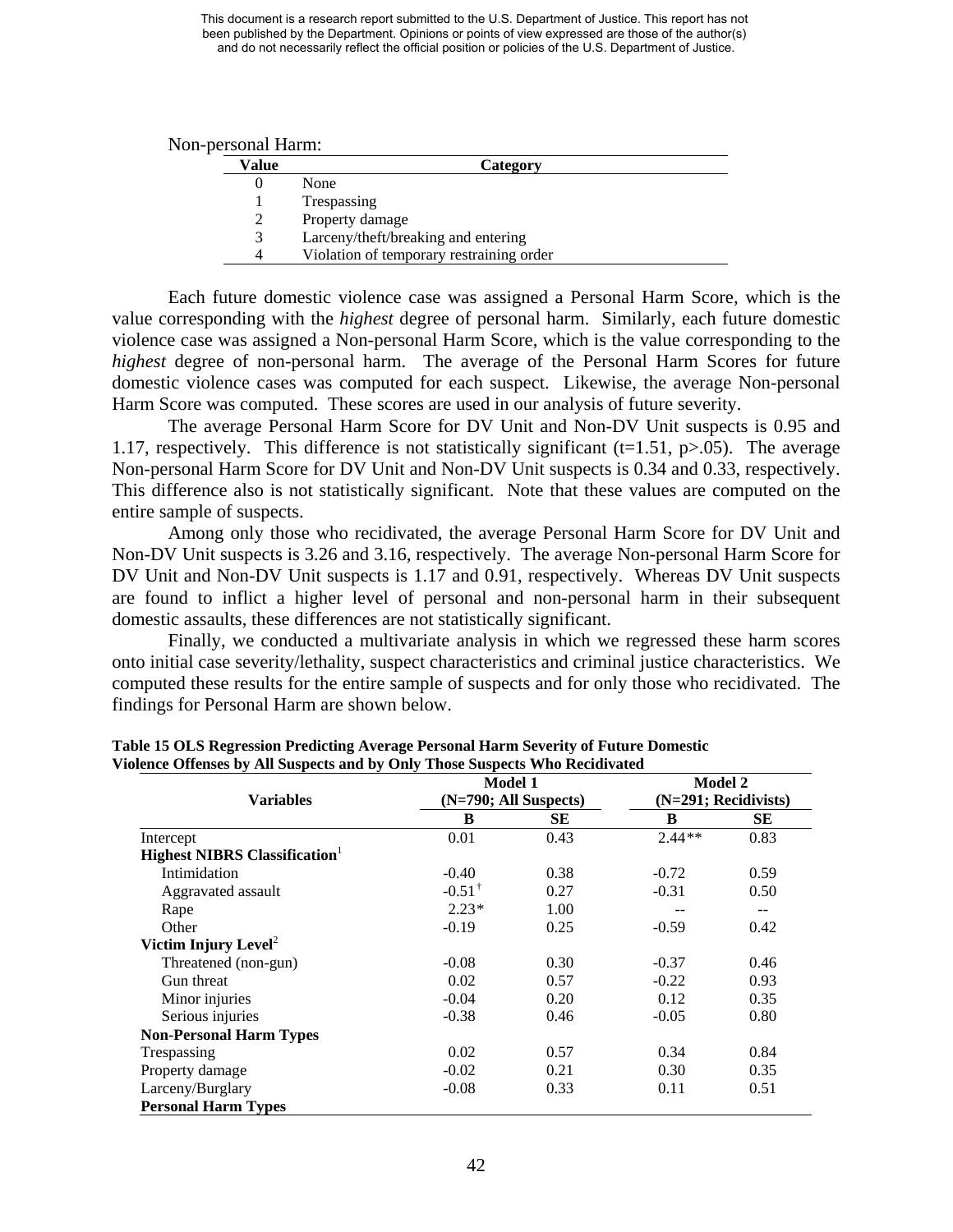| Nonverbal threats                 | $-0.47$                | 0.31 | $-0.54$             | 0.48 |  |
|-----------------------------------|------------------------|------|---------------------|------|--|
| Verbal threats                    | 0.33                   | 0.22 | 0.26                | 0.34 |  |
| Pushing/Shoving                   | $-0.01$                | 0.16 | $-0.60$             | 0.28 |  |
| Punching/Slapping                 | $-0.05$                | 0.18 | $-0.11$             | 0.32 |  |
| Open wound                        | $0.70^{\dagger}$       | 0.40 | 0.34                | 0.67 |  |
| Kidnapping/Hostage                | $-0.62$                | 0.49 | $-1.00$             | 1.03 |  |
| Hospital transport                | 0.21                   | 0.29 | 0.30                | 0.49 |  |
| Sexual assault/Rape               | $-0.85$                | 0.78 | $2.75*$             | 1.06 |  |
| <b>Suspect Characteristics</b>    |                        |      |                     |      |  |
| Age                               | 0.00                   | 0.01 | 0.00                | 0.01 |  |
| <b>Sex</b>                        | $0.54**$               | 0.20 | $0.95*$             | 0.39 |  |
| Non-white                         | $0.35*$                | 0.16 | $-0.10$             | 0.30 |  |
| Married                           | $-0.01$                | 0.20 | $-0.07$             | 0.37 |  |
| Total prior police involvement    | $0.07**$               | 0.02 | 0.02                | 0.03 |  |
| Prior DV offender                 | $0.59***$              | 0.16 | $-0.22$             | 0.26 |  |
| Romantically involved with victim | $-0.15$                | 0.14 | 0.19                | 0.25 |  |
| <b>CJ</b> Characteristics         |                        |      |                     |      |  |
| Victim reported assault           | 0.31                   | 0.27 | 0.48                | 0.53 |  |
| Suspect arrested                  | 0.10                   | 0.15 | $-0.24$             | 0.25 |  |
| Days in jail                      | 0.00                   | 0.00 | $-0.01$             | 0.01 |  |
| DV Unit $(d')$                    | $-0.33$                | 0.20 | 0.17                | 0.34 |  |
|                                   | $F(30, 759) = 2.85***$ |      | $F(29, 261) = 1.19$ |      |  |
|                                   | $R^2 = 0.10$           |      | $R^2 = 0.12$        |      |  |

 ${}^{1}$ Reference category is "Simple assault"

<sup>2</sup>Reference category is "No injury"

 $\text{p}$  < 10; \*p < 05; \*\*p < 01; \*\*\*p < 001

Among the pool of all suspects as well as among only those who recidivated, very few variables are significantly related to future harm severity. In Model 1, race, prior police involvement and prior domestic assaults predict future harm. In Model 2, only being male predicts future harm. Most importantly, in neither model does the DV Unit appear to impact recidivism severity significantly.

The findings for Non-personal Harm are shown below.

|                                     |                         | <b>Model 1</b> |                        | <b>Model 2</b> |
|-------------------------------------|-------------------------|----------------|------------------------|----------------|
| <b>Variables</b>                    | $(N=790; All Subpects)$ |                | $(N=291; Recidivists)$ |                |
|                                     | B                       | <b>SE</b>      | B                      | <b>SE</b>      |
| Intercept                           | $-0.26$                 | 0.20           | 0.11                   | 0.56           |
| <b>Highest NIBRS Classification</b> |                         |                |                        |                |
| Intimidation                        | 0.05                    | 0.18           | 0.17                   | 0.40           |
| Aggravated assault                  | $-0.08$                 | 0.13           | 0.07                   | 0.33           |
| Rape                                | 0.54                    | 0.47           | --                     | --             |
| Other                               | 0.08                    | 0.12           | 0.13                   | 0.28           |
| Victim Injury Level <sup>2</sup>    |                         |                |                        |                |
| Threatened (non-gun)                | 0.02                    | 0.14           | 0.08                   | 0.31           |
| Gun threat                          | $-0.06$                 | 0.27           | 0.27                   | 0.63           |
| Minor injuries                      | $-0.03$                 | 0.09           | 0.15                   | 0.24           |
| Serious injuries                    | $-0.19$                 | 0.22           | $-0.12$                | 0.54           |
| <b>Non-Personal Harm Types</b>      |                         |                |                        |                |
| Trespassing                         | 0.33                    | 0.27           | 0.41                   | 0.56           |

**Table 16 OLS Regression Predicting Average Non-Personal Harm Severity of Future Domestic Violence Offenses by All Suspects and by Only Thomas**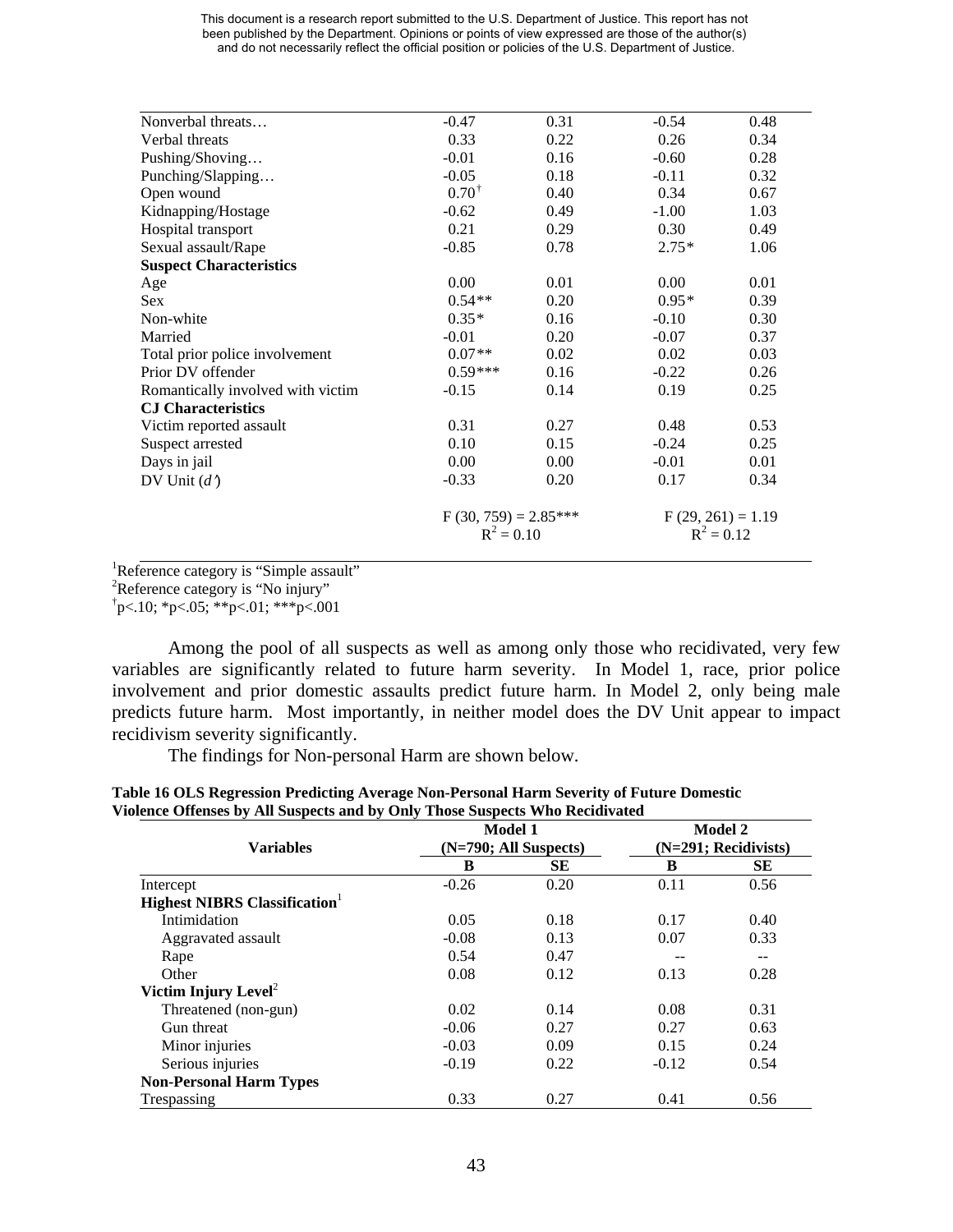| Property damage                   | $-0.05$                                | 0.10 | $-0.02$             | 0.24 |
|-----------------------------------|----------------------------------------|------|---------------------|------|
| Larceny/Burglary                  | $-0.12$                                | 0.16 | $-0.27$             | 0.35 |
| <b>Personal Harm Types</b>        |                                        |      |                     |      |
| Nonverbal threats                 | 0.27                                   | 0.14 | $0.76*$             | 0.33 |
| Verbal threats                    | $-0.03$                                | 0.10 | $-0.20$             | 0.23 |
| Pushing/Shoving                   | 009                                    | 0.08 | 0.16                | 0.19 |
| Punching/Slapping                 | $-0.03$                                | 0.08 | $-0.08$             | 0.21 |
| Open wound                        | 0.07                                   | 0.19 | $-0.28$             | 0.45 |
| Kidnapping/Hostage                | $-0.01$                                | 0.23 | 0.77                | 0.70 |
| Hospital transport                | 0.07                                   | 0.14 | 0.12                | 0.33 |
| Sexual assault/Rape               | $-0.29$                                | 0.36 | 0.17                | 0.72 |
| <b>Suspect Characteristics</b>    |                                        |      |                     |      |
| Age                               | 0.00                                   | 0.00 | 0.00                | 0.01 |
| <b>Sex</b>                        | 0.12                                   | 0.10 | 0.70                | 0.27 |
| Non-white                         | $0.18*$                                | 0.07 | 0.31                | 0.20 |
| Married                           | 0.08                                   | 0.09 | 0.30                | 0.25 |
| Total prior police involvement    | $0.03*$                                | 0.01 | 0.01                | 0.02 |
| Prior DV offender                 | $0.18*$                                | 0.08 | 0.05                | 0.18 |
| Romantically involved with victim | $-0.10$                                | 0.07 | $-0.12$             | 0.17 |
| <b>CJ</b> Characteristics         |                                        |      |                     |      |
| Victim reported assault           | 0.12                                   | 0.13 | 0.15                | 0.36 |
| Suspect arrested                  | $0.13^{\dagger}$                       | 0.07 | 0.20                | 0.17 |
| Days in jail                      | $0.002*$                               | 0.00 | $0.01**$            | 0.00 |
| DV Unit $(d')$                    | $-0.10$                                | 0.10 | 0.00                | 0.23 |
|                                   | $F(30, 759) = 2.04***$<br>$R^2 = 0.10$ |      | $F(29, 261) = 1.24$ |      |
|                                   |                                        |      | $R^2 = 0.12$        |      |

 ${}^{1}$ Reference category is "Simple assault"

Reference category is "No injury"

 $\text{p}$  < 10; \*p < 05; \*\*p < 01; \*\*\*p < 001

In Model 1, race, prior police involvement and prior domestic assaults predict future nonpersonal harm. In Model 2, the presence of non-verbal threats and the number of days in jail predict future harm. These findings are virtually identical to those for personal harm, and indicate that assignment to the DV Unit does not lower future non-personal harm severity.

#### **Non-DV Unit Differences**

It was noted that there was variance between the patrol districts in how they utilized domestic violence liaison officers. There are, however, no significant differences in re-offending by district patrols or by the larger service areas.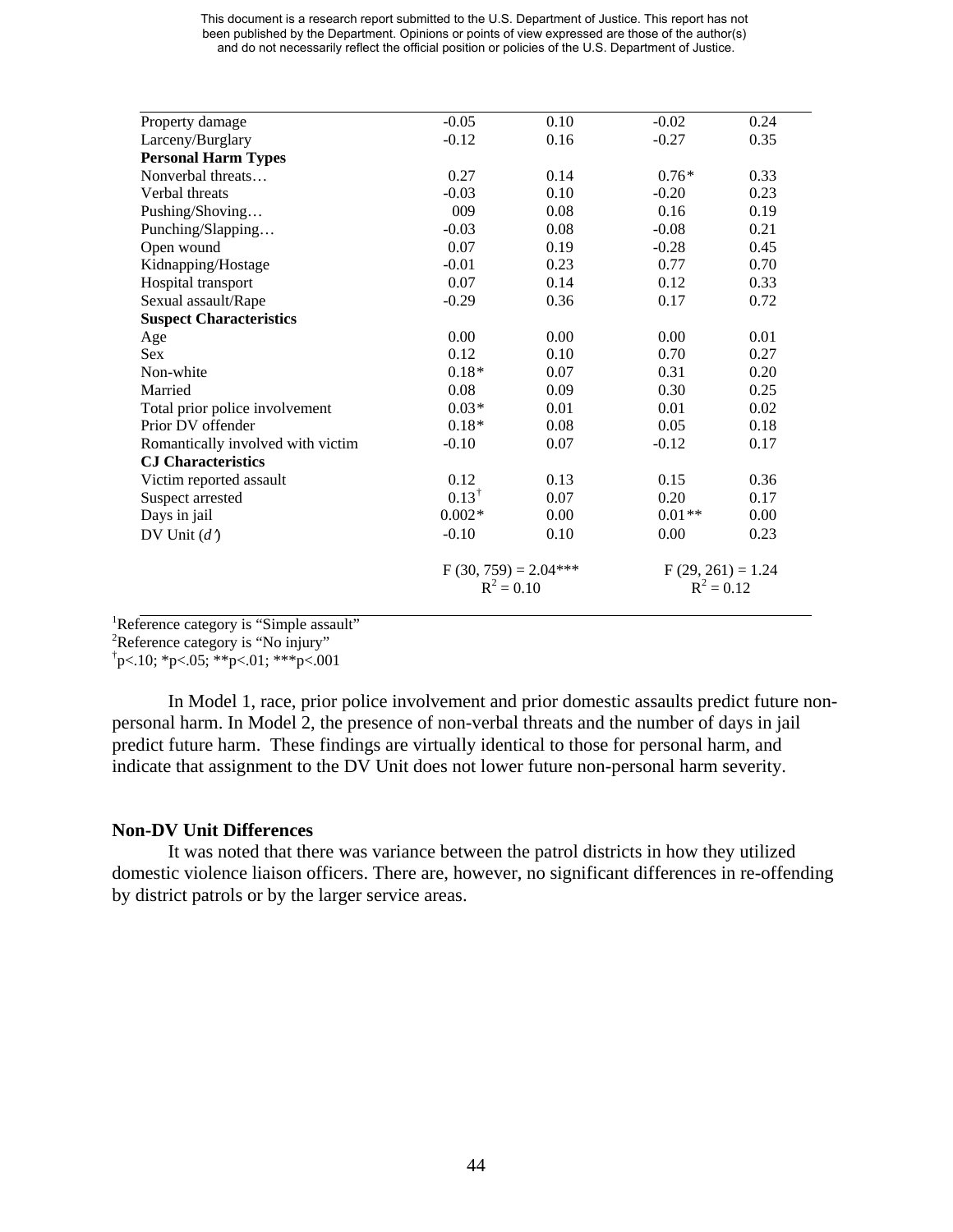| <b>Police District</b> | Number of<br><b>Cases</b> | <b>Percent Re-</b><br>offending | <b>Mean Number</b><br>of Repeated | <b>Mean Severity</b><br><b>Score Personal</b> | <b>Mean Severity</b><br><b>Score</b> |
|------------------------|---------------------------|---------------------------------|-----------------------------------|-----------------------------------------------|--------------------------------------|
|                        |                           |                                 | <b>Offenses</b>                   | Harm                                          | <b>Non-Personal</b>                  |
|                        |                           |                                 |                                   |                                               | Harm                                 |
| Central                | 23                        | 21.7                            | 0.39                              | 0.59                                          | 0.29                                 |
| Metro                  | 49                        | 51.0                            | 0.96                              | 1.64                                          | 0.46                                 |
| Eastway                | 55                        | 38.2                            | 0.53                              | 1.37                                          | 0.27                                 |
| N. Tryon               | 67                        | 35.8                            | 0.58                              | 1.20                                          | 0.23                                 |
| North                  | 69                        | 42.0                            | 0.65                              | 1.22                                          | 0.45                                 |
| <b>Hickory Grove</b>   | 85                        | 35.3                            | 0.56                              | 0.99                                          | 0.37                                 |
| Providence             | 40                        | 35.0                            | 0.65                              | 1.03                                          | 0.37                                 |
| Independence           | 41                        | 39.0                            | 0.61                              | 1.24                                          | 0.26                                 |
| <b>Steele Creek</b>    | 61                        | 31.1                            | 0.54                              | 0.82                                          | 0.34                                 |
| South                  | 50                        | 40.0                            | 0.60                              | 1.39                                          | 0.29                                 |
| Westover               | 67                        | 28.4                            | 0.51                              | 1.12                                          | 0.22                                 |
| Freedom                | 64                        | 40.6                            | 0.75                              | 1.22                                          | 0.44                                 |
| <b>Total</b>           | 671                       | 37.0                            | 0.62                              | 1.17                                          | 0.33                                 |

#### **Table 17 Recidivism Data (Suspect) among Non-DV Unit Cases, by Police District**

**Table 18 Recidivism Data (Suspect) among Non-DV Unit Cases, by Aggregated Police District**

| <b>Police</b><br><b>District</b> | Number of<br><b>Cases</b> | <b>Percent Re-</b><br>offending | Mean Number of<br><b>Repeated</b><br><b>Offenses</b> | <b>Mean Severity</b><br><b>Score Personal</b><br>Harm | <b>Mean Severity</b><br><b>Score</b><br><b>Non-Personal</b><br><b>Harm</b> |
|----------------------------------|---------------------------|---------------------------------|------------------------------------------------------|-------------------------------------------------------|----------------------------------------------------------------------------|
| Adam                             | 192                       | 33.3                            | 0.60                                                 | 1.06                                                  | 0.33                                                                       |
| Baker                            | 131                       | 38.2                            | 0.62                                                 | 1.23                                                  | 0.30                                                                       |
| Charlie                          | 209                       | 38.3                            | 0.58                                                 | 1.17                                                  | 0.37                                                                       |
| David                            | 139                       | 38.8                            | 0.68                                                 | 1.25                                                  | 0.32                                                                       |
| <b>Total</b>                     | 671                       | <b>37.0</b>                     | 0.62                                                 | 1.17                                                  | 0.33                                                                       |

### **Repeat Victimization**

We examined the relationship between assignment to the DV Unit and repeat victimization (of victims) in much the same way as we examined the recidivism of suspects. For example, we measured repeat victimization using three separate variables to capture prevalence, incidence and severity. Prevalence is defined as whether the victim has any future domestic violence victimizations during the follow-up period. Incidence refers to the number of future assaults on the victim. Severity reflects the level of personal and non-personal harm the victims experienced as part of their future victimizations.

Prevalence: Among the DV Unit victims in our sample, 31% had at least one future domestic violence victimization during the follow-up period. Among the non-DV Unit victims, 38% had at least one future victimization. This difference in re-victimization prevalence at the bivariate level is not statistically significant ( $\chi^2$ =2.89, p=0.09).

The prevalence of re-victimization was examined further using a logistic regression. The predictors in this model included the initial case severity/lethality characteristics, victim characteristics, and criminal justice characteristics. Unlike the models predicting suspect recidivism, our list of criminal justice characteristics includes whether or not the victim was assigned a counselor from the DV Unit. The findings from this regression are shown below.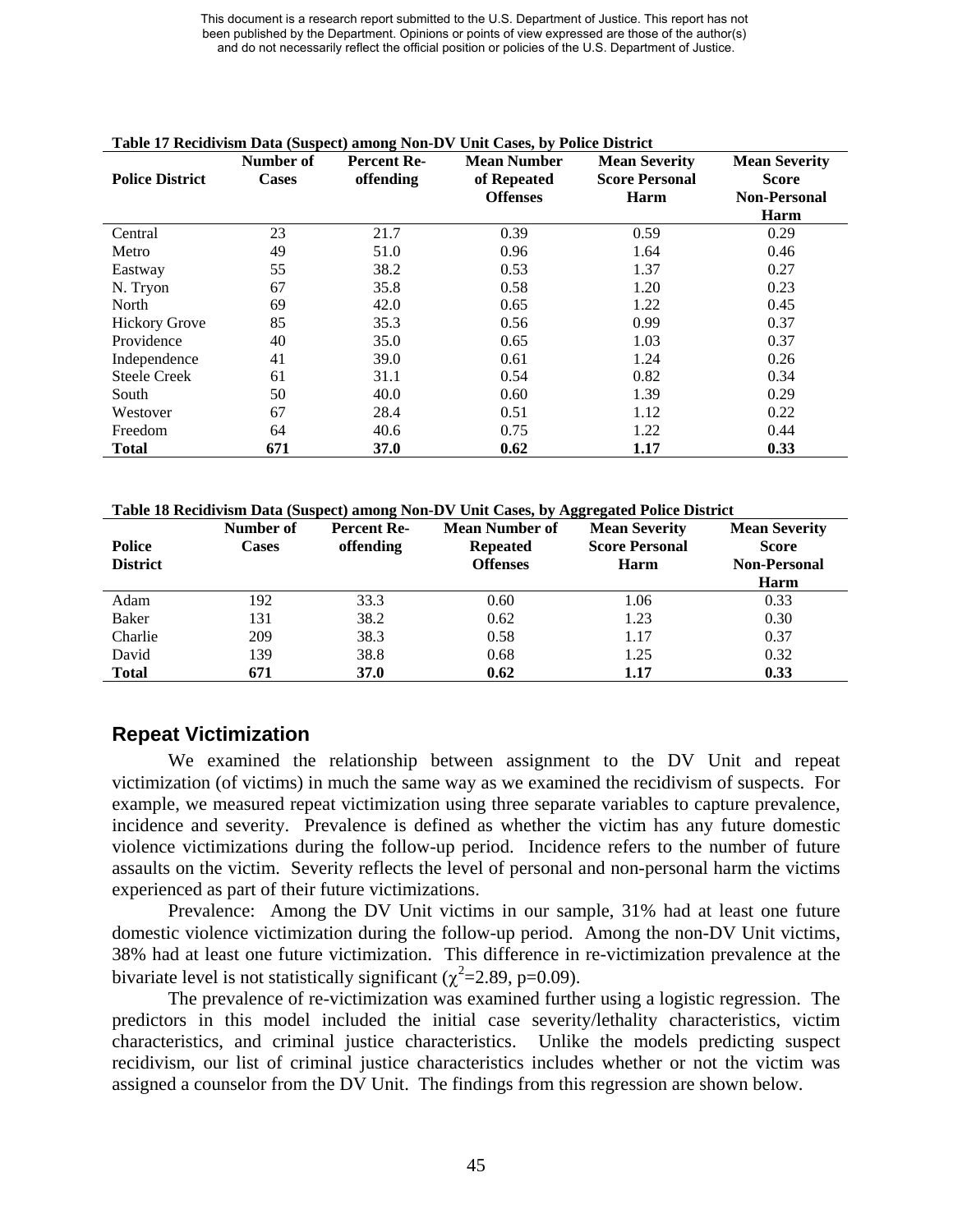| Table 19 Logistic Regression Predicting Prevalence of (i.e., Any Future) Domestic Violence Assaults on |  |
|--------------------------------------------------------------------------------------------------------|--|
| Victim $(N=704)$                                                                                       |  |

| <b>Variables</b>                                 | $\bf{B}$                     | <b>SE</b> | Exp(B) |
|--------------------------------------------------|------------------------------|-----------|--------|
| Intercept                                        | $-1.57**$                    | 0.52      | 0.21   |
| <b>Highest NIBRS Classification</b> <sup>1</sup> |                              |           |        |
| Intimidation                                     | $-0.70$                      | 0.46      | 0.50   |
| Aggravated assault                               | $-0.34$                      | 0.37      | 0.71   |
| Rape                                             | 19.80                        | 16097.54  | 0.00   |
| Other                                            | $-0.39$                      | 0.24      | 0.68   |
| Victim Injury Level <sup>2</sup>                 |                              |           |        |
| Threatened (not gun related)                     | 0.49                         | 0.39      | 1.63   |
| Gun threat                                       | 0.13                         | 0.81      | 1.14   |
| Minor injuries                                   | $-0.12$                      | 0.25      | 0.98   |
| Serious injuries                                 | $-0.30$                      | 0.62      | 0.74   |
| <b>Non-Personal Harm Types</b>                   |                              |           |        |
| Trespassing                                      | 0.18                         | 0.72      | 1.20   |
| Property damage                                  | 0.00                         | 0.27      | 1.00   |
| Larceny/Burglary                                 | 0.36                         | 0.39      | 1.44   |
| <b>Personal Harm Types</b>                       |                              |           |        |
| Nonverbal threats/Telephone Hang-ups             | $-0.67$                      | 0.41      | 0.51   |
| Verbal threats                                   | 0.40                         | 0.29      | 1.49   |
| Pushing/Shoving/Pulling Hair                     | 0.32                         | 0.20      | 1.37   |
| Punching/Slapping/Hitting/Bruising               | 0.00                         | 0.22      | 1.00   |
| Actions resulting in open wound                  | $0.97^{\dagger}$             | 0.56      | 2.63   |
| Kidnapping/Hostage                               | $-2.35*$                     | 1.07      | 0.10   |
| Actions resulting in hospital transport          | 0.13                         | 0.10      | 1.14   |
| Sexual assault/Rape                              | $-19.93$                     | 16097.54  | 0.00   |
| <b>Victim Characteristics</b>                    |                              |           |        |
| Age                                              | 0.01                         | .001      | 1.01   |
| Sex                                              | $-0.85**$                    | 0.29      | 0.43   |
| Non-white                                        | 0.17                         | .019      | 0.85   |
| Married                                          | $-0.47^{\dagger}$            | 0.26      | 0.62   |
| Total prior police involvement                   | $0.10*$                      | 0.04      | 1.10   |
| Prior DV victim                                  | $0.54**$                     | 0.21      | 1.72   |
| Romantically involved with suspect               | $-0.05$                      | 0.19      | 0.95   |
| <b>CJ Characteristics</b>                        |                              |           |        |
| Victim reported assault                          | 0.31                         | 0.37      | 1.37   |
| Suspect arrested                                 | 0.15                         | 0.19      | 1.17   |
| Days in jail                                     | 0.00                         | 0.00      | 1.00   |
| DV Unit $(d')$                                   | $-0.37$                      | 0.28      | 0.69   |
| DV Unit Counselor Assigned                       | $-0.74$                      | 0.66      | 0.48   |
|                                                  | $-2Log likelihood = 803.86$  |           |        |
|                                                  | $\chi^2$ = 87.18***, df = 31 |           |        |
|                                                  | Nagelkerke $R^2 = 0.16$      |           |        |

<sup>1</sup>Reference category is "Simple assault"<br><sup>2</sup>Reference estategory is "No injury"

<sup>2</sup>Reference category is "No injury"

 $\text{p}$  < 10; \*p < 05; \*\*p < 01; \*\*\*p < 001

Re-victimization prevalence is significantly related to a limited number of variables. If the victim was kidnapped or held hostage during the initial case, he/she is *less* likely to be victimized during the follow-up period. Victims who are female, who have more prior involvement with the police and who have been a domestic violence victim in the past are *more*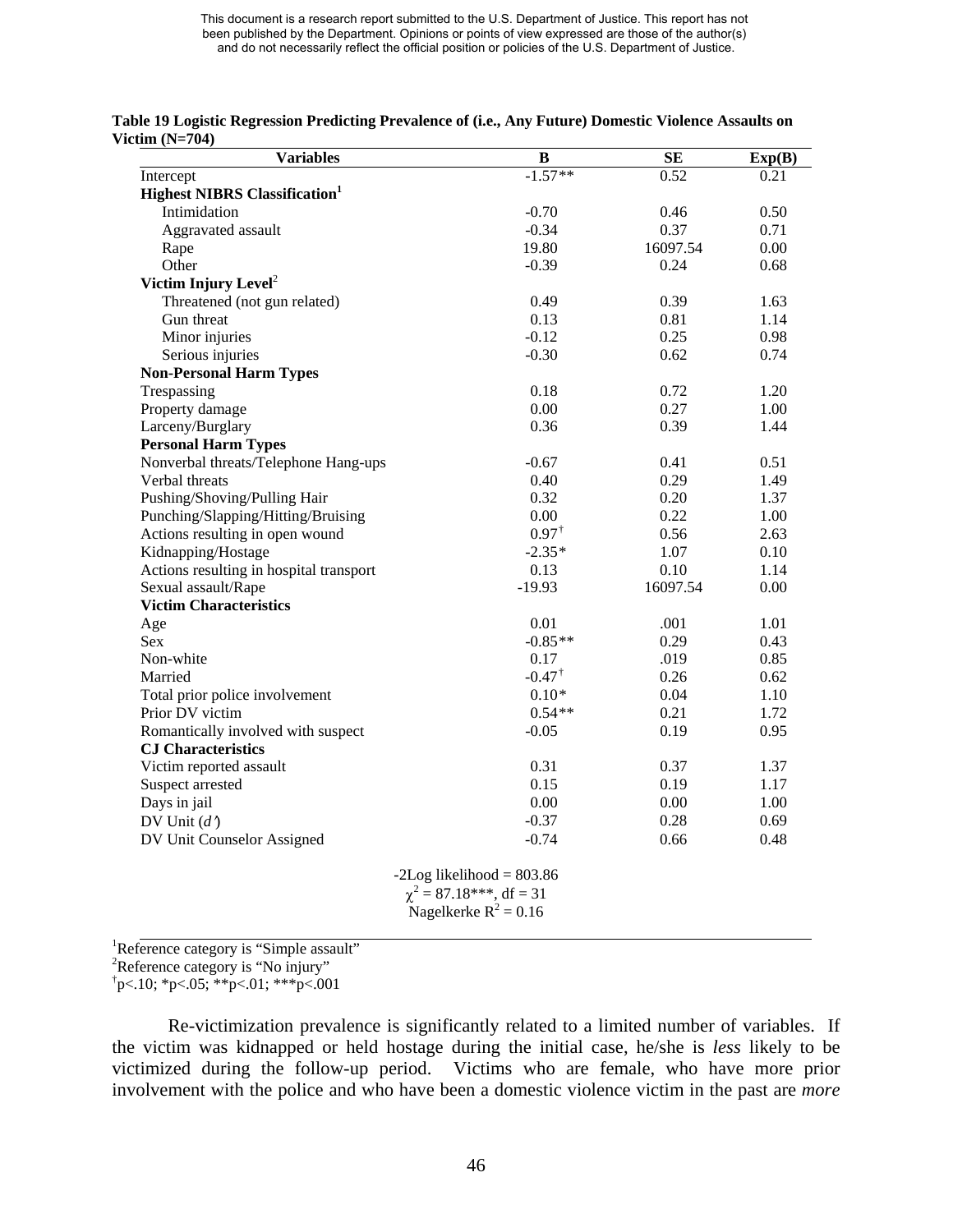likely to be victimized in the future. However, being assigned to the DV Unit or having a DV Unit counselor does not significantly reduce the prevalence of repeat victimization.

Incidence: As with suspects' repeat offending, our coding scheme for tracking repeat victimization generally allowed a maximum of three future assaults to be recorded, although some victims may have had as many of five future assaults recorded. In our bivariate analysis (below), we treat the number of future assaults as a continuous measure. In the multivariate analysis that follows, we proceed more conservatively and treat the variable as an ordinal measure (either 0, 1 or 2+ future victimizations).

Among all victims in the sample, the DV Unit victims had an average of 0.54 future domestic violence victimizations during the follow-up window. The non-DV Unit victims experienced an average of 0.61 future domestic violence assaults. While encouraging, this lower rate of repeat victimization among DV Unit victims was not statistically significant  $(t=1.05,$ p=0.29). Among only those victims who were in fact re-victimized in the future, those who went through the DV Unit experienced a slightly higher rate of repeat victimization than those who did not (means=1.71 vs. 1.63, respectively). However, this difference was not statistically significant (t= $-0.68$ , p= $0.49$ ).

We turn now to a multivariate model to predict repeat victimization incidence. This model contains the same predictive variables as in our model estimating re-victimization prevalence. In addition, we present the results for the entire sample and for only those victims who were re-victimized in the future. The findings are shown below.

| retains and on Only Those Who Were Subsequently Assaured | <b>Model 1</b><br>Predicting |      | Model 2<br><b>Predicting</b>                |       |  |
|----------------------------------------------------------|------------------------------|------|---------------------------------------------|-------|--|
| <b>Variables</b>                                         |                              |      |                                             |       |  |
|                                                          | $0, 1$ or $2+$ Assaults      |      | 1 or 2+ Assaults<br>(N=231; Repeat Victims) |       |  |
|                                                          | (N=704; All Victims)         |      |                                             |       |  |
|                                                          | B                            | SЕ   | B                                           | SЕ    |  |
| Intercept (0 future offenses)                            | $1.85***$                    | 0.53 | --                                          | $- -$ |  |
| Intercept (1 future offenses)                            | $3.13***$                    | 0.54 | $3.35*$                                     | 1.50  |  |
| <b>Highest NIBRS Classification</b>                      |                              |      |                                             |       |  |
| Intimidation                                             | $-0.86^{\dagger}$            | 0.36 | $-1.13$                                     | 0.78  |  |
| Aggravated assault                                       | $-0.37$                      | 0.36 | $-0.69$                                     | 0.78  |  |
| Rape                                                     | $18.77***$                   | 0.91 | $-19.53$                                    | 0.00  |  |
| Other                                                    | $-0.37$                      | 0.24 | 0.26                                        | 0.50  |  |
| Victim Injury Level <sup>2</sup>                         |                              |      |                                             |       |  |
| Threatened (non-gun)                                     | 0.50                         | 0.38 | $-0.32$                                     | 0.68  |  |
| Gun threat                                               | 0.07                         | 0.78 | $-0.35$                                     | 1.76  |  |
| Minor injuries                                           | $-0.01$                      | 0.24 | 0.13                                        | 0.46  |  |
| Serious injuries                                         | $-0.24$                      | 0.60 | 0.71                                        | 131   |  |
| <b>Non-Personal Harm Types</b>                           |                              |      |                                             |       |  |
| Trespassing                                              | 0.52                         | 0.66 | 1.81                                        | 1.52  |  |
| Property damage                                          | 0.41                         | 0.26 | 0.06                                        | 0.49  |  |
| Larceny/Burglary                                         | 0.40                         | 0.36 | 0.16                                        | 0.65  |  |
| <b>Personal Harm Types</b>                               |                              |      |                                             |       |  |
| Nonverbal threats                                        | $-0.51$                      | 0.39 | 1.13                                        | 0.83  |  |
| Verbal threats                                           | $0.48^{\dagger}$             | 0.27 | $0.92^{\dagger}$                            | 0.51  |  |
| Pushing/Shoving                                          | $0.34^{\dagger}$             | 0.19 | 0.20                                        | 0.36  |  |
| Punching/Slapping                                        | 0.03                         | 0.21 | $-0.18$                                     | 0.39  |  |
| Open wound                                               | 0.72                         | 0.53 | $-2.42*$                                    | 1.20  |  |
| Kidnapping/Hostage                                       | $-2.47*$                     | 1.08 | $-20.69$                                    | 0.00  |  |

#### **Table 20 Ordinal Regression Predicting Frequency of Future Domestic Violence Assaults on All Victims and on Only Those Who Were Subsequently Assaulted**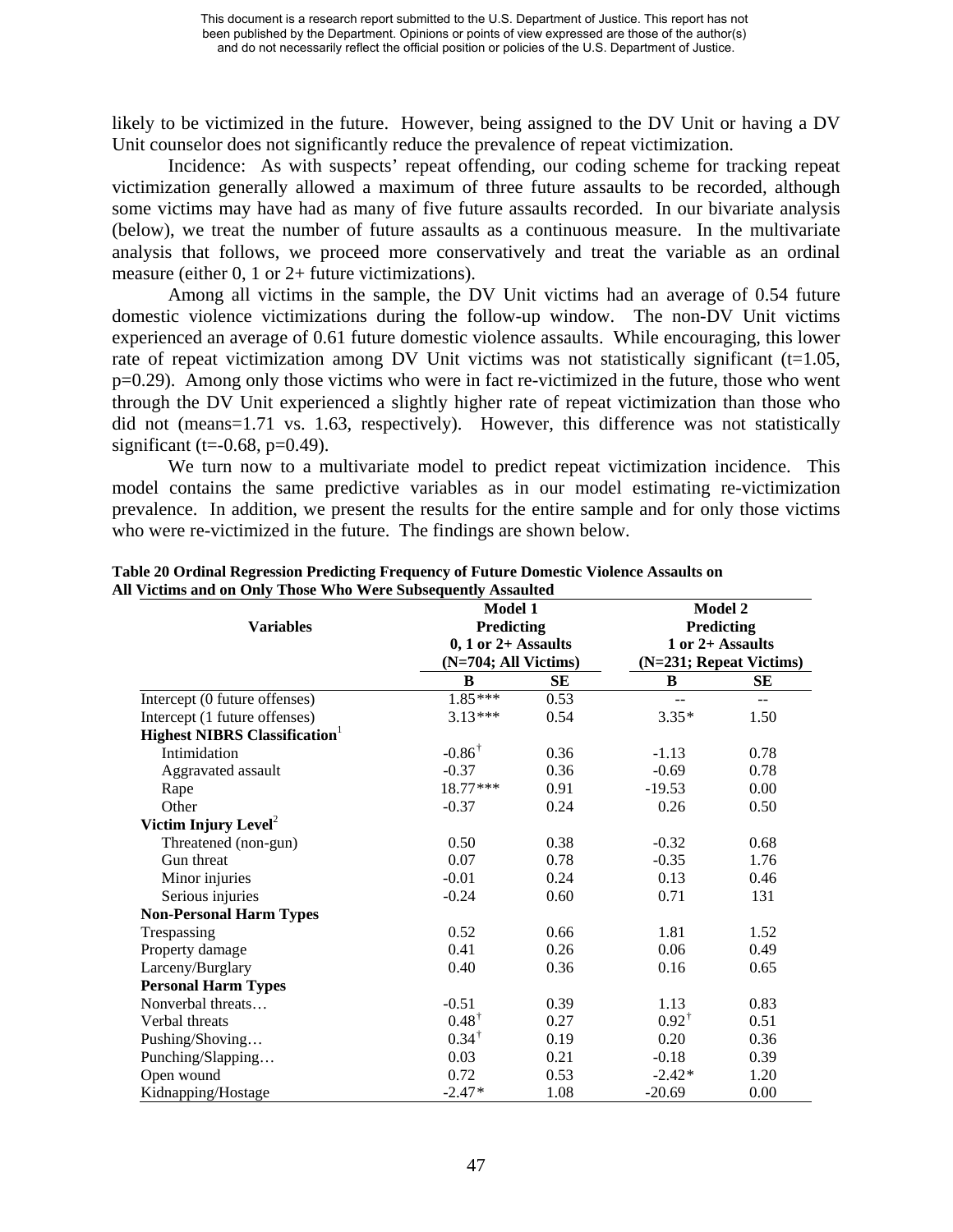| This document is a research report submitted to the U.S. Department of Justice. This report has not |
|-----------------------------------------------------------------------------------------------------|
| been published by the Department. Opinions or points of view expressed are those of the author(s)   |
| and do not necessarily reflect the official position or policies of the U.S. Department of Justice. |

| Hospital transport                 | 0.23                                                           | 0.38 | $1.49^{\dagger}$                                              | 0.81                    |
|------------------------------------|----------------------------------------------------------------|------|---------------------------------------------------------------|-------------------------|
| Sexual assault/Rape                | $-19.006$                                                      | 0.00 |                                                               |                         |
| <b>Victim Characteristics</b>      |                                                                |      |                                                               |                         |
| Age                                | 0.01                                                           | 0.01 | $-0.03^{\dagger}$                                             | 0.12                    |
| <b>Sex</b>                         | $-0.83**$                                                      | 0.29 | $-0.45$                                                       | 0.69                    |
| Non-white                          | 0.21                                                           | 0.19 | $0.69^{\dagger}$                                              | 0.38                    |
| Married                            | $-0.41^{\dagger}$                                              | 0.25 | 0.43                                                          | 0.71                    |
| Total prior police involvement     | $0.09**$                                                       | 0.03 | $-0.01$                                                       | 0.07                    |
| Prior DV victim                    | $0.68***$                                                      | 0.19 | $0.96*$                                                       | 0.39                    |
| Romantically involved with suspect | $-0.03$                                                        | 0.18 | 0.37                                                          | 0.35                    |
| <b>CJ Characteristics</b>          |                                                                |      |                                                               |                         |
| Victim reported assault            | 0.45                                                           | 0.38 | $2.65*$                                                       | 1.27                    |
| Suspect arrested                   | 0.16                                                           | 0.18 | 0.12                                                          | 0.34                    |
| Days in jail                       | 0.00                                                           | 0.00 | 0.00                                                          | 0.01                    |
| DV Unit $(d')$                     | $-0.30$                                                        | 0.26 | $1.11*$                                                       | 0.50                    |
| DV Unit Counselor Assigned         | $-0.92$                                                        | 0.66 | $-3.28*$                                                      | 1.58                    |
|                                    | $-2Log likelihood = 1203.96$<br>$\chi^2$ = 1101.60***, df = 31 |      | $-2Log$ likelihood = 254.084<br>$\chi^2$ = 58.84**, df = 30** |                         |
|                                    | Nagelkerke $R^2 = 0.17$                                        |      |                                                               | Nagelkerke $R^2 = 0.30$ |

<sup>1</sup>Reference category is "Simple assault"<br><sup>2</sup>Reference estategory is "No injury"

<sup>2</sup>Reference category is "No injury"

 $\text{p}$  < 10; \*p < 05; \*\*p < 01; \*\*\*p < 001

Among all victims, the variable rape (highest NIBRS category) is positively and significantly related to repeat victimizations. Recall, however, that this model includes two multicollienar measures of rape, making their estimates unstable; one should view the rape findings cautiously. (In a separate model predicting repeat victimization incidence that excluded the rape measure from police narratives, the coefficient for the NIBRS rape variable became negative and not significant  $(B=-0.23, p=0.80)$ .

The remaining estimates in the model do not suffer from multicollinearity problems, and can therefore be interpreted more readily. The presence of kidnapping/hostage taking in the initial assault negatively predicts repeat victimizations, as does being a male victim. Victims with greater prior police involvement and who have been domestic violence victims in the past were significantly more likely to be re-victimized. Neither the DV Unit nor the presence of a DV Unit counselor was significantly related to repeat victimization, although the signs for these coefficients were negative, as predicted.

Among only those victims who were re-victimized, having an open wound in the initial assault was negatively related to repeat reporting of victimization. Victims who had experienced a prior domestic violence attack or who, themselves, reported the initial assault to the police were more likely to be report a re-victimization. Interestingly—and unexpectedly—DV Unit victims were more likely to be report being victimized again in the future. These results reveal an increase in reporting by DV Unit victims. To speculate, it is likely that the safety plan devised for these victims include signs for predicting violence and encouragement to call police early.

Severity: Severity of future attacks on victims was measured in the same manner as the severity of future assaults committed by suspects. That is, a rank-ordering of different levels of personal and non-personal harm was established. The severity rankings for repeat victimizations were the same as those used to measure harm inflicted by suspects who recidivated. Personal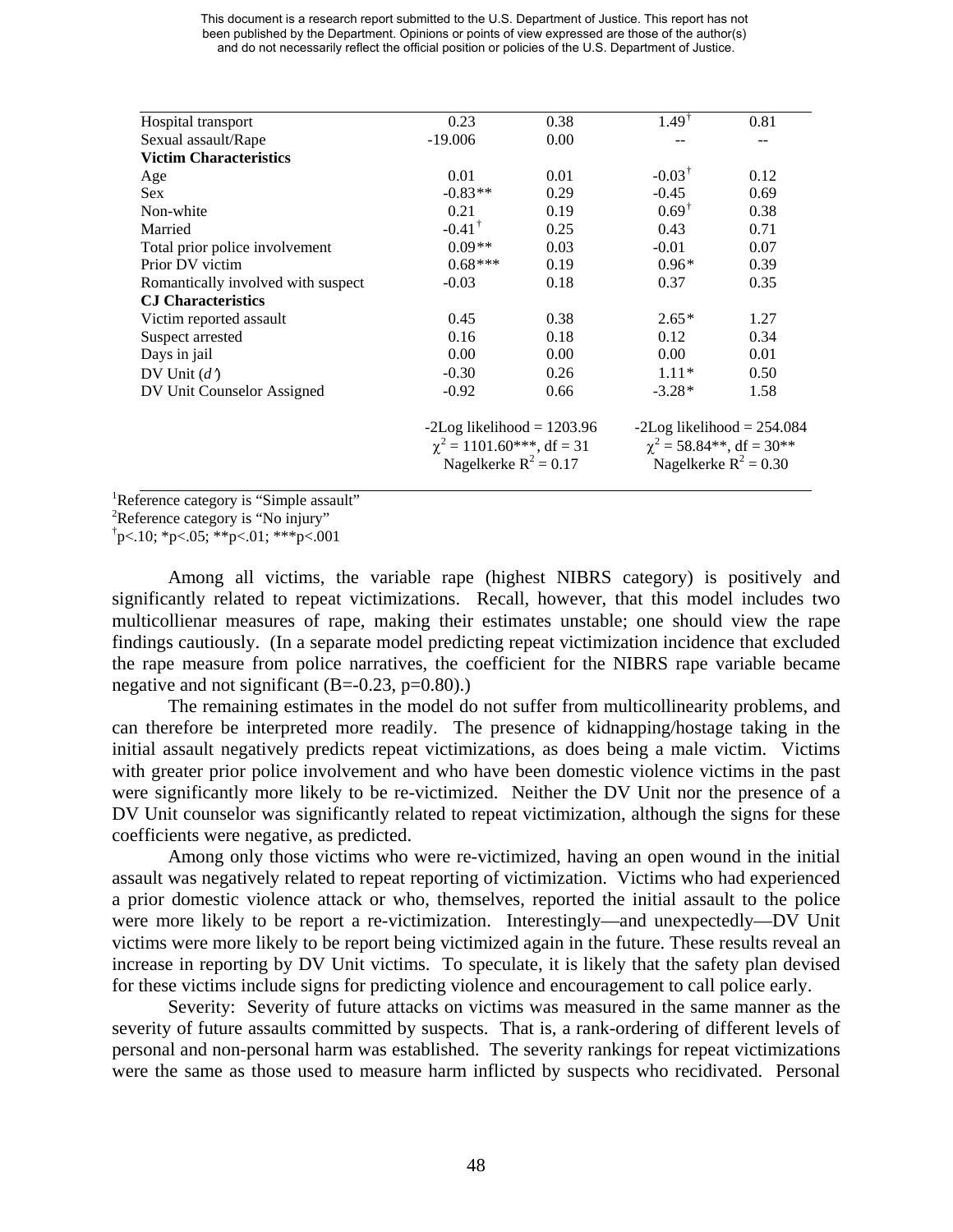Harm and Non-personal Harm Scores were computed as the average of these ranking across all future domestic violence victimizations. Higher scores reflect higher levels of harm.

Across all victims, the average future Personal Harm Score for DV Unit and patrol victims is 0.99 and 1.23, respectively. This difference is statistically significant ( $t=1.73$ , onetailed  $p=04$ ). The average Non-personal Harm Score for DV Unit and patrol suspects is 0.26 and 0.27, respectively. This difference is not statistically significant (t=0.17,  $p<0.05$ ).

Among only those who were repeat victims, the average Personal Harm Score for DV Unit and patrol victims is 3.14 and 3.26, respectively. The average Non-personal Harm Score for DV Unit and patrol suspects is 0.83 and 0.72, respectively. Although DV Unit repeat victims experience less personal harm but more non-personal harm in their future assaults, none of these differences are statistically significant.

We next conducted a multivariate analysis in which we regressed these harm scores onto initial case severity/lethality, victim characteristics and criminal justice characteristics. We computed these results for the entire sample of victims and for only those who were revictimized. The findings for Personal Harm are shown below.

|                                     |                   | Model 1              |                   | Model 2                  |  |
|-------------------------------------|-------------------|----------------------|-------------------|--------------------------|--|
| <b>Variables</b>                    |                   | (N=704; All Victims) |                   | (N=231; Repeat Victims)  |  |
|                                     | B                 | <b>SE</b>            | B                 | <b>SE</b>                |  |
| Intercept                           | $0.67^{\dagger}$  | 0.39                 | $4.39***$         | 0.82                     |  |
| <b>Highest NIBRS Classification</b> |                   |                      |                   |                          |  |
| Intimidation                        | $-0.57$           | 0.36                 | $-0.18$           | 0.60                     |  |
| Aggravated assault                  | $-0.21$           | 0.29                 | $-0.14$           | 0.57                     |  |
| Rape                                | $-0.18$           | 1.00                 | $-$               | $\overline{\phantom{a}}$ |  |
| Other                               | $-0.28$           | 0.18                 | $-0.10$           | 0.39                     |  |
| Victim Injury Level <sup>2</sup>    |                   |                      |                   |                          |  |
| Threatened (non-gun)                | 0.08              | 0.30                 | $-0.84$           | 0.53                     |  |
| Gun threat                          | 0.26              | 0.60                 | 0.34              | 1.17                     |  |
| Minor injuries                      | 0.14              | 0.20                 | $-0.04$           | 0.37                     |  |
| Serious injuries                    | 0.16              | 0.48                 | 1.31              | 0.88                     |  |
| <b>Non-Personal Harm Types</b>      |                   |                      |                   |                          |  |
| Trespassing                         | 0.17              | 0.58                 | $-0.29$           | 0.91                     |  |
| Property damage                     | $-0.40$           | 0.22                 | $-0.20$           | 0.39                     |  |
| Larceny/Burglary                    | 0.24              | 0.31                 | 0.29              | 0.51                     |  |
| <b>Personal Harm Types</b>          |                   |                      |                   |                          |  |
| Nonverbal threats                   | $-0.70*$          | 0.31                 | $-1.46*$          | 0.61                     |  |
| Verbal threats                      | $0.55*$           | 0.23                 | $0.67^{\dagger}$  | 0.40                     |  |
| Pushing/Shoving                     | 0.129             | 0.16                 | $-0.22$           | 0.29                     |  |
| Punching/Slapping                   | 0.70              | 0.18                 | 0.30              | 0.31                     |  |
| Open wound                          | 0.67              | 0.43                 | 0.03              | 0.78                     |  |
| Kidnapping/Hostage                  | $-0.95*$          | 0.47                 | 0.48              | 1.90                     |  |
| Hospital transport                  | $-0.18$           | 0.31                 | $-0.31$           | 0.59                     |  |
| Sexual assault/Rape                 | $-0.52$           | 0.75                 | $-1.29$           | 1.44                     |  |
| <b>Victim Characteristics</b>       |                   |                      |                   |                          |  |
| Age                                 | 0.00              | 0.01                 | $-0.02^{\dagger}$ | 0.01                     |  |
| <b>Sex</b>                          | $-0.54**$         | 0.20                 | $-0.10$           | 0.47                     |  |
| Non-white                           | 0.23              | 0.15                 | $-0.46$           | 0.29                     |  |
| Married                             | $-0.36^{\dagger}$ | 0.19                 | $-0.29$           | 0.40                     |  |
| Total prior police involvement      | $0.10***$         | 0.03                 | 0.07              | 0.05                     |  |
| Prior DV victim                     | $0.59***$         | 0.16                 | $0.58^\dagger$    | 0.32                     |  |

**Table 21 OLS Regression Predicting Average Personal Harm Severity of Future Domestic Violence Assaults on All Victims and on Only Those Who Were Subsequently Assaulted**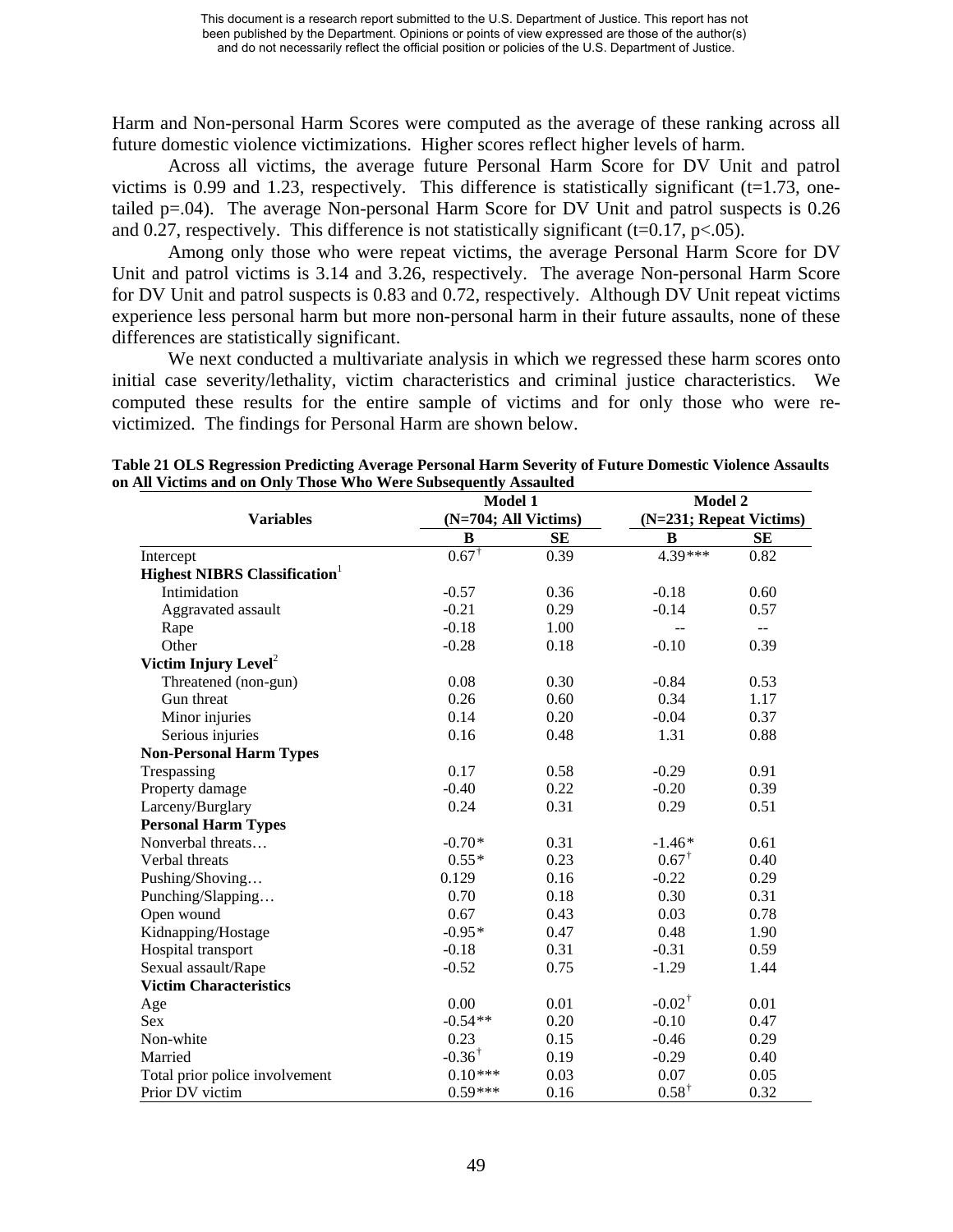| 0.10                                   | 0.15 | $0.48^{\dagger}$ | 0.28                                |
|----------------------------------------|------|------------------|-------------------------------------|
|                                        |      |                  |                                     |
| 0.09                                   | 0.27 | $-0.54$          | .058                                |
| 0.00                                   | 0.15 | $-0.39$          | 0.28                                |
| 0.00                                   | 0.00 | 0.00             | 0.00                                |
| $-0.46*$                               | 0.22 | $-0.39$          | 0.39                                |
| $-0.26$                                | 0.44 | $-0.83$          | 1.15                                |
| $F(31, 672) = 3.08***$<br>$R^2 = 0.12$ |      |                  | $F(30, 200) = 1.36$<br>$R^2 = 0.17$ |
|                                        |      |                  |                                     |

<sup>1</sup>Reference category is "Simple assault"<br><sup>2</sup>Reference estategory is "No injury"

<sup>2</sup>Reference category is "No injury"

 $\text{p}$  < 10; \*p < 05; \*\*p < 01; \*\*\*p < 001

Among all victims, the factors that are associated with an increase in future personal harm include: verbal threats during the initial assault, the victim having greater prior involvement with the police, and the victim being a previous domestic violence victim. Factors associated with a decrease in future personal harm include: nonverbal threats during the initial assault, kidnapping/hostage taking during the initial assault, being a male victim, and being assigned to the DV Unit. Having a DV Unit counselor was also associated with lower personal harm in the future, although this finding was not significant.

Among only those victims who were re-victimized, only the presence of non-verbal threats was significantly  $(p<.05)$  related to future harm; yet, several other variables were significant at p<.10 (e.g., presence of verbal threats, prior domestic violence victim, etc). Being assigned to the DV Unit or having a DV Unit counselor was not significant at either level, however.

Few variables were able to predict the severity of non-personal harm, as shown below.

|                                     |                      | <b>Model 1</b> | <b>Model 2</b>          |       |
|-------------------------------------|----------------------|----------------|-------------------------|-------|
| <b>Variables</b>                    | (N=704; All Victims) |                | (N=231; Repeat Victims) |       |
|                                     | B                    | SЕ             | B                       | SЕ    |
| Intercept                           | 0.00                 | 0.17           | 0.10                    | 0.53  |
| <b>Highest NIBRS Classification</b> |                      |                |                         |       |
| Intimidation                        | $-0.24$              | 0.16           | $-0.21$                 | 0.39  |
| Aggravated assault                  | $-0.19$              | 0.12           | $-0.31$                 | 0.36  |
| Rape                                | 0.37                 | 0.43           |                         | $- -$ |
| Other                               | $-0.07$              | 0.80           | $-0.19$                 | 0.25  |
| Victim Injury Level <sup>2</sup>    |                      |                |                         |       |
| Threatened (non-gun)                | 0.16                 | 0.13           | 0.14                    | 0.34  |
| Gun threat                          | $-0.18$              | 0.26           | $-0.45$                 | 0.75  |
| Minor injuries                      | 0.00                 | 0.08           | $-0.01$                 | 0.24  |
| Serious injuries                    | 0.11                 | 0.21           | 0.19                    | 0.57  |
| <b>Non-Personal Harm Types</b>      |                      |                |                         |       |
| Trespassing                         | 0.18                 | 0.25           | 0.35                    | 0.59  |
| Property damage                     | 0.04                 | 0.09           | 0.15                    | 0.25  |
| Larceny/Burglary                    | 0.14                 | 0.13           | 0.09                    | 0.33  |
| <b>Personal Harm Types</b>          |                      |                |                         |       |
| Nonverbal threats                   | 0.04                 | 0.13           | $0.66^{\dagger}$        | 0.39  |
| Verbal threats                      | 0.03                 | 0.10           | $-0.08$                 | 0.26  |
| Pushing/Shoving                     | 0.07                 | 0.07           | 0.13                    | 0.19  |

**Table 22 OLS Regression Predicting Average Non-Personal Harm Severity of Future Domestic Violence Assaults on All Victims and on Only Those Who Were Subsequently Assaulted**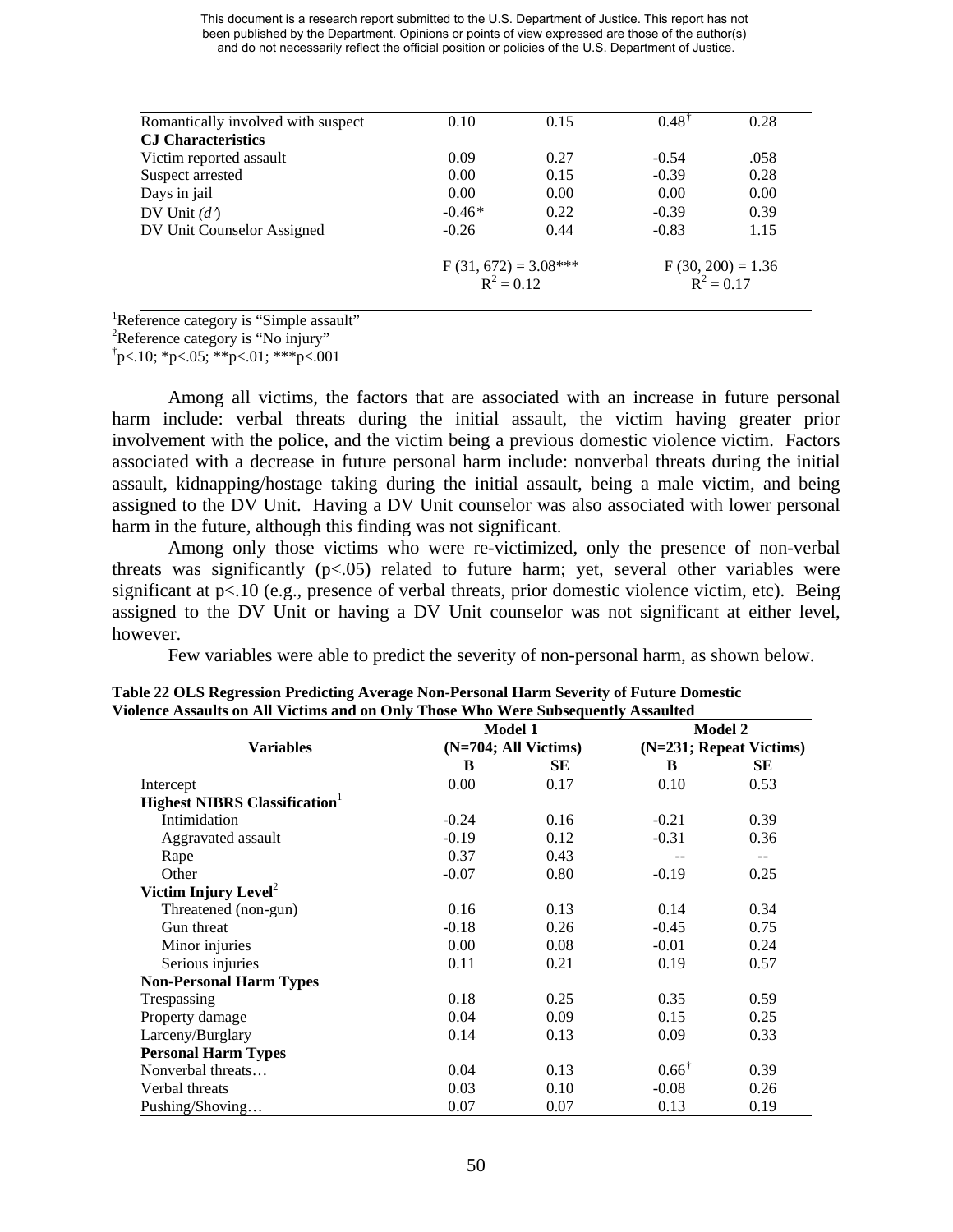| Punching/Slapping                  | $-0.03$             | 0.08 | $-0.10$             | 0.20 |
|------------------------------------|---------------------|------|---------------------|------|
| Open wound                         | 0.15                | 0.19 | 0.26                | 0.50 |
| Kidnapping/Hostage                 | $-0.19$             | 0.20 | 1.24                | 1.22 |
| Hospital transport                 | $-0.04$             | 0.13 | $-0.31$             | 0.38 |
| Sexual assault/Rape                | $-0.18$             | 0.32 | 0.31                | 0.93 |
| <b>Victim Characteristics</b>      |                     |      |                     |      |
| Age                                | 0.00                | 0.00 | 0.01                | 0.01 |
| <b>Sex</b>                         | $-0.13$             | 0.09 | $-0.18$             | 0.30 |
| Non-white                          | 0.11                | 0.07 | $0.41*$             | 0.19 |
| Married                            | 0.08                | 0.08 | $0.58*$             | 0.26 |
| Total prior police involvement     | 0.01                | 0.01 | $-0.02$             | 0.03 |
| Prior DV victim                    | 0.08                | 0.07 | $-0.10$             | 0.21 |
| Romantically involved with suspect | $-0.12^+$           | 0.06 | $-0.41*$            | 0.18 |
| <b>C.I</b> Characteristics         |                     |      |                     |      |
| Victim reported assault            | 0.11                | 0.11 | 0.26                | 0.37 |
| Suspect arrested                   | 0.08                | 0.07 | 0.21                | 0.18 |
| Days in jail                       | 0.00                | 0.00 | 0.00                | 0.00 |
| DV Unit $(d')$                     | 0.01                | 0.09 | 0.14                | 0.25 |
| DV Unit Counselor Assigned         | $-0.22$             | 0.18 | 0.19                | 0.74 |
|                                    | $F(31, 672) = 1.25$ |      | $F(30, 200) = 1.00$ |      |
|                                    | $R^2 = 0.06$        |      | $R^2 = 0.13$        |      |
|                                    |                     |      |                     |      |

<sup>1</sup>Reference category is "Simple assault"<br><sup>2</sup>Reference estategory is "No injury"

<sup>2</sup>Reference category is "No injury"

 $\text{p}$  < 10; \*p < 05; \*\*p < 01; \*\*\*p < 001

For all victims, virtually none of the variables in the model predict non-personal harm in the future, and the model's  $R^2$  is just 0.06. Among those who were re-victimized, being nonwhite and being married increases non-personal harm severity in the future, while having no romantic relationship with the offender decreases it. In either case, neither assignment to the DV Unit nor to a DV Unit counselor has a significant effect on future non-personal harm.

Collectively, these findings suggest that the DV Unit has an effect on lowering suspect recidivism (prevalence and incidence), and lowering the personal harm that victims experience in the future.

#### **Additional Factors**

The data suggest that there is less likelihood of a subsequent domestic violence report being made if there is a spousal relationship, even if estranged. Our data are unable to explain this.

| <b>Victim/Offender Relationship</b> | <b>No Record</b> | <b>Record</b> | <b>Total</b> |
|-------------------------------------|------------------|---------------|--------------|
| Boyfriend/Girlfriend                | 43.0%            | 57.0%         | 100%         |
| Estranged Boyfriend/Girlfriend      | 40.7%            | 59.3%         | 100%         |
| Spouse                              | 58.5%            | 41.5%         | 100\%        |
| <b>Estranged Spouse</b>             | 61.5%            | 38.5%         | 100%         |
| Other                               | 56.1%            | 43.9%         | 100%         |
| Total                               | 41.3%            | 58.7%         | 100%         |

**Table 23 Victim Offender Relationship and Repeat Victimization** 

 $X^{2}$ =22.0, p<.001; phi=.158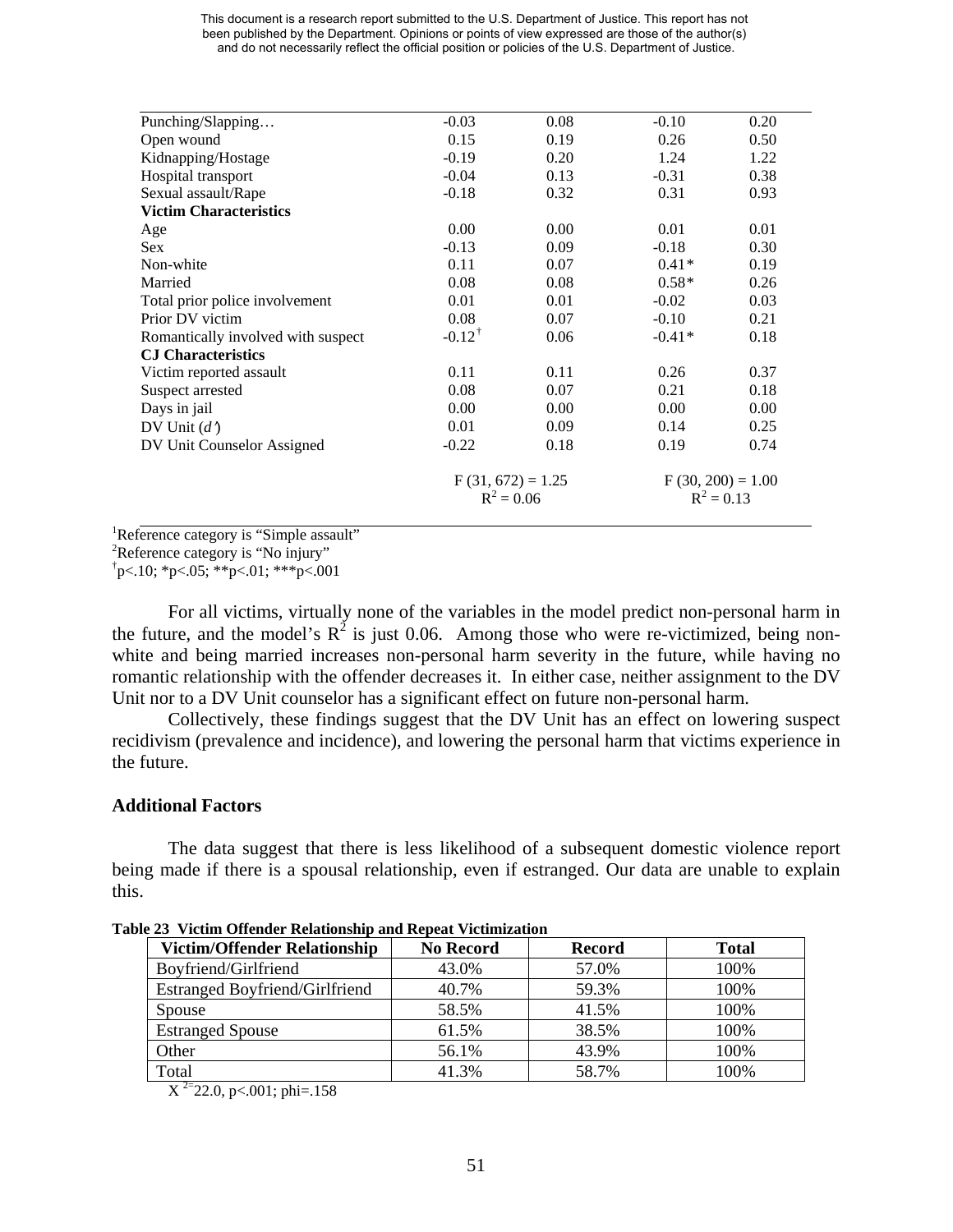However, 72.7% (N=245) of the victims involved in at least one future DV case are *involved with the same partner*. In addition, in the next case after the sample incident, 77 (22.8%) of the 338 victims reversed roles, that is, were recorded as victims in the incident in this study but listed as suspects in the next incident; 250 (74.0%) were victims again while in 3 instances the role in the subsequent incident was not clear and in 8 cases the original victim was only a witness to domestic violence.

• If the victim or offender is known by the police and/or the suspect has a record with the police, (based on the knowledge of the arresting officer as reported in narrative from the scene), a greater proportion of those cases will result in a future domestic violence record of response.

**Table 24 Victim Known to Police and Subsequent Record of a Domestic Violence Incident** 

| Victim known to police | <b>No Future</b> | <b>Future Record</b> | <b>Total</b> |
|------------------------|------------------|----------------------|--------------|
|                        | Record           |                      |              |
| No                     | 75.0%            | 25.0%                | 100%         |
| Yes                    | 34.9%            | 65.1%                | 100%         |
| Unknown                | 48.8%            | 51.2%                | 100%         |
| Total                  | 47.6%            | 52.4%                | .00%         |

 $X^{2=7.01}$ , p<.03; phi=.089

**Table 25 Suspect Known to the Police and Subsequent Record of a Domestic Violence Incident** 

| <b>Offender known to police</b> | <b>No Future</b> | <b>Future Record</b> | <b>Total</b> |
|---------------------------------|------------------|----------------------|--------------|
|                                 | <b>Record</b>    |                      |              |
| No                              | 100%             |                      | 100%         |
| Yes                             | 35.5%            | 64.5%                | 100%         |
| Jnknown                         | 49.4%            | 50.6%                | 100%         |
| Total                           | 47.6%            | 52.4%                | 100%         |

 $X^{2=10.27}$ , p<.006; phi=.108

In short, these data suggest that the best predictor of future DV incidents is the record of previous instances for both the victim and the suspect. 64.5% of suspects with prior officially known incidents of domestic violence have future incidents. 65.1% of victims with known prior incidents of domestic violence have future incidents. What is especially notable is that of the 320 victims with no prior incidents, none were in the records as having any future incidents.

## **Sequence of Subsequent Events**

This research included all cases of domestic violence regardless of offender or victim relationship. In this section, we are interested in the interaction between victims and suspects in the future course of their interactions.

When tracking both the victim and suspect we were interested in their role relationship and the extent to which the domestic violence behavior shifted roles between the same or different partners.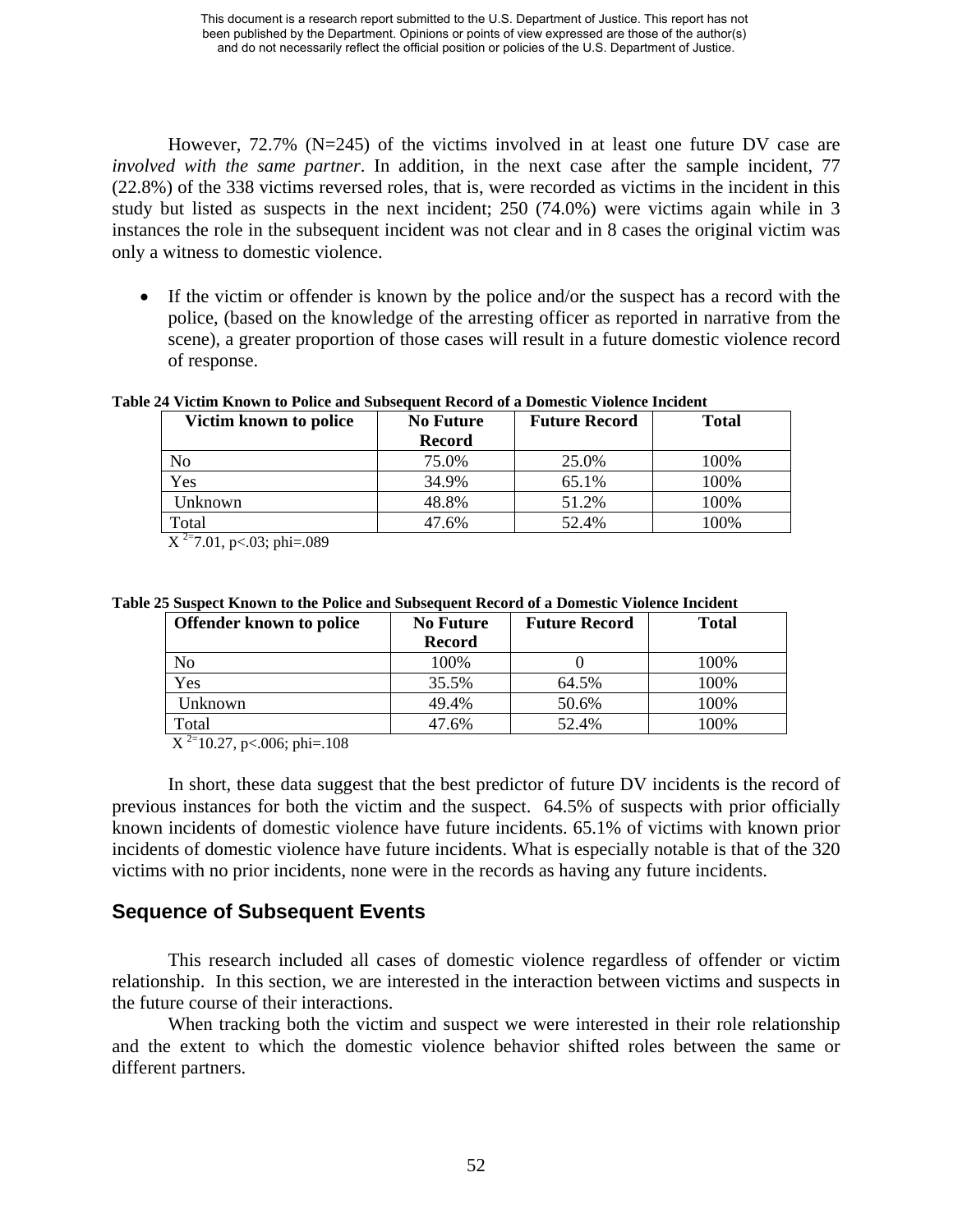### **Victim as Aggressor and Aggressor as Victim**

Looking at the records of both victims and aggressors prior to and after the incident of record used for this research revealed a small but unique dynamic. Of course the caveat to be noted is that we only tracked cases for a specific window of time. Some victims have prior domestic violence records as suspects, and some suspects have prior records as victims. This is also true for future events: some suspects are later victims of domestic violence, and some victims are subsequently suspects.

| Victims who were suspects in prior domestic violence incidents: | 129 (14.5%)   |
|-----------------------------------------------------------------|---------------|
| Suspects who were victims in prior domestic violence incidents: | $105(11.8\%)$ |

NOTE: 51 (39.5% of victims with previous records as suspects and 46.6% of suspects with previous records as victims) are the same persons.

The DV Unit and patrol handle approximately the same proportion of those who have a history of switching roles.

Victims with prior domestic violence incidents recorded at least once *as suspects* (N=129)

- 67.8% of the first prior incident of DV was with the same partner
- 57.1% of the second prior incident of DV was with the same partner
- 60.0% of the third prior incident of DV was with the same partner

Suspects with prior domestic violence incidents recorded at least once *as victims* (N=105)

- 70.5% of the first prior incident of DV was with the same partner
- 72.2% of the second prior incident of DV was with the same partner
- 71.9% of the third prior incident of DV was with the same partner

We call this phenomenon role-reversal and the same situation occurs in future events as well. There are some suspects in our sample who are recorded in future events as victims  $(N=176, 19.8\%)$ , and some victims who are later seen as suspects in future incidents  $(N=159, 19.8\%)$ 17.8%). The total number of individual persons in the total sample reversing future roles is 255  $(28.6\%)$ .

This finding reaffirms the complexity of domestic violence cases and the difficulties police have in clearly identifying the aggressors.

|                              | Victim's Gender* |                      | <b>Suspect's Gender**</b> |                        |
|------------------------------|------------------|----------------------|---------------------------|------------------------|
| <b>Role Reversal</b>         | Female           | Male                 | Female                    | <b>Male</b>            |
| Percent No                   | 73.7             | 59.3                 | 55.6                      | 74.1                   |
| $(N=636)$                    | (549)            | (86)                 | (70)                      | (562)                  |
| Percent Yes                  | 26.3             | 40.7                 | 44.4                      | 25.9                   |
| $(N=255)$                    | (196)            | (59)                 | (56)                      | (196)                  |
|                              | 745              | 145                  | 126                       | 758                    |
| $*1$ missing;, $**7$ missing |                  | $X^2$ =12.28, p<.001 |                           | $X^2 = 18.31$ , p<.000 |

#### **Table 26 Current Victim or Suspect by Future Role**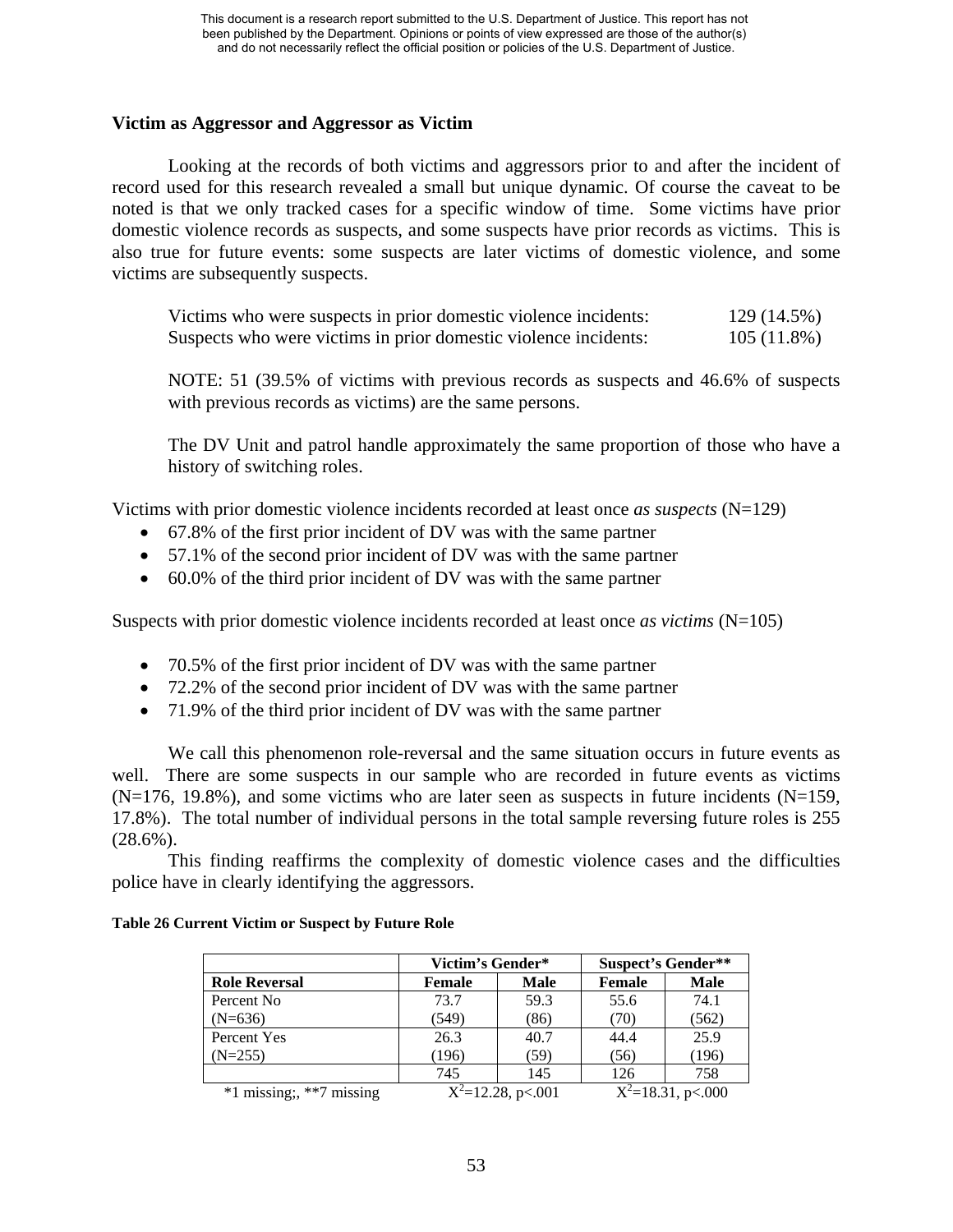Looking at future victimization, based on the role played in the incident of record, male victims are more likely than female victims to have reverse roles and become suspects in the future while female suspects are more likely than male suspects to become victims in future incidents. 41% of male victims in our sample are suspects in the next subsequent incident while 26% of the female victims are subsequently reported as suspects. The proportions are nearly the reverse when the suspect is female, 44% subsequently become victims while only 26% of male suspects become victims in the next incident.

## *Intervening Legal Actions*

A victim's initial contact with the criminal justice system is usually with the police. It is the next stage, the prosecutor's office that is responsible for pursuing any further criminal action against the defendant (e.g., charging, processing, convicting and sentencing). It is well known that the police are the gate-keepers for the justice system. It is the prosecutors, however, who control the doors to the courthouse; without their opening of the doors and prosecuting a case- the case does not proceed (Hartman & Belknap 2003). Regardless of whether a police officer or victim initiates the complaint, a prosecutor's decision not to file is virtually immune to review.

At the time of this research,  $85\%$  (N=756) of all cases had been cleared by the police, 59.4% (N=448)of them by arrest. The DV Unit has a higher rate of clearance but this is probably an artifact of having detectives assigned to each case they accept. If an arrest is not made at the scene, patrol is not likely to have the time or resources to follow through. For the DV Unit, only a third of the instances involved suspects arrested at the scene compared with over 50% for the patrol units. For the patrol units, 115 (17.1%) of the cases from 2003 were still open in 2005; 1.3% were considered to be unfounded. The DV Unit had only 4.1% of its cases still open at the time of the research.

Cases "Cleared by other means" requires (1) The suspect must be clearly identified through investigation; (2) The investigation has determined and documented enough information/probable cause to support an arrest; (3) There must be a specific and valid address for the suspect; and (4) There is a clear reason outside law enforcement actions that will preclude any arrest and prosecution of the suspect. We do not know what these are for the 43 cases in our study.

| <b>Table 27: Police Disposition and Clearance</b> |                    |                    |              |
|---------------------------------------------------|--------------------|--------------------|--------------|
|                                                   | <b>Standard</b>    | <b>Specialized</b> |              |
|                                                   | <b>Police Unit</b> | <b>DV Unit</b>     | <b>Total</b> |
| Dispositional Status***                           |                    |                    |              |
| % Cleared                                         | 81.5               | 95.9               | 85.0         |
| (N)                                               | (547)              | (209)              | (756)        |
| % Open                                            | 17.1               | 4.1                | 13.9         |
| (N)                                               | (115)              | (9)                | (124)        |
| % Unfounded                                       | 1.3                | 0.0                | 1.0          |
| (N)                                               | (9)                | (0)                | (9)          |
| <b>Reason for Clearance***</b>                    |                    |                    |              |
| % Cleared by Arrest of Suspect                    | 53.7               | 73.7               | 59.3         |
| (N)                                               | (294)              | (154)              | (448)        |
| % Cleared by Other Means                          | 7.1                | 2.4                | 5.8          |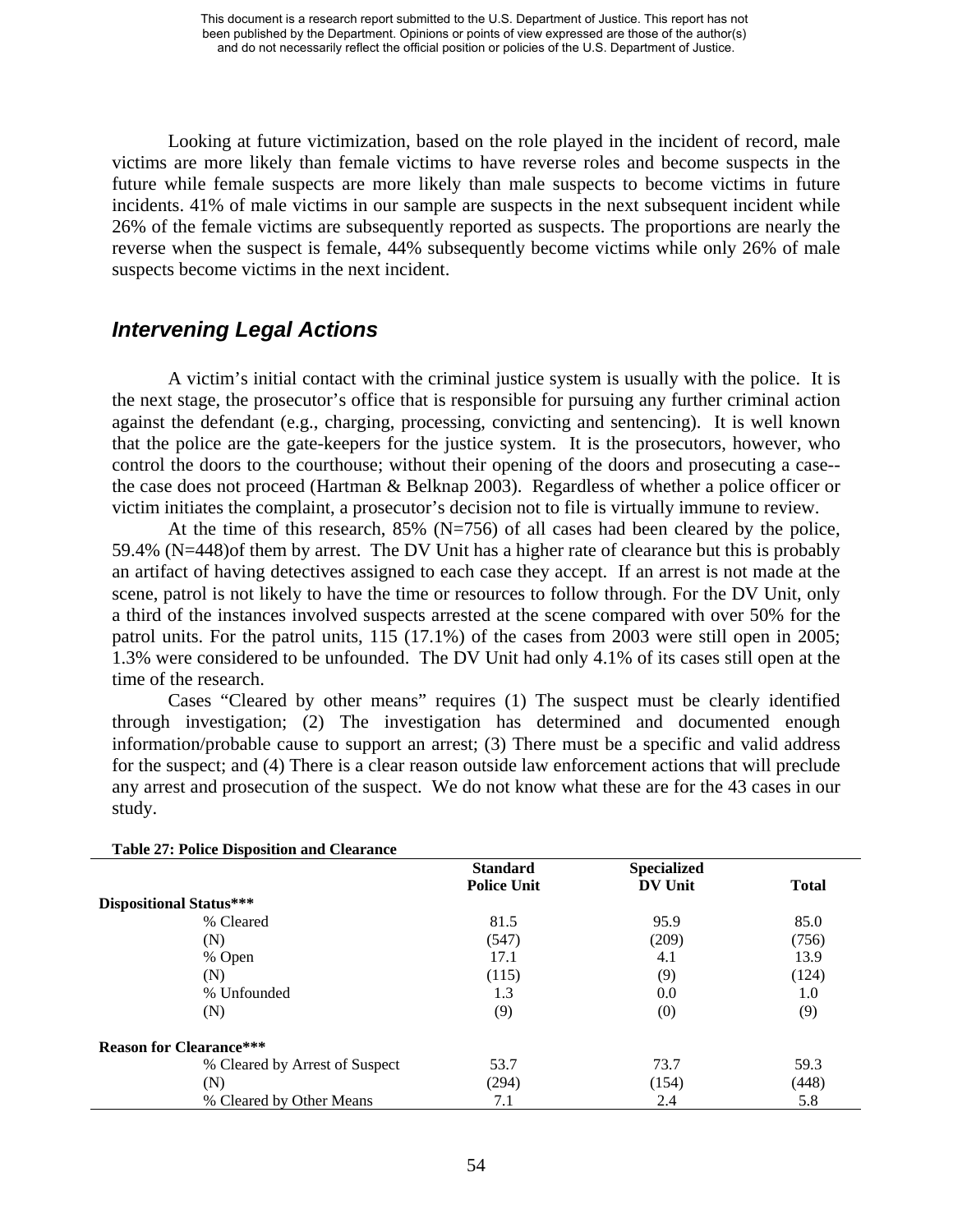|                                | (39)  | (5)  | 44)   |
|--------------------------------|-------|------|-------|
| % Prosecution Declined         | 8.8   | 16.3 | 10.8  |
| (N)                            | (48)  | (34) | (82)  |
| % Victim Declined to Prosecute | 30.0  | 7.7  | 23.8  |
| N)                             | (164) | (16) | (180) |
| % Other                        | 0.4   | 0.0  | 0.3   |
| (N)                            | (2)   | (0)  | (2)   |
| On Scene arrest                |       |      |       |
| %                              | 54.4  | 33.1 | 47.1  |
| 'N`                            | (160) | (51) | (211) |
|                                |       |      |       |

It is important to note that in Table 29 the DV Unit has a higher proportion of cases where the prosecutor declines to prosecute. This is a significant finding but is explained by legal procedures in North Carolina. If patrol officers make an arrest at the scene on probable cause, they do not need to seek a warrant and prosecution is initiated even if it may later be voluntarily dismissed at the court stage. For the DV Unit, two-thirds of their cases were "made" only after investigation and therefore required a warrant. Since the DV Unit takes more serious cases, more likely to be felonies, they must seek warrants through the prosecutor. The level of evidence required is greater and the amount of evidence, post-facto, is often more than when an officer sees any minor physical harm and arrests at the scene.

The DV Unit cases actually have more evidence than patrol cases, but the proportion of declined prosecution cases is twice as high. These data show, at least from the information recorded on the narrative police reports, that physical evidence is rarely collected. Photo evidence was noted on patrol cases in only 102 of the 671 cases (15.2%) and noted in 67 of 220 DV Unit cases (30.5%). Admissible medical evidence was noted for 7.7% of patrol cases while 34% of the DV Unit cases had medical evidence. Witness evidence was noted for 15.8% of patrol cases and 19.1% of DV Unit cases. None-the-less, of the DV Unit cases, 61.8% had some type of evidence compared with only 12.5% of the patrol cases declined by the prosecutor. One can only assume that the evidence did not meet the prosecution's requirement to proceed with the case.

|         | <b>Declined Prosecution</b> |                         |              |
|---------|-----------------------------|-------------------------|--------------|
|         | <b>With Evidence</b>        | <b>Without Evidence</b> | <b>Total</b> |
| Patrol  | 6(12.5%)                    | 42 (87.5%)              | 48           |
| DV Unit | 21 (61.8%)                  | 13 (38.2%)              | 34           |
|         |                             |                         |              |

**Table 28 Prosecution Decision to Decline Prosecution, by Unit and Evidence** 

Attempts were made to track all arrested persons through the jail arrest processing files and through the court records. Data were available on 407 (90.8%) of the cases. The inability to track the remaining 81 cases was due to the incompatibility of police, Sheriff, and court computers where complaint numbers were incorrectly keyed-in one or another computer system.

The following charges were filed in the Mecklenburg County Domestic Violence Court (MCDVC). The MCDVC was established in January 1995 as a specialized domestic violence court. The MCDVC is one of four District Courts. Prosecutors received training on strategies for prosecuting cases when victims were uncooperative, and learned how to build a case when the primary evidence involved officer testimony, an "excited utterance," or other circumstantial evidence. The creation of the specialized court led to a shift in guiding philosophies in which more of a "no tolerance" perspective was utilized. Prosecutors were more likely to encourage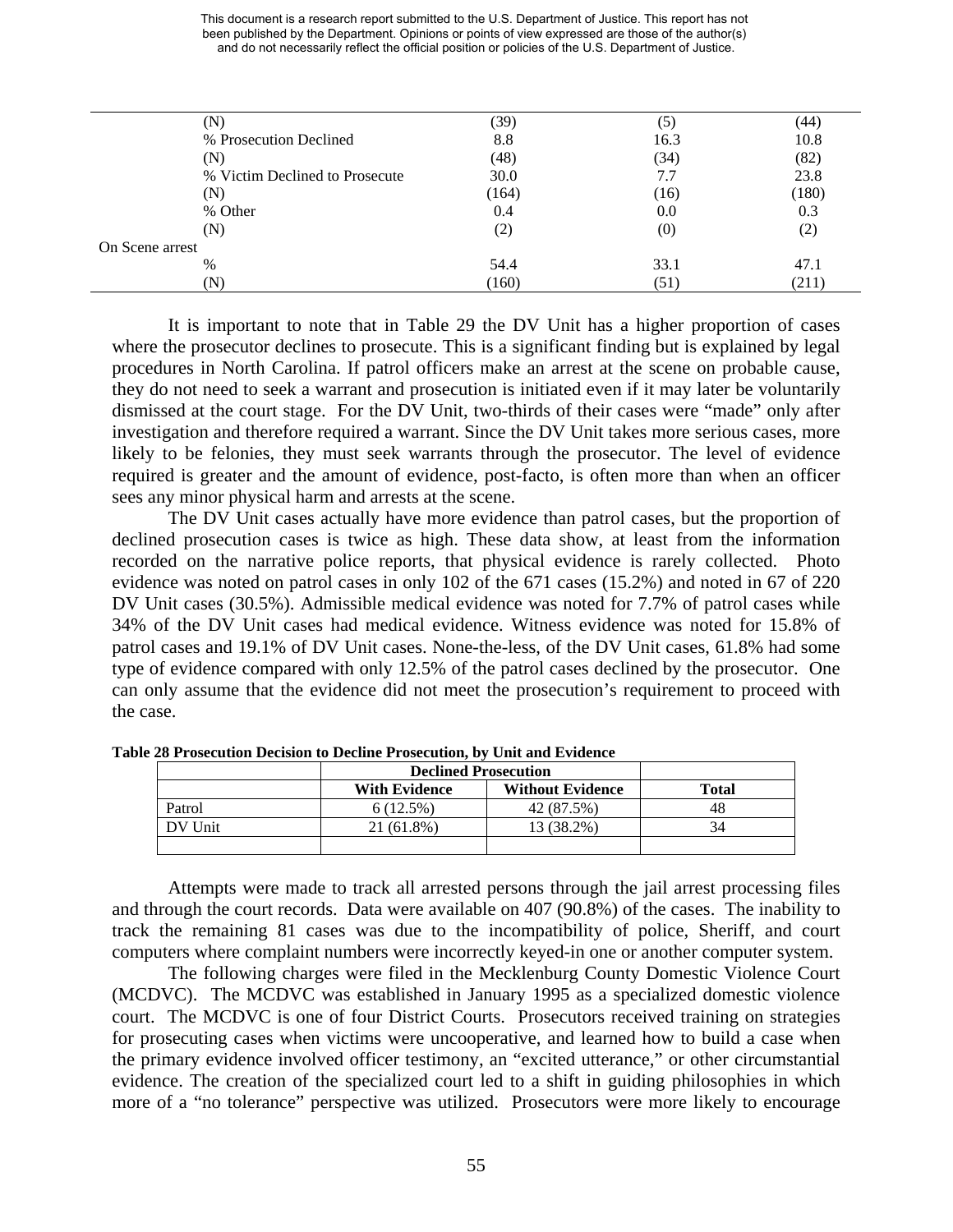prosecution, even if the victim requested to have the charges dropped. Thus, the decision to proceed with prosecution rests with the courts assessment of the merits and seriousness of the offense and not necessarily with the wishes of the victim.

When the court was created the District Attorney's Office dedicated two prosecutors to be assigned to the courtroom at all times, with three judges on a rotational basis presiding over these cases. Today, there are currently still two dedicated prosecutors, while 12 judges rotate presiding over these cases.

#### **Most Serious Charge**

Table 31 reports the most serious charge for those arrested. Over half of the cases were cleared by arrest (50.3%). The charge "assault on a female (AOF)" is somewhat unique for North Carolina and is filed instead of a domestic violence charge and is, unless identified as a felony, always a misdemeanor and recorded in NIBRS as simple assault. It is, however, treated by the court as more serious than simple assault. As can be seen from the table below, cases processed by the domestic violence unit, which we have found to handle the more serious cases, are as likely to charge AOF as the regular patrol units. Reaffirming that the DV Unit handles the more serious cases, assault with a deadly weapon is much more likely to be processed by the DV unit (16% of cases charged) than by the standard police unit (3%) and simple assault is charged by the DV Unit in 4% of the cases compared with 19% from patrol. The DV Unit is also more likely to charge for violation of a temporary protective order (8% vs. 4% respectively). It is of interest to note, however, that when the police report the most serious crime for official statistical purposes, they use simple assault since NIBRS does not code for assault on a female.

|                                     | <b>Standard</b>    | <b>Specialized</b> |       |
|-------------------------------------|--------------------|--------------------|-------|
|                                     | <b>Police Unit</b> | <b>DV Unit</b>     | Total |
| Most Serious Charge***              |                    |                    |       |
| % Assault on a Female               | 58.8               | 54.7               | 57.4  |
| (N)                                 | (171)              | (81)               | (252) |
| % Assault with a deadly weapon      | 3.4                | 16.2               | 7.7   |
| (N)                                 | (10)               | (24)               | (34)  |
| % Simple Assault                    | 19.2               | 4.1                | 14.1  |
| (N)                                 | (56)               | (6)                | (62)  |
| % Property Crime                    | 4.8                | 2.0                | 3.9   |
| (N)                                 | (14)               | (3)                | (17)  |
| % Phone calls/communicating threats | 8.2                | 11.5               | 9.3   |
| (N)                                 | (24)               | (17)               | (41)  |
| % Temporary Protective Order        | 4.1                | 8.1                | 5.5   |
| (N)                                 | (12)               | (12)               | (24)  |
| % Other                             | 1.4                | 2.0                | 1.6   |
| (N)                                 | (4)                | (3)                | (7)   |
|                                     | 291                | 148                | 439   |

#### **Table 29 Most Serious Court Charge for Those Arrested\***

\* 448 were arrested but court records verifying charge were available for only 409 \*\*\* p<.000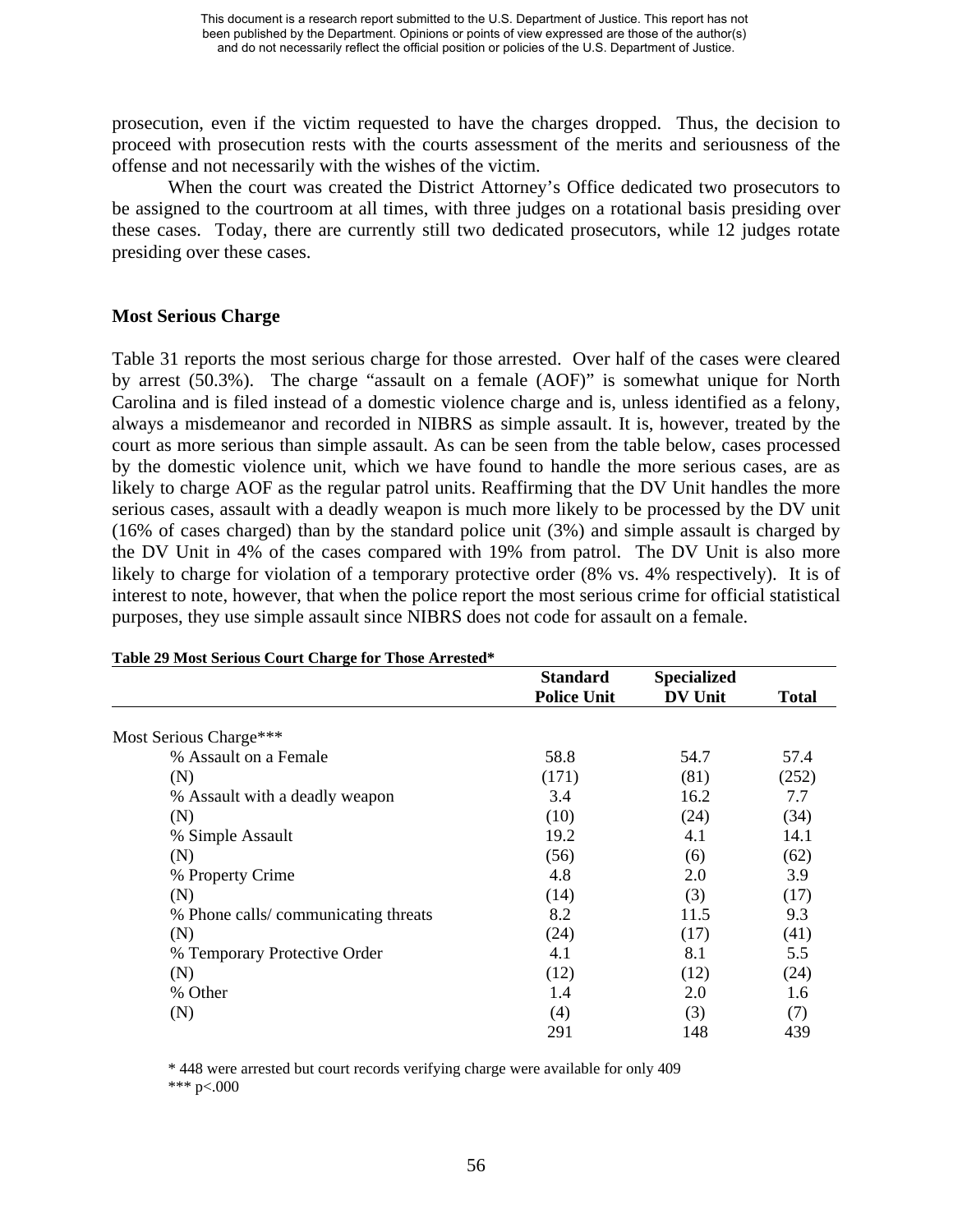### **Final Disposition**

Overall, of the cases that came to a final disposition, there was no statistically significant difference between the DV Unit and patrol. In other words, regardless of the actions and types of cases handled by the different units, when it comes to court and prosecution, the results are nearly the same. 59.9% of patrol cases are voluntarily dismissed by the prosecutor and 62.3% of the DV Unit cases are voluntarily dismissed. This occurs despite the fact that Charlotte has a specialized domestic violence court. Although rates of non-prosecution (e.g., voluntarily dismissed) vary, the national rates for domestic assault are consistently above the 60 percent mark (see Hartman & Blowers 2006; Hartman & Belknap 2003; Martin 1994; Mignon & Holmes 1995; and Quarm & Schwartz 1985). Thus, the rates for these cases being voluntarily dismissed are similar to the national average.

|                         | <b>Standard</b><br><b>Police Unit</b> | <b>Specialized</b><br><b>DV Unit</b> | <b>Total</b> |
|-------------------------|---------------------------------------|--------------------------------------|--------------|
| Court disposition       |                                       |                                      |              |
| % Voluntarily Dismissed | 59.9                                  | 62.3                                 | 60.7         |
| (N)                     | (176)                                 | (96)                                 | (272)        |
| % Not guilty            | 2.4                                   | 0.0                                  | 1.6          |
| (N)                     | (7)                                   | (0)                                  | (7)          |
| % Guilty                | 37.8                                  | 37.7                                 | 37.7         |
| (N)                     | (111)                                 | (58)                                 | (169)        |
|                         | 294                                   | 154                                  | 448          |

#### **Table 30 Disposition in Court for Those Arrested**

For those cases defined as cases of role reversal from the first previous case to the case in the sample, 64.5% of the patrol cases were voluntarily dismissed and 82.0% of the DV Unit cases were voluntarily dismissed.

### **Jail Time**

 Arrestees are considered booked in the jail if they are given a classification status and are "dressed-out", i.e. have their clothes and possession taken, given showers and searched and are assigned to a cell pod. This process could take place within a single 24 hour period and then they could be released. Those dressed-out and spending less than 24 hours would be considered to have zero jail days. However, some may bond-out before being technically "booked."

Of all the individuals who were arrested, almost two-thirds of them (65.8%) spent some time in jail either pre or post-adjudication. Overall, the average for time in jail was 22 days, with the range going from 0 to 474 days. In comparing the two units, more than one-third of individuals from the standard police unit spent at least one day in jail (35%), versus just under one-fourth of the individuals from the DV Unit (21%). In contrast, of the individuals who spent more than 10 days in jail, 15% of those were in the DV Unit, compared to 10% of those assigned to patrol. DV Unit suspects spent nearly 4 times as many days in jail as the patrol unit suspects with an average of 40.6 days compared with 10.8 days for patrol unit suspects.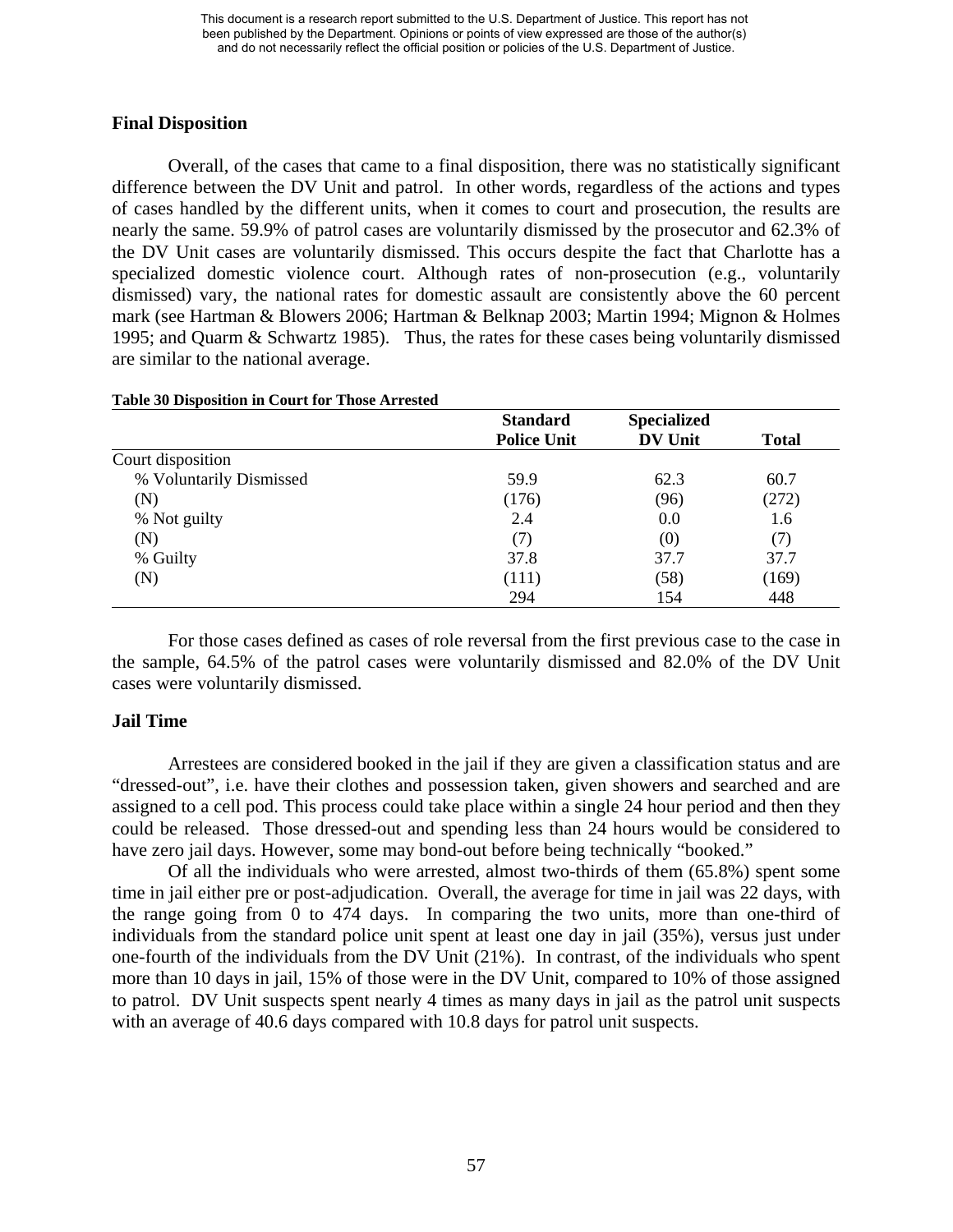#### **Table 31 Jail Days Spent for Suspects Arrested**

|                                   | <b>Patrol</b> | DV Unit         | <b>Total</b> |
|-----------------------------------|---------------|-----------------|--------------|
|                                   | $t' = 10.8$   | $\chi^2 = 40.6$ | $= 21.6$     |
| Days in Jail***                   |               |                 |              |
| % zero days                       | 10.1          | 9.2             | 9.8          |
| (N)                               | (21)          | (11)            | (32)         |
| % spent 1 day in jail             | 34.6          | 21.0            | 29.7         |
| (N)                               | (72)          | (25)            | (97)         |
| % spent 2 days in jail            | 22.1          | 14.3            | 19.3         |
| (N)                               | (46)          | (17)            | (63)         |
| % spent 3 to 10 days in jail      | 17.3          | 16.0            | 16.8         |
| (N)                               | (36)          | (19)            | (55)         |
| % spent more than 10 days in jail | 10.1          | 14.4            | 24.5         |
| (N)                               | (33)          | (47)            | (80)         |
| <b>TOTAL</b>                      | 208           | 119             | 327          |

\*\*\*p<.001; range was from 0-474 days.

Of those who were found guilty, there was a statistically significant difference between the average number of days spent in jail between the two groups at the .008 level. Specifically, those found guilty from patrol spent an average of 24.2 days in jail; those found guilty from the DV Unit spent an average of 67.5 days in jail.

#### **Probation Terms**

To further determine what type of sentences were meted out, probation data were collected on those individuals who had a final disposition of guilty. While there were no statistically significant differences between the two groups, both groups reported high rates of probation terms. Specifically, well over four-fifths of both groups, 90% for patrol and 94% of the DV Unit, were given some type of probation term.

## **Arrest and Recidivism**

In considering one's original disposition, we explored how likely individuals were to have at least one recorded future domestic violence incident. Just over one-third of the entire arrested sample (36%) was likely to have at least one recorded domestic violence incident. Although other studies have used different follow-up periods, the prevalence rates in these studies are generally comparable (Sherman, Smith, Schmidt & Rogan 1992; Sherman, Schmidt & Rogan 1992). Of the cases voluntarily dismissed, 36.4% had at least one future domestic violence incident; if the defendant was found guilty, 37.3% had a future DV charge. Of note, there was no statistically significant difference in comparing between the units.

We ran a logistic regression analysis on all cases where the suspect was arrested to determine if prosecution had an impact on future prevalence of domestic violence charges against the suspect. The results, shown in Table 33, show that ultimately neither assignment to the DV Unit or whether the case was voluntarily dismissed or not played any significant role in future domestic violence incidents. The most predictive variables for future incidents remain being non-white, male and having previous domestic violence charges, and actions resulting in an open wound.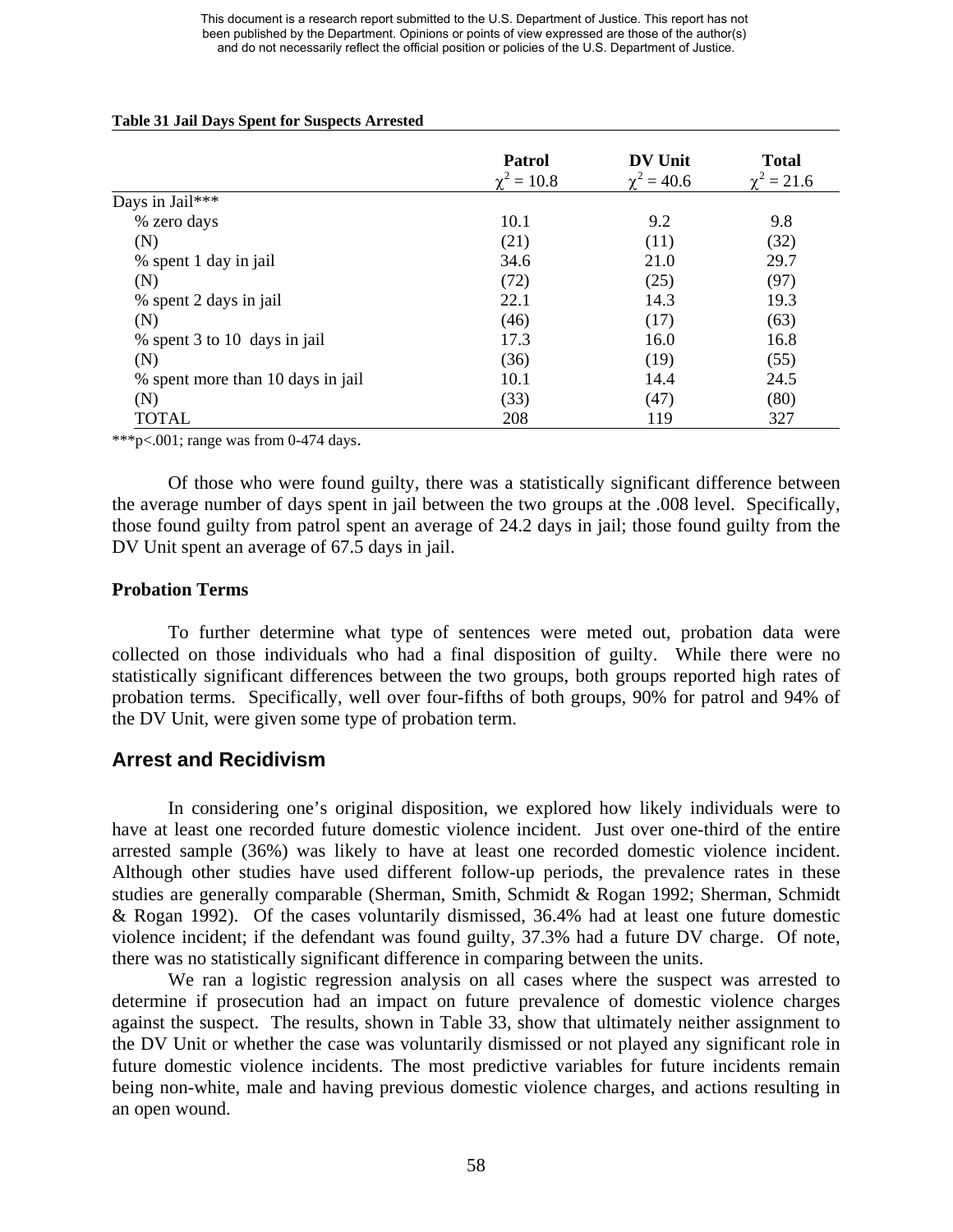| <b>Variables</b>                                 | B                           | SE       | Exp(B)       |  |
|--------------------------------------------------|-----------------------------|----------|--------------|--|
| Intercept                                        |                             |          |              |  |
| <b>Highest NIBRS Classification</b> <sup>1</sup> |                             |          |              |  |
| Intimidation                                     | 0.41                        | 0.65     | 1.5          |  |
| Aggravated assault                               | $-0.38$                     | 0.41     | 0.68         |  |
| Rape                                             | 21.25                       | 19786.99 | 1705858733.0 |  |
| Other                                            | 0.25                        | 0.39     | 1.29         |  |
| Victim Injury Level <sup>2</sup>                 |                             |          |              |  |
| Threatened (not gun related)                     | $-0.10$                     | 0.55     | 0.90         |  |
| Gun threat                                       | .11                         | 0.82     | 1.11         |  |
| Minor injuries                                   | .08                         | 0.39     | 1.08         |  |
| Serious injuries                                 | $-0.43$                     | 0.69     | 0.64         |  |
| <b>Non-Personal Harm Types</b>                   |                             |          |              |  |
| Trespassing                                      | 0.67                        | 0.93     | 1.97         |  |
| Property damage                                  | $-0.20$                     | 0.33     | 0.81         |  |
| Larceny/Burglary                                 | 0.14                        | 0.49     | 1.15         |  |
| <b>Personal Harm Types</b>                       |                             |          |              |  |
| Nonverbal threats/Telephone Hang-ups             | $-0.04$                     | .54      | 0.95         |  |
| Verbal threats                                   | 0.45                        | 0.32     | 1.57         |  |
| Pushing/Shoving/Pulling Hair                     | 0.24                        | 0.25     | 1.27         |  |
| Punching/Slapping/Hitting/Bruising               | $\overline{0.11}$           | 0.30     | 1.12         |  |
| Actions resulting in open wound                  | $1.24*$                     | 0.56     | 3.48         |  |
| Kidnapping/Hostage                               | $-0.95$                     | 0.66     | 0.38         |  |
| Actions resulting in hospital transport          | 0.07                        | 0.40     | 1.07         |  |
| Sexual assault/Rape                              | $-20.63$                    | 19789.99 | 0.0          |  |
| <b>Suspect Characteristics</b>                   |                             |          |              |  |
| Age                                              | 0.00                        | 0.01     | 1.00         |  |
| Male                                             | $0.78*$                     | 0.38     | 2.18         |  |
| Non-white                                        | 0.50                        | 0.26     | 1.65         |  |
| Married                                          | $0.\overline{04}$           | 0.33     | 1.04         |  |
| Total prior police involvement                   | $\overline{0.03}$           | 0.03     | 1.04         |  |
| Prior DV offender                                | $0.76**$                    | 0.25     | 2.14         |  |
| Romantically involved with victim                | $-0.15$                     | 0.23     | 0.86         |  |
| <b>CJ</b> Characteristics                        |                             |          |              |  |
| Victim reported assault                          | 0.73                        | 0.47     | 2.07         |  |
| Suspect's case dismissed                         | $-0.43$                     | 0.99     | 0.64         |  |
| Suspect found guilty                             | $-0.43$                     | 1.00     | 0.65         |  |
| Days in jail                                     | $-0.00$                     | 0.00     | 0.99         |  |
| DV Unit                                          | $-0.39$                     | 0.28     | 0.67         |  |
|                                                  | $-2Log likelihood = 488.78$ |          |              |  |
|                                                  | $\chi^2$ = 52.03** df = 31  |          |              |  |
| Nagelkerke $R^2 = 0.16$                          |                             |          |              |  |

**Table 32 Logistic Regression Predicting Prevalence of (i.e., Any Future) Domestic Violence Offenses by Arrested Suspects (N=405)** 

In considering one's original disposition, we explored how likely individuals were to have at least one recorded future domestic violence incident. Just over one-third of the entire arrested sample (36%) was likely to have at least one recorded domestic violence incident. Although other studies have used different follow-up periods, the prevalence rates in these studies are generally comparable (Sherman, Smith, Schmidt & Rogan 1992; Sherman, Schmidt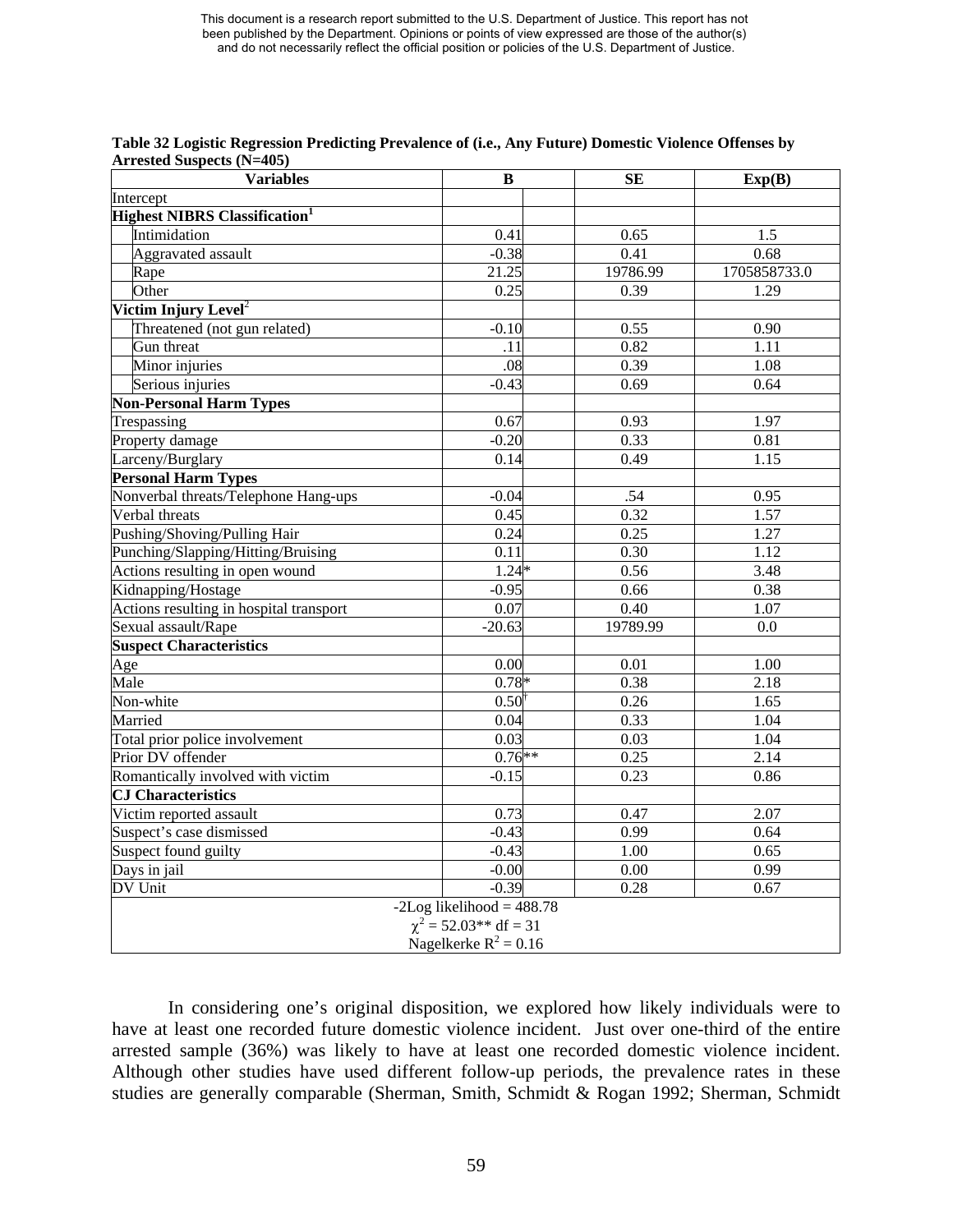& Rogan 1992). Of the cases voluntarily dismissed, 36.4% had at least one future domestic violence incident; if the defendant was found guilty, 37.3% had a future DV charge. Of note, there was no statistically significant difference in comparing between the units.

## Recommendations

It is important to note, first that the CMPD administration supported this study because it recognized the need for change in their policies and procedures as they impacted domestic violence cases. Their changes, already in progress of revision, incorporate the findings from both the process and outcome evaluations. The current revisions include, as recommended, detailed responsibilities of patrol and their initial investigation.

Although these revisions emphasize the need for signed statements of victims, suspects, and witnesses and the importance of photographs of injuries, damaged property, weapons used, and the condition of the crime scene and confiscated items, some additional changes are recommended:

- The services provided by the unit detective and counselor need to be provided earlier in the cycle of violence rather than wait until a given level of lethality is reached.
- Patrol officers need to be trained and motivated to provide more detailed and accurate reports, and taught a clearer understanding of what constitutes domestic violence and criteria of lethality. They need to fully complete the domestic violence section of the field report so that the DV detectives and counselors have a more complete picture of the crime and the state of the victim.
- Each patrol division needs officers who are dedicated to working domestic violence cases. These officers would respond initially and be extensively trained to conduct thorough preliminary investigations and then would be responsible for follow-up of those cases that remain in their division.
- While the current revised policies have included pertinent and thorough information, to assist officers to determine the lethality of the suspect's behavior, it needs to also include indications of kidnapping, which this study found to be a significant predictor of future violence.
- Criteria for assignment to the specialized unit should include:
	- o Serious assaults requiring long-term medical treatment,
	- o Domestic violence rapes,
	- o Kidnappings,
	- o Stalking,
	- o Repeat violations of restraining orders,
	- o Officer-involved cases and
	- o Other cases that are complex in nature
- The safety plan approach within the DV Unit should be made more available to other domestic violence victims
- Domestic Violence Unit detectives and counselors need to be made aware of cases that reflect role reversal and to deal effectively with the dynamics of such situations. This means that prior record information and the roles played by each party need to be made available.
- Better coordination and communication needs to occur between the District Attorney's Office and the police so that the evidence required for successful prosecution is routinely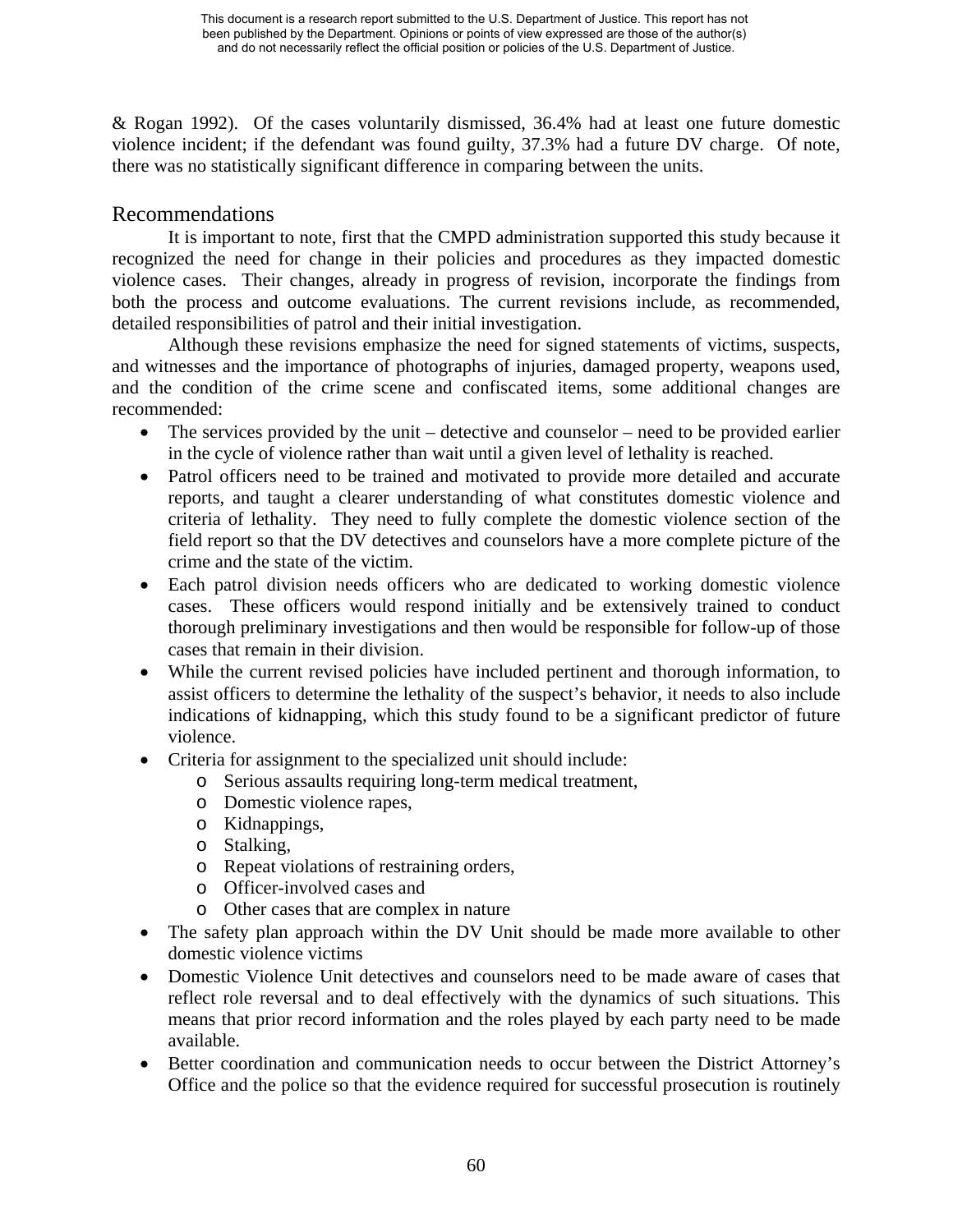collected and provided. The number of warrants issued and the number of prosecutions would be improved if:

- o The current inclusion of mandatory notification of a supervisor if the officer believes dual arrests are required is retained
- o Supplemental reports detailing circumstances in which an officer does not arrest a suspect on the scene if probable cause exists need to be filed
- o Criteria for personally requesting a warrant from the Magistrate need to be clarified, and
- Investigation is needed into the significantly large number of voluntary dismissals by the DA's Office to determine ways the police can assist in decreasing this number or ways the court system and process needs to be altered to make defendants accountable. Officers need either more training in or increased sensitivity to evidence-based prosecution standards. The physical evidence required for post-incident arrests with a warrant is too often lacking and warrants are not being issued.
- **Reporting Data**: The continuous problem that was revealed during both the process and outcome evaluation was the need for more information. The number of cases lacking documented evidence for both units was very high and this clearly plays a role in the ability of the DV Unit to get warrants. The DV unit staff needs more information to assess the lethality of situation, the characteristics of the offender, and the victim/offender relationship. There is too much missing data in the official files.

More information is needed about the victim including possible substance use history and the emotional impact of events. Information on role reversal from previous instances can help in the decision tree for both police and prosecution. Without these data, accurate assessments about the cases cannot be made and a thorough investigation cannot be conducted. It is evident by the number of cases dismissed by the prosecutor's office for lack of probable cause that more information possibly could lead to more arrests by the DV Unit detectives. As noted earlier, the DV procedures that detail investigation by patrol should emphasize the importance of gathering information critical for prosecution and support to the victim. In addition, patrol officers need to be trained on techniques to gather more detail, accurate reports, clearer understanding of what constitutes domestic violence and criteria of lethality.

### **Domestic violence case referral**:

Since the report of the current study's findings, CMPD is in the process of changing its procedures in referring domestic violence cases to the DV Unit. Rather than the DV Sergeant reviewing all domestic violence cases and making the decision of which cases will be returned to patrol and which will remain with the DV Unit, the patrol division supervisors will be trained to select those cases for referral that meet the DV Unit criteria and will have a set of lethality questions. Waiting final approval, the questions include: history and escalation of violence, threats of homicide/suicide, threat and access to weapons, abuse of alcohol/drugs by either disputant, escalation of mental health problems, obsessive behavior/stalking, and/or threatened or actual separation by the victim.

This study has found that the DV Unit is selecting the more serious cases involving aggravated assault, cases with more serious injury to the victim and in which weapons are involved. Although injury to victims does not seem to be a predictor of future domestic violence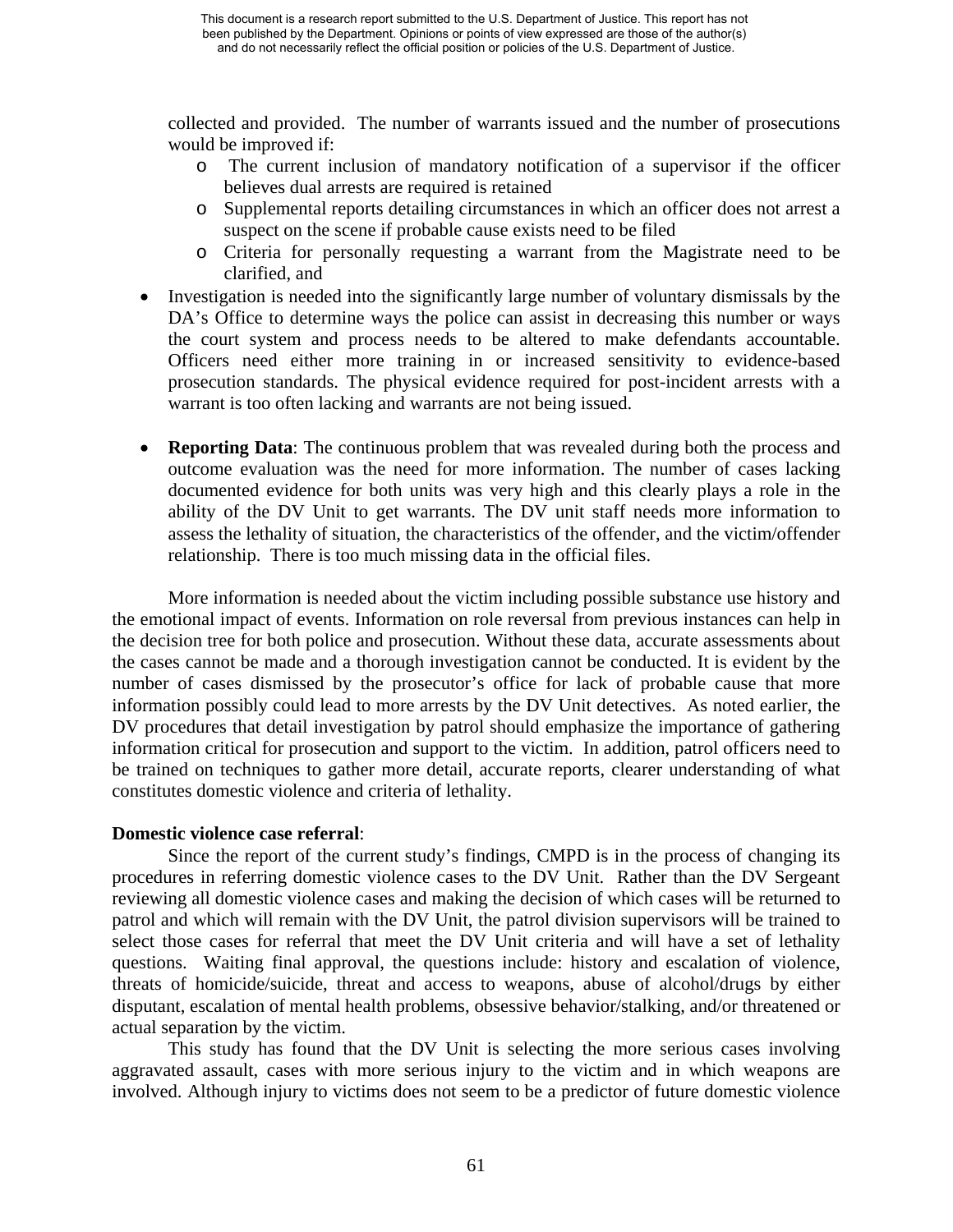reports, victims who have been recorded in the police files as having previously been a victim of domestic violence are more likely to be assigned to the DV Unit. CMPD has incorporated in their lethality questions previous domestic violence. Also since assignment to the DV Unit appears to have a significant impact on the severity of future domestic violence injury, training patrol officers to detect escalation of violence in domestic violence cases known to them could be a useful determination.

A positive impact on future prevalence of domestic violence was found for assignment to the DV Unit. Regardless of court outcome, the unit attempts to provide both suspect and victim with coping resources and referrals. Therefore, in cases where there is re-victimization and/or reoffending, especially when there is an escalation of violence, referral to the DV Unit should be made. CMPD has included escalation of violence in their set of lethality questions for patrol.

#### **Liaison Officers:**

The process evaluation discovered differences in the DV liaison officers among the patrol districts; however, these differences do not appear to influence reported re-offending or revictimization. The need for consistent operation of DV liaison officers among the districts appears to be more of an organizational need rather than one that impacts the outcome of DV cases. The general theme is that domestic violence victims and the investigation of all the domestic violence cases are time-consuming. Each patrol division needs officers who are dedicated to working domestic violence cases. These officers would respond initially and be extensively trained to conduct thorough preliminary investigations and then would be responsible for follow-up of those cases that remain in their division. They would be in continual communications with the detectives and counselors of the DV unit so that critical information would be provided. In addition well-trained and equipped liaison officers on duty during each shift might reduce the need now felt for DV counselors to be on call or on duty 24 hours a day. In follow-up conversations with the DV Unit Sergeant, the DV liaison officers have become consistently more active among all the districts. A number of problem-oriented projects that have been submitted have dealt with domestic violence and primarily are addressed with more emphasis placed on the DV liaison officer's role. The DV Unit Sergeant noted that the most observable difference has been the improved, more complete reports by the patrol officers.

### **Volunteers:**

CMPD has found volunteers to be useful in a number of capacities, and domestic violence is one of those areas. Currently, inconsistent staffing that is restricted to the central office has hampered greatly their use. Perhaps not the first priority, but investing resources in careful selection and training of more domestic violence volunteers who are staffed consistently in the district offices, as well as the central office, would provide an important service to the restricted service now available to domestic violence.

## Conclusion

Law enforcement agencies for decades have recognized the overwhelming number of domestic violence calls they receive, most of the calls from repeat victims. In response, larger police and sheriff agencies have formed specialized units, often consisting of detectives and counselors/social workers. With goals of breaking cycles of family violence, it is recognized that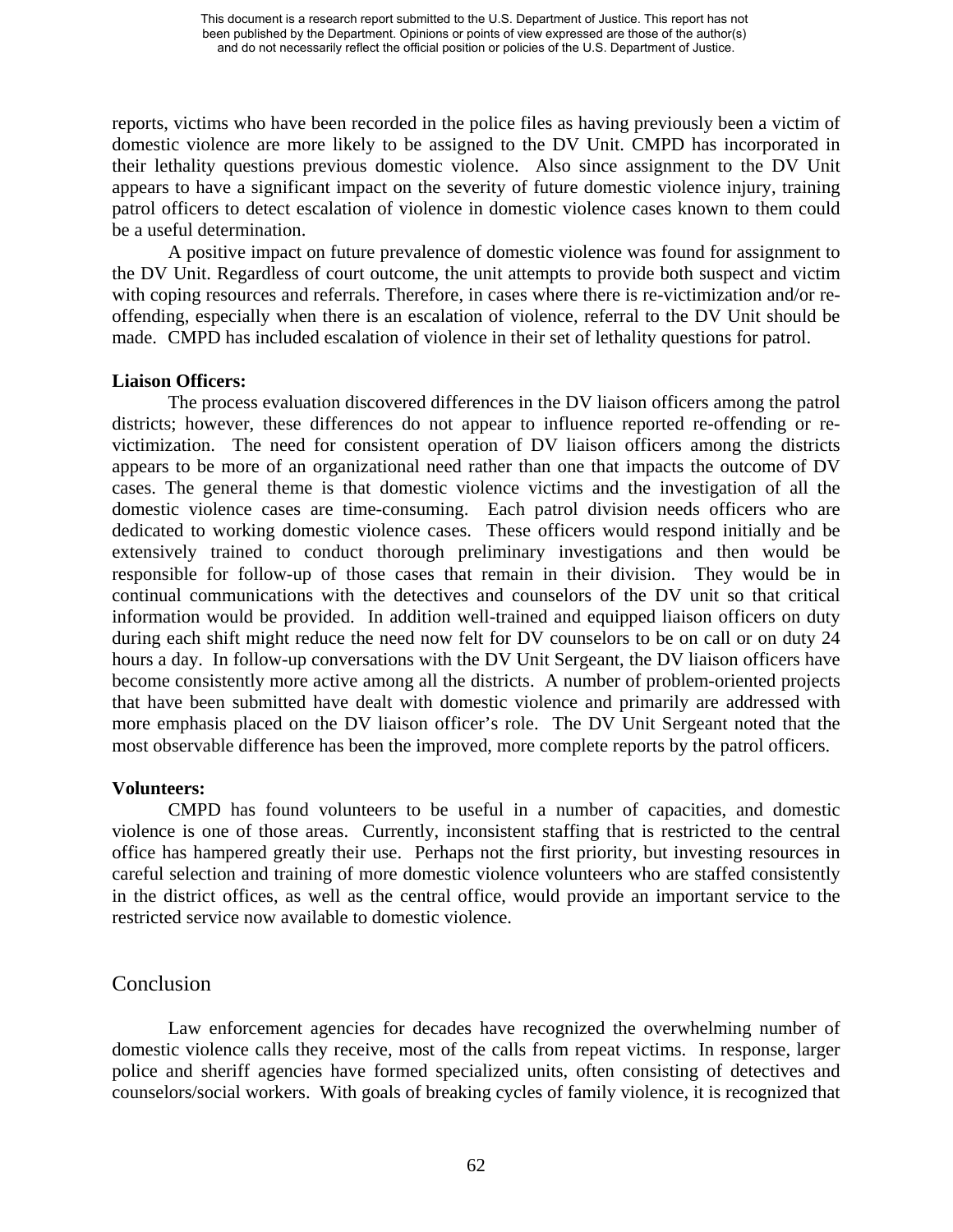domestic violence cases require more than just effective investigation. The roles of these units include investigating serious domestic violence cases, interacting with service and treatment agencies to prevent further violence and to assist victims, training officers, victims and community members, and acting as a liaison for officers. Charlotte, like a number of other communities has tried to respond to the problem and the needs of victims by creating a specialized domestic violence unit.

This project evaluated the efficiency and effectiveness of a specialized domestic violence response unit in the Charlotte-Mecklenburg Police Department and established a standardized and objective set of screening criteria to be used to assign cases to the specialized unit with the goal of decreasing future violence.

It is evident from our data that the unit is functioning as it is designed to function but the results are not as significant as one might have expected. What appears to be an important intervening variable is the impact of other parts of the system, prosecution and court, to followthough. A police unit in and of itself cannot break the cycle of violence; it needs to be able to work in union with the rest of the criminal justice system to have its greatest impact.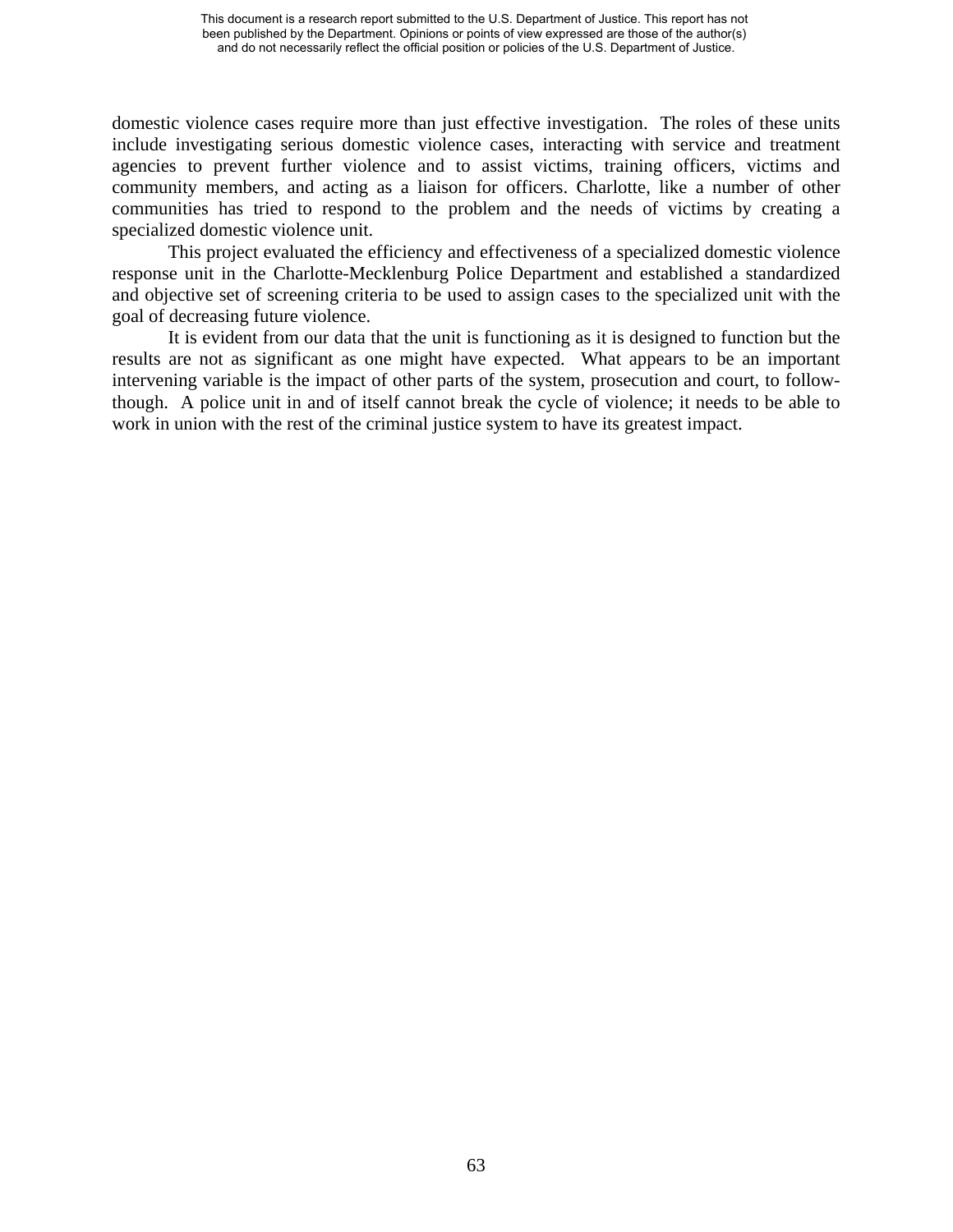## References

Bachman, R. (1994) Violence against women. (NCJ Publication #135325) Bureau of Justice Statistics, US Department of Justice. Washington, DC: US Government Printing Office. Bachman, R. & Saltzman, and L.E. (1995) Violence against women: Estimates from the redesigned survey. NCJ-154348. Washington, DC: Bureau of Justice Statistics, U.S. Department of Justice Bachman, R.& R. Schutt R. (2003). The practice of research in criminology and criminal justice. Thousand Oaks, CA: Sage. Belknap, J. (1996) The invisible woman: Gender, crime and justice. Cincinnati, OH: Wadsworth. Belknap, J. and Hartman J.L(2000). Police Responses to Woman Battering: Victim Advocates' Reports. International Review of Victimology 7(2): 159-177. Chalk, R and P.A. King (1998) Violence in Families: Assessing Prevention and Treatment Programs. Washington, DC: National Academy Press. Clark, K.A., Biddle, A.K. and Martin, S.L. (2002) A cost-benefit analysis of the Violence Against Women Act of 1994. Violence Against Women 8(4): 417-428. Dotremon, D. G. (2003). An evaluation of a domestic violence program in a Mexican-American community Dissertation Abstracts International, A: The Humanities and Social Sciences, 63, 9, Mar, 3365-A-3366-A Farrell, G.& Buckley, A. (1999). Evaluation of a UK police domestic violence unit using repeat victimization as a performance indicator. Howard Journal of Criminal Justice, 38, 1, Feb,

42-53.

Friday, P.C. S. Metzgar and D. Walters (1991). Policing Domestic Violence: Perceptions, Experience, and Reality. Criminal Justice Review, 16, 2, 198-213.

Garner, J. Fagan, J. and Maxwell C. (1995) Published Findings from the Spouse Assault Replication Program: A Critical Review. Journal of Quantitative Criminology 11: 3-28.

Gelles, R. J. & Cornell, C. P. (1985) Intimate violence. Beverly, Hills, CA: Sage.

Gover, A.R. MacDonald, J.M. and Alpert G.P.(2003) Combating domestic violence: findings from an evaluation of a local domestic violence court. 3(1):109-132.

Hartman, J.L. & Blowers, A.P. (2004) An Examination of the Mecklenburg County Domestic Violence Court. Final Report.

Hartman, J.L. & Belknap, J. (2003). "Court professionals' Self-reported attitudes about and experiences with misdemeanor intimate partner violence cases." Criminal Justice and Behavior.

Hendricks, J. (ed) 1991 Crises Intervention in Criminal Justice and Social Service. Charles C. Thomas Publishers, Springfield, IL

Hill, H. P., Roth, J.L. & Arkin, H. (1962). Sampling in auditing. New York: The Ronald Press.

Keilitz, S. (2000). Specialization of Domestic Violence Case Management in the Courts: A National Survey. National Center for State Courts. Williamsburg, VA.

Krumholz, S. T. (2002). An exploratory study of the purpose of domestic violence units in Massachusetts Police Departments. Dissertation Abstracts International, A: The Humanities and Social Sciences, 62, 10, Apr, 3580-A